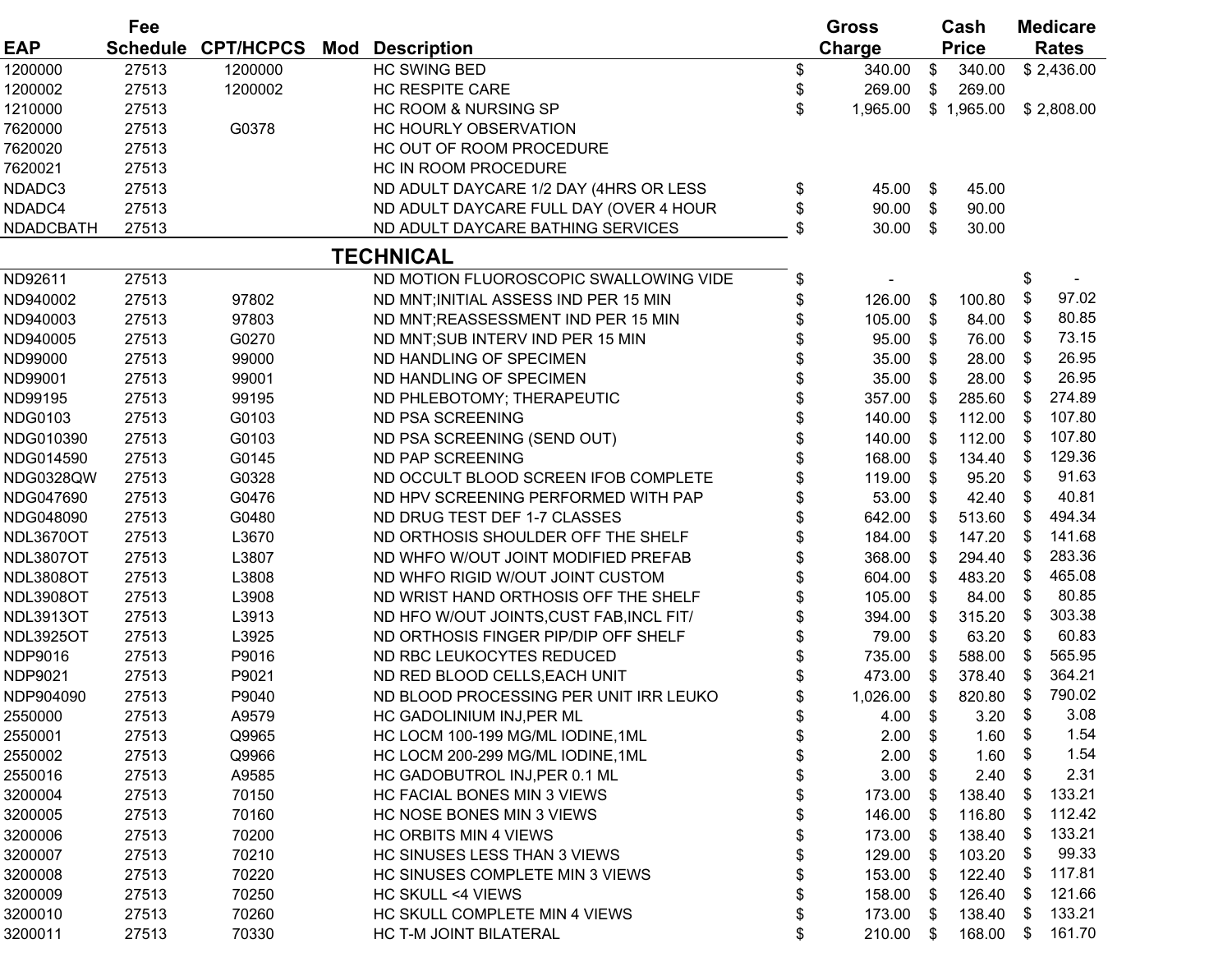| 3200013 | 27513 | 70360 | HC SOFT TISSUE NECK                 | \$<br>121.00    | \$   | 96.80  | \$                        | 93.17  |
|---------|-------|-------|-------------------------------------|-----------------|------|--------|---------------------------|--------|
| 3200014 | 27513 | 70371 | HC CMPLX DYNAMIC PHARYNGEAL         | \$<br>274.00    | \$   | 219.20 | \$                        | 210.98 |
| 3200017 | 27513 | 72050 | HC CERVICAL SPINE 4 OR 5 VIEWS      | \$<br>179.00    | \$   | 143.20 | \$                        | 137.83 |
| 3200018 | 27513 | 72052 | HC CERVICAL SPINE 6 OR MORE VIEWS   | \$<br>235.00    | \$   | 188.00 | \$                        | 180.95 |
| 3200020 | 27513 | 72072 | <b>HC THORACIC SPINE 3 VIEWS</b>    | \$<br>146.00    | S    | 116.80 | \$                        | 112.42 |
| 3200022 | 27513 | 72080 | HC THORACOLUMBAR 2 VIEWS            | \$<br>128.00    | \$   | 102.40 | \$                        | 98.56  |
| 3200024 | 27513 | 72100 | HC LUMBAR SPINE 2 VIEWS             | \$<br>146.00    | S    | 116.80 | \$                        | 112.42 |
| 3200025 | 27513 | 72110 | HC LUMBAR SPINE COM                 | \$<br>204.00    | \$   | 163.20 | \$                        | 157.08 |
| 3200026 | 27513 | 72114 | HC LUMBAR COMP W BENDING            | \$<br>284.00    | \$   | 227.20 | \$                        | 218.68 |
| 3200028 | 27513 | 72170 | <b>HC PELVIS</b>                    | \$<br>142.00    | \$   | 113.60 | \$                        | 109.34 |
| 3200030 | 27513 | 72200 | HC SI JOINT 1 OR 2 VIEWS            | \$<br>121.00    | \$   | 96.80  | \$                        | 93.17  |
| 3200032 | 27513 | 72220 | HC SACRUN COCCYX MIN 2 VIEWS        | \$<br>121.00    | \$   | 96.80  | \$                        | 93.17  |
| 3200041 | 27513 | 73000 | HC CLAVICLE COMPLETE                | \$<br>116.00    | \$   | 92.80  | \$                        | 89.32  |
| 3200042 | 27513 | 73010 | HC SCAPULA COMPLETE                 | \$<br>126.00    | \$   | 100.80 | \$                        | 97.02  |
| 3200043 | 27513 | 73020 | HC SHOULDER 1 VIEW                  | \$<br>93.00     | \$   | 74.40  | \$                        | 71.61  |
| 3200044 | 27513 | 73030 | HC SHOULDER MIN 2 VIEWS             | \$<br>120.00    | \$   | 96.00  | \$                        | 92.40  |
| 3200046 | 27513 | 73050 | <b>HC AC JOINTS</b>                 | \$<br>153.00    | \$   | 122.40 | \$                        | 117.81 |
| 3200047 | 27513 | 73060 | <b>HC HUMERUS 2 VIEWS</b>           | \$<br>126.00    | \$   | 100.80 | \$                        | 97.02  |
| 3200048 | 27513 | 73070 | <b>HC ELBOW 2 VIEWS</b>             | \$<br>116.00    | \$   | 92.80  | \$                        | 89.32  |
| 3200049 | 27513 | 73080 | HC ELBOW MIN 3 VIEWS                | \$<br>137.00    | \$   | 109.60 | \$                        | 105.49 |
| 3200051 | 27513 | 73090 | <b>HC FOREARM 2 VIEWS</b>           | \$<br>105.00    | S    | 84.00  | \$                        | 80.85  |
| 3200053 | 27513 | 73100 | <b>HC WRIST 2 VIEWS</b>             | \$<br>126.00    | \$   | 100.80 | \$                        | 97.02  |
| 3200054 | 27513 | 73110 | HC WRIST COMP MIN 3 VIEWS           | \$<br>163.00    | \$   | 130.40 | \$                        | 125.51 |
| 3200056 | 27513 | 73120 | <b>HC HAND 2 VIEWS</b>              | \$<br>126.00    | \$   | 100.80 | \$                        | 97.02  |
| 3200057 | 27513 | 73130 | HC HAND MIN 3 VIEWS                 | \$<br>136.00    | \$   | 108.80 | \$                        | 104.72 |
| 3200058 | 27513 | 73140 | <b>HC FINGER MIN 2 VIEWS</b>        | \$<br>147.00    | -\$  | 117.60 | \$                        | 113.19 |
| 3200067 | 27513 | 73560 | HC KNEE 1 OR 2 VIEWS                | \$<br>140.00    | \$   | 112.00 | \$                        | 107.80 |
| 3200068 | 27513 | 73562 | HC KNEE MIN 3 VIEWS                 | \$<br>158.00    | \$   | 126.40 | \$                        | 121.66 |
| 3200069 | 27513 | 73564 | HC KNEE 4 OR MORE VIEWS             | \$<br>174.00    | \$   | 139.20 | \$                        | 133.98 |
| 3200070 | 27513 | 73565 | <b>HC STANDING KNEES</b>            | \$<br>166.00    | \$   | 132.80 | \$                        | 127.82 |
| 3200072 | 27513 | 73590 | HC TIBIA FIBULA 2 VIEW              | \$<br>124.00    | S    | 99.20  | \$                        | 95.48  |
| 3200075 | 27513 | 73600 | HC ANKLE STANDING 2 VIEWS           | \$<br>132.00    | \$   | 105.60 | \$                        | 101.64 |
| 3200076 | 27513 | 73610 | HC ANKLE MIN 3 VIEWS                | \$<br>137.00    | \$   | 109.60 | \$                        | 105.49 |
| 3200078 | 27513 | 73620 | HC FOOT 2 VIEWS                     | \$<br>113.00    | \$   | 90.40  | \$                        | 87.01  |
| 3200079 | 27513 | 73630 | HC FOOT MIN 3 VIEWS                 | \$<br>126.00    | \$   | 100.80 | \$                        | 97.02  |
| 3200080 | 27513 | 73650 | HC HEEL MIN 2 VIEWS                 | \$<br>116.00 \$ |      | 92.80  | $\boldsymbol{\mathsf{S}}$ | 89.32  |
| 3200081 | 27513 | 73660 | HC TOE MIN 2 VIEWS                  | \$<br>132.00    | \$   | 105.60 | \$                        | 101.64 |
| 3200084 | 27513 | 74022 | <b>HC ABDOMEN 4 VIEWS</b>           | \$<br>175.00    | \$   | 140.00 | \$                        | 134.75 |
| 3200089 | 27513 | 74246 | HC X-R, UGI; W/AIR, BAR, EFF-WO KUB | \$<br>473.00    | \$   | 378.40 | \$                        | 364.21 |
| 3200197 | 27513 | 76080 | HC XRAY EXAM OF FISTULA             | \$<br>1,003.00  | \$   | 802.40 | \$                        | 772.31 |
| 3200218 | 27513 | 77080 | <b>HC DEXASCAN</b>                  | \$<br>315.00    | \$   | 252.00 | \$                        | 242.55 |
| 3200226 | 27513 | 70100 | HC MANDIBLE LESS THAN 4 VIEWS       | \$<br>147.00    | - \$ | 117.60 | \$                        | 113.19 |
| 3200228 | 27513 | 70110 | HC MANDIBLE 4 OR MORE VIEWS         | \$<br>156.00    | -S   | 124.80 | \$                        | 120.12 |
| 3200230 | 27513 | 71130 | HC STERNO-CLAV JTS MIN 3 V          | \$<br>153.00    | -S   | 122.40 | \$                        | 117.81 |
| 3200232 | 27513 | 72020 | HC SPINE SINGLE VIEW                | \$<br>89.00     | S.   | 71.20  | \$                        | 68.53  |
| 3200233 | 27513 | 72040 | HC CERVICAL SPINE 2/3 VIEWS         | \$<br>136.00    | -S   | 108.80 | \$                        | 104.72 |
| 3200301 | 27513 | 72070 | HC SPINE THORACIC 2 VIEWS           | \$<br>136.00    | \$   | 108.80 | \$                        | 104.72 |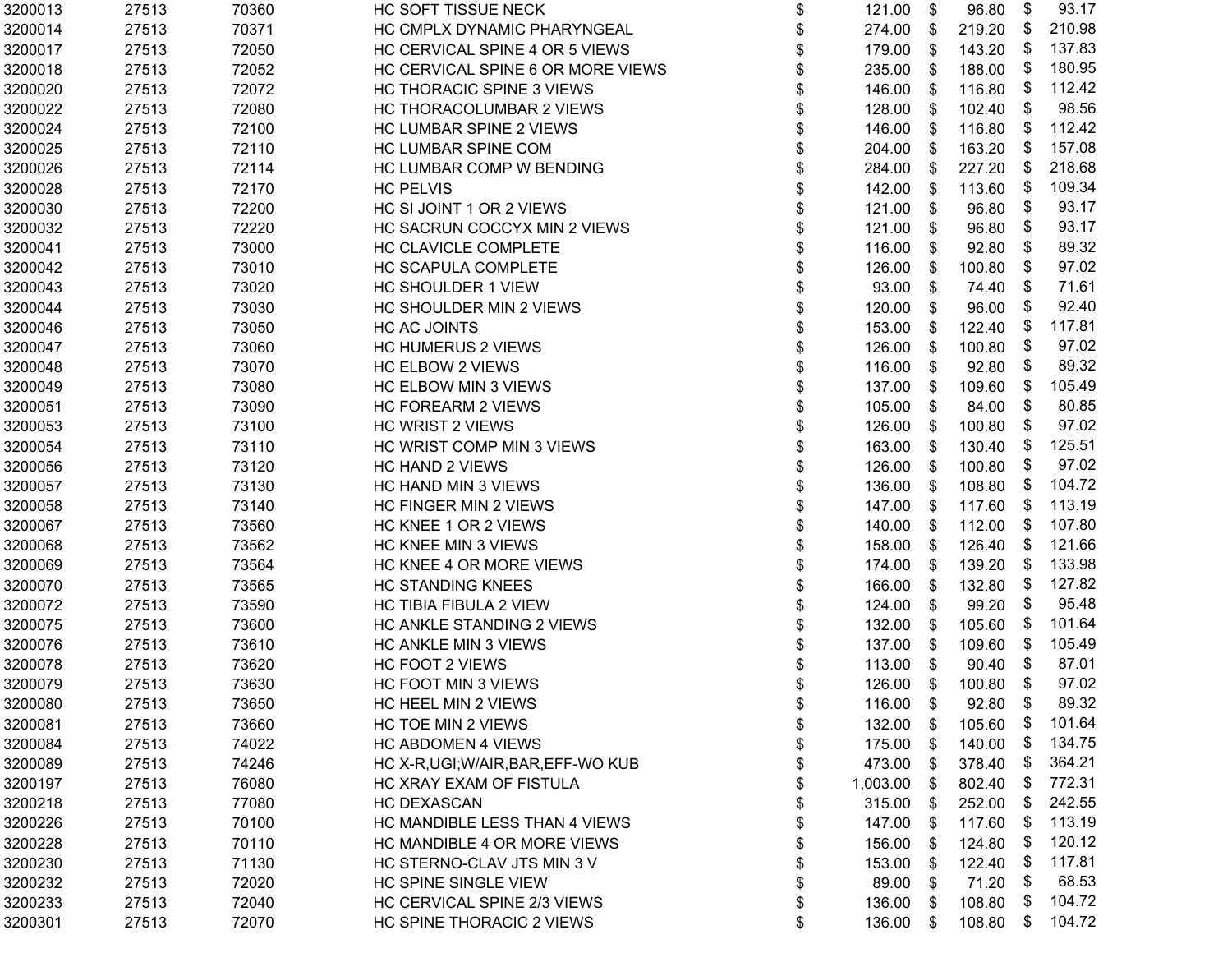| 3200310 | 27513 | 74230 | HC SWALLOWING FCN W CINE/VIDEO         | \$ | 646.00                       | \$ | 516.80     | \$   | 497.42     |
|---------|-------|-------|----------------------------------------|----|------------------------------|----|------------|------|------------|
| 3200342 | 27513 | 73501 | HC X-RAY EXAM HIP UNI 1 VW             | \$ | 158.00                       | \$ | 126.40     | - \$ | 121.66     |
| 3200343 | 27513 | 73502 | HC X-RAY EXAM HIP UNI 2-3 VW           | \$ | 200.00                       | \$ | 160.00     | - \$ | 154.00     |
| 3200344 | 27513 | 73521 | HC X-RAY EXAM HIP BIL 2 VW             | \$ | 195.00                       | \$ | 156.00     | - \$ | 150.15     |
| 3200345 | 27513 | 73551 | HC X-RAY EXAM FEMUR 1 VW               | \$ | 120.00                       | \$ | 96.00      | \$   | 92.40      |
| 3200346 | 27513 | 73552 | HC X-RAY EXAM FEMUR 2/>                | \$ | 131.00                       | \$ | 104.80     | - \$ | 100.87     |
| 3200349 | 27513 | 73522 | HC X-RAYS HIPS BILATERAL 3-4VWS        | \$ | 205.00                       | \$ | 164.00     | - \$ | 157.85     |
| 3200360 | 27513 | 74018 | HC XRAY ABDOMEN 1 VIEW                 | \$ | 87.00                        | \$ | 69.60      | \$   | 66.99      |
| 3200361 | 27513 | 74019 | HC XRAY ABDOMEN 2 VIEWS                | \$ | 146.00                       | \$ | 116.80     | - \$ | 112.42     |
| 3200362 | 27513 | 74021 | HC XRAY ABDOMEN 3+ VIEWS               | \$ | 158.00                       | \$ | 126.40     | -\$  | 121.66     |
| 3201000 | 27513 | G1000 | HC CDSM APPLIED PATHWAYS               | \$ | 0.01                         | \$ | 0.01       | \$   | 0.01       |
| 3201001 | 27513 | G1001 | <b>HC CDSM EVICORE</b>                 | \$ | 0.01                         | \$ | 0.01       | \$   | 0.01       |
| 3201002 | 27513 | G1002 | HC CDSM MEDCURRENT                     | \$ | 0.01                         | \$ | 0.01       | \$   | 0.01       |
| 3201003 | 27513 | G1003 | <b>HC CDSM MEDICALIS</b>               | \$ | 0.01                         | \$ | 0.01       | \$   | 0.01       |
| 3201004 | 27513 | G1004 | <b>HC CDSM NDSC</b>                    | \$ | 0.01                         | \$ | 0.01       | \$   | 0.01       |
| 3201005 | 27513 | G1005 | <b>HC CDSM NIA</b>                     | \$ | 0.01                         | \$ | 0.01       | \$   | 0.01       |
| 3201006 | 27513 | G1006 | HC CDSM TEST APPROPRIATE               | \$ | 0.01                         | \$ | 0.01       | S    | 0.01       |
| 3201007 | 27513 | G1007 | <b>HC CDSM AIM</b>                     | \$ | 0.01                         | \$ | 0.01       | \$   | 0.01       |
| 3201008 | 27513 | G1008 | HC CDSM CRANBERRY PK                   | \$ | 0.01                         | \$ | 0.01       | \$   | 0.01       |
| 3201009 | 27513 | G1009 | HC CDSM SAGE HEALTH                    | \$ | 0.01                         | \$ | 0.01       | \$   | 0.01       |
| 3201010 | 27513 | G1010 | <b>HC CDSM STANSON</b>                 | \$ | 0.01                         | \$ | 0.01       | \$   | 0.01       |
| 3201011 | 27513 | G1011 | HC CDSM QUALIFIED NOS                  | \$ | 0.01                         | \$ | 0.01       | \$   | 0.01       |
| 3240008 | 27513 | 71101 | HC RIBS UNILATERAL 2 V PA CHEST        | \$ | 140.00                       | \$ | 112.00     | - \$ | 107.80     |
| 3240009 | 27513 | 71110 | HC RIBS ONLY, BILATERAL 3 VIEWS        | \$ | 146.00                       | \$ | 116.80     | - \$ | 112.42     |
| 3240011 | 27513 | 71120 | HC STERNUM MIN 2 VIEWS                 | \$ | 128.00                       | \$ | 102.40     | \$   | 98.56      |
| 3240020 | 27513 | 71045 | HC XRAY CHEST 1 VIEW                   | \$ | 82.00                        | \$ | 65.60      | \$   | 63.14      |
| 3240021 | 27513 | 71046 | HC XRAY CHEST 2 VIEWS                  | \$ | 104.00                       | \$ | 83.20      | -\$  | 80.08      |
| 3240022 | 27513 | 71047 | HC XRAY CHEST 3 VIEWS                  | \$ | 132.00                       | \$ | 105.60     | - \$ | 101.64     |
| 3310001 | 27513 | 96402 | HC CHEMO HORMON ANTINEOPL SC IM        | \$ | 116.00                       | \$ | 92.80      | \$   | 89.32      |
| 3500000 | 27513 | 70490 | HC CT SOFT TISSUE NECK W/O DYE         | \$ | 1,050.00                     | \$ | 840.00     | \$   | 808.50     |
| 3500001 | 27513 | 70491 | HC CT SOFT TISSUE NECK W/DYE           | \$ | 1,313.00                     |    | \$1,050.40 |      | \$1,011.01 |
| 3500002 | 27513 | 70492 | HC CT SOFT TISSUE NECK W/WO DYE        |    | 1,575.00                     |    | \$1,260.00 |      | \$1,212.75 |
| 3500005 | 27513 | 71275 | HC CTA CHEST                           | \$ | 1,575.00                     |    | \$1,260.00 |      | \$1,212.75 |
| 3500008 | 27513 | 72128 | HC CT SPINE THORACIC W/O DYE           |    | 1,040.00                     | \$ | 832.00     |      | \$ 800.80  |
| 3500011 | 27513 | 72131 | HC CT SPINE LUMBAR W/O DYE             | \$ | 1,040.00                     | \$ | 832.00 \$  |      | 800.80     |
| 3500016 | 27513 | 73200 | HC CT UPPER EXTREM W/O DYE             | Φ  | 1,024.00 \$ 819.20 \$ 788.48 |    |            |      |            |
| 3500017 | 27513 | 73201 | HC CT UPPER EXTREM W/DYE               | \$ | 1,313.00                     |    | \$1,050.40 |      | \$1,011.01 |
| 3500020 | 27513 | 73700 | HC CT LOWER EXTREM W/O DYE             | \$ | 1,024.00                     | \$ | 819.20     | \$   | 788.48     |
| 3500022 | 27513 | 73702 | HC CT LOWER EXTREM W/WO DYE            | \$ | 1,680.00                     |    | \$1,344.00 |      | \$1,293.60 |
| 3500025 | 27513 | 76376 | HC 3D RECON W/O POST PROCESSING        | \$ | 252.00                       | \$ | 201.60     | \$   | 194.04     |
| 3500027 | 27513 | 76380 | HC CT LIMITED OR LOCALIZED FOLLOW-UP S | \$ | 772.00                       | \$ | 617.60     | - \$ | 594.44     |
| 3510000 | 27513 | 70450 | HC CT BRAIN W/O DYE                    | \$ | 762.00                       | \$ | 609.60     | \$   | 586.74     |
| 3510002 | 27513 | 70470 | HC CT BRAIN W/WO DYE                   | \$ | 1,040.00                     | \$ | 832.00     | \$   | 800.80     |
| 3510004 | 27513 | 70481 | HC CT ORBITS/FOSSA/SELLA/IAC W/DYE     | \$ | 1,680.00                     |    | \$1,344.00 |      | \$1,293.60 |
| 3510006 | 27513 | 70486 | HC CT FACIAL BONES W/O DYE             | \$ | 945.00                       | S  | 756.00     | \$   | 727.65     |
| 3510007 | 27513 | 70487 | HC CT MAXILOFACIAL W/DYE               | \$ | 1,050.00                     | \$ | 840.00     | \$   | 808.50     |
| 3510008 | 27513 | 70488 | HC CT MAXILOFACIAL W/WO DYE            | \$ | 1,260.00                     |    | \$1,008.00 | \$   | 970.20     |
|         |       |       |                                        |    |                              |    |            |      |            |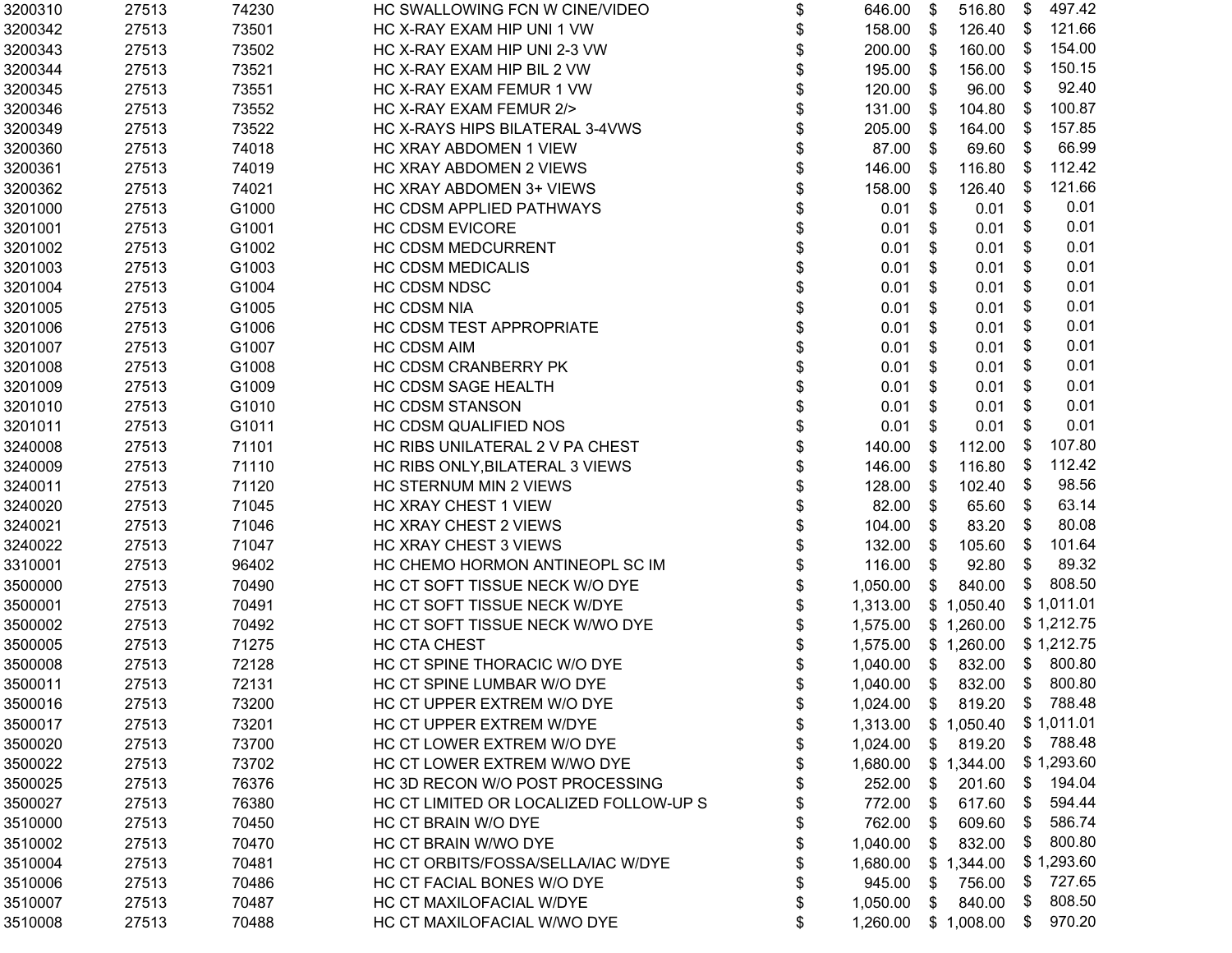| 3520000 | 27513 | 71250 | HC CT THORAX WO CONTRAST             | \$<br>1,029.00  | \$                        | 823.20           | \$   | 792.33     |
|---------|-------|-------|--------------------------------------|-----------------|---------------------------|------------------|------|------------|
| 3520002 | 27513 | 71270 | HC CT THORAX W+WO CONTRAST           | \$<br>1,638.00  |                           | \$1,310.40       |      | \$1,261.26 |
| 3520003 | 27513 | 72125 | HC CT SPINE CERVICAL W/O DYE         | \$<br>1,040.00  | $\sqrt[6]{2}$             | 832.00           | \$   | 800.80     |
| 3520004 | 27513 | 72192 | HC CT PELVIS W/O DYE                 | \$<br>924.00    | \$                        | 739.20           | \$   | 711.48     |
| 3520005 | 27513 | 72193 | HC CT PELVIS W/DYE                   | \$<br>1,334.00  |                           | \$1,067.20       |      | \$1,027.18 |
| 3520006 | 27513 | 72194 | HC CT PELVIS W/WO DYE                | 1,575.00        |                           | \$1,260.00       |      | \$1,212.75 |
| 3520007 | 27513 | 74150 | HC CT ABD W/O DYE                    | 924.00          | S.                        | 739.20           |      | \$711.48   |
| 3520008 | 27513 | 74160 | HC CT ABD W/DYE                      | 1,323.00        |                           | \$1,058.40       |      | \$1,018.71 |
| 3520009 | 27513 | 74170 | HC CT ABD W/WO DYE                   | 1,575.00        |                           | \$1,260.00       |      | \$1,212.75 |
| 3520010 | 27513 | 71260 | HC CT THORAX W CONTRAST              | 1,323.00        |                           | \$1,058.40       |      | \$1,018.71 |
| 3520035 | 27513 | 74176 | HC CT ABD/PELVIS W/O CONTRAST        | \$<br>893.00    | $\boldsymbol{\mathsf{S}}$ | 714.40           |      | \$687.61   |
| 3520036 | 27513 | 74177 | HC CT ABD/PELVIS W/CONTRAST          | \$<br>1,680.00  |                           | \$1,344.00       |      | \$1,293.60 |
| 3520037 | 27513 | 74178 | HC CT ABD/PELVIS W/O&W CONTRAST      | \$<br>1,995.00  |                           | \$1,596.00       |      | \$1,536.15 |
| 4010015 | 27513 | 77065 | HC DIAGNOSTIC MAMMO CAD UNILATERAL   | 420.00          | \$                        | 336.00           | \$   | 323.40     |
| 4010016 | 27513 | 77066 | HC DIAGNOSTIC MAMMO CAD BILATERAL    | 578.00          | \$                        | 462.40           | \$   | 445.06     |
| 4020004 | 27513 | 76536 | HC US EXAM HEAD/NECK                 | 462.00          | \$                        | 369.60           | -\$  | 355.74     |
| 4020005 | 27513 | 76604 | HC US EXAM CHEST                     | \$<br>315.00    | \$                        | 252.00           | \$   | 242.55     |
| 4020007 | 27513 | 76700 | HC US EXAM ABDOMEN COMPLETE          | \$<br>433.00    | \$                        | 346.40           | \$   | 333.41     |
| 4020008 | 27513 | 76705 | HC US ECHO EXAM OF ABDOMEN           | \$<br>333.00    | \$                        | 266.40           | \$   | 256.41     |
| 4020009 | 27513 | 76770 | HC US RETROPERIT (RENAL LAAA)        | \$<br>424.00    | \$                        | 339.20           | \$   | 326.48     |
| 4020010 | 27513 | 76775 | HC US RETROPERIT LTD (RENAL, LAAA)   | \$<br>210.00    | \$                        | 168.00           | - \$ | 161.70     |
| 4020013 | 27513 | 76801 | HC US OB COMPLETE(<14 WKS)           | \$<br>391.00    | \$                        | 312.80           | \$   | 301.07     |
| 4020015 | 27513 | 76805 | HC US PREGNANCY >=14WKS SNGL FETUS   | 444.00          | \$                        | 355.20           | \$   | 341.88     |
| 4020017 | 27513 | 76815 | HC US PREGNANCY LMTD                 | 298.00          | \$                        | 238.40           | \$   | 229.46     |
| 4020019 | 27513 | 76817 | HC US TRANSVAGINAL(OB)               | \$<br>308.00    | \$                        | 246.40           | -\$  | 237.16     |
| 4020022 | 27513 | 76830 | HC US TRANSVAGINAL                   | \$<br>455.00    | \$                        | 364.00           | -\$  | 350.35     |
| 4020024 | 27513 | 76856 | HC US PELVIC COMPLETE                | \$<br>389.00    | \$                        | 311.20           | \$   | 299.53     |
| 4020025 | 27513 | 76857 | HC US PELVIC LIMITED                 | \$<br>362.00    | \$                        | 289.60           | \$   | 278.74     |
| 4020026 | 27513 | 76870 | <b>HC US SCROTUM</b>                 | \$<br>389.00    | \$                        | 311.20           | -\$  | 299.53     |
| 4020027 | 27513 | 76872 | HC PROSTATE TRANSRECTAL              | \$<br>481.00    | \$                        | 384.80           | \$   | 370.37     |
| 4020075 | 27513 | 76882 | HC US XTR NON-VASC LMTD              | 58.00           | \$                        | 46.40            | \$   | 44.66      |
| 4020077 | 27513 | 76881 | HC ULTRASOUND OF EXTREMITY           | 431.00          | \$                        | 344.80           | \$   | 331.87     |
| 4020080 | 27513 | 76706 | HC ULTRASOUND EXAM AAA SCREEN        | 447.00          | \$                        | 357.60           | \$   | 344.19     |
| 4021000 | 27513 | 76999 | HC ULTRASOUND PROCEDURE, UNLISTED    | 174.00          | \$                        | 139.20           | -\$  | 133.98     |
| 4030005 | 27513 | 77063 | HC TOMO SCREENING BILAT ADD-ON       | \$<br>105.00 \$ |                           | 84.00            | \$   | 80.85      |
| 4030015 | 27513 | 77067 | HC SCREENING MAMMO CAD BILATERAL     | \$<br>447.00 \$ |                           | 357.60 \$ 344.19 |      |            |
| 4100003 | 27513 | 94640 | HC AIRWAY INHALATION TRMT            | \$<br>79.00     | \$                        | 63.20            | \$   | 60.83      |
| 4100012 | 27513 | G0237 | HC RESP MS THERAPY 15 MIN            | 73.00           | -S                        | 58.40            | \$   | 56.21      |
| 4100013 | 27513 | G0238 | HC THERAP PROC RESP FUNCT 15 MIN     | \$<br>73.00     | \$                        | 58.40            | \$   | 56.21      |
| 4100014 | 27513 | G0239 | HC THERAP PROCD RESP FUNCT 2 OR MORE | 73.00           | S                         | 58.40            | \$   | 56.21      |
| 4100016 | 27513 | G0424 | HC PULM REHAB W/EXERCISE, 1 HOUR     | \$<br>124.00    | S                         | 99.20            | \$   | 95.48      |
| 4200004 | 27513 | 97012 | HC TRACTION MECHANICAL               | \$<br>53.00     | \$                        | 42.40            | \$   | 40.81      |
| 4200009 | 27513 | 97116 | <b>HC GAIT TRAINING</b>              | \$<br>100.00    | \$                        | 80.00            | \$   | 77.00      |
| 4200010 | 27513 | 97124 | <b>HC MASSAGE</b>                    | \$<br>100.00    | S                         | 80.00            | \$   | 77.00      |
| 4200011 | 27513 | 97750 | HC PHYS PER TEST/MEAS 15 MIN         | \$<br>126.00    | \$                        | 100.80           | \$   | 97.02      |
| 4200012 | 27513 | 97760 | HC ORTHO MGT/TRAINING INITIAL        | \$<br>163.00    | S.                        | 130.40           | \$   | 125.51     |
| 4200013 | 27513 | 97761 | HC PROSTHETIC TRAINING 15 MIN        | \$<br>141.00    | \$                        | 112.80           | \$   | 108.57     |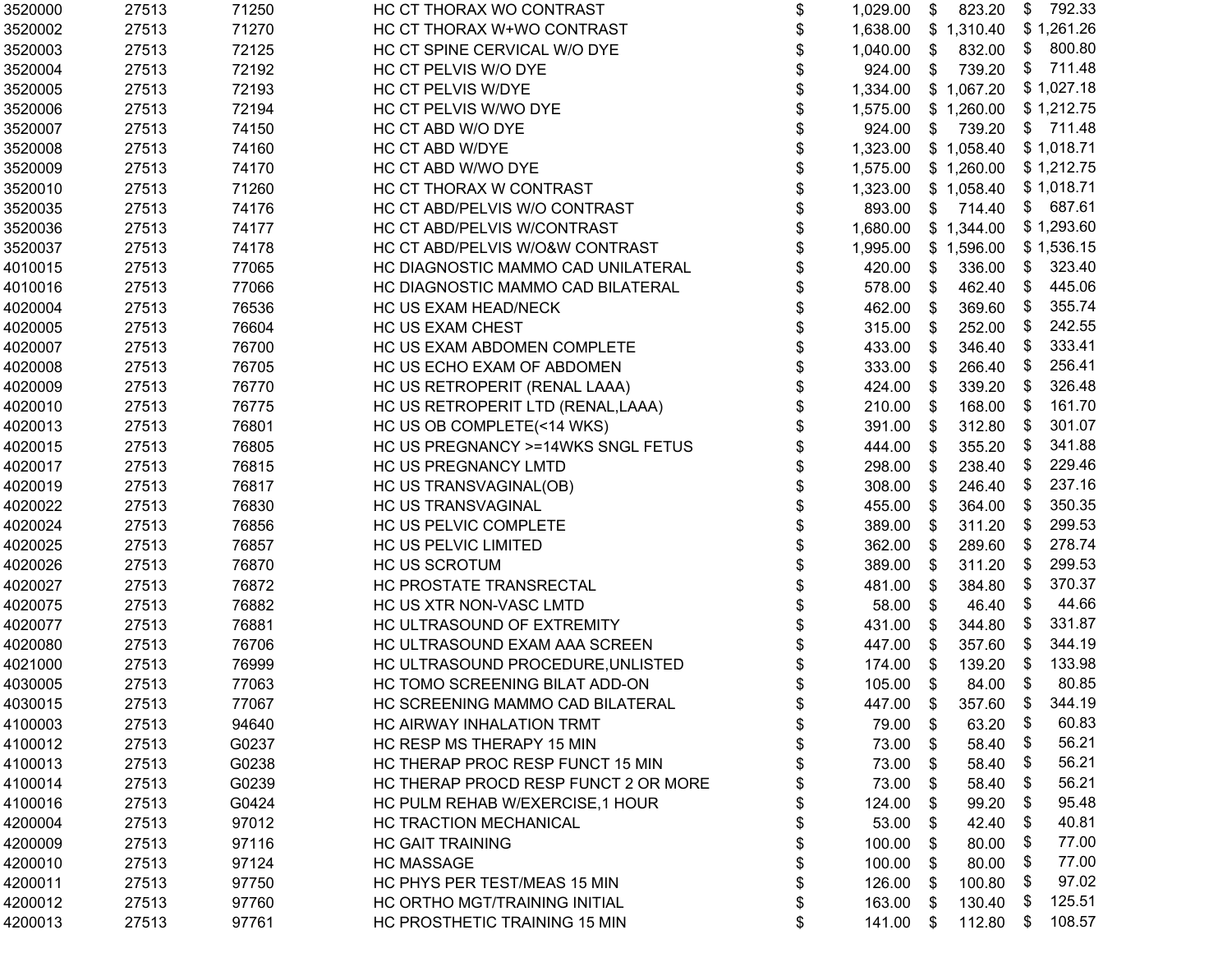| 4200085 | 27513 | 97763 | HC ORTHO MGT/TRAINING SUBSEQUENT       | \$<br>237.00    | \$                        | 189.60 | \$   | 182.49   |
|---------|-------|-------|----------------------------------------|-----------------|---------------------------|--------|------|----------|
| 4240010 | 27513 | 97161 | HC PT EVAL LOW COMPLEX 20 MIN          | \$<br>310.00    | \$                        | 248.00 | \$   | 238.70   |
| 4240011 | 27513 | 97162 | HC PT EVAL MOD COMPLEX 30 MIN          | \$<br>342.00    | \$                        | 273.60 | - \$ | 263.34   |
| 4240012 | 27513 | 97163 | HC PT EVAL HIGH COMPLEX 45 MIN         | \$<br>368.00    | \$                        | 294.40 | - \$ | 283.36   |
| 4240014 | 27513 | 97164 | HC PT RE-EVAL EST PLAN OF CARE         | \$<br>195.00    | \$                        | 156.00 | \$   | 150.15   |
| 4300001 | 27513 | 97016 | <b>HC VASOPNEUMATIC DEVICE</b>         | 69.00           | \$                        | 55.20  | \$   | 53.13    |
| 4300002 | 27513 | 97018 | <b>HC PARAFFIN BATH</b>                | 39.00           | \$                        | 31.20  | \$   | 30.03    |
| 4300003 | 27513 | 97022 | <b>HC WHIRLPOOL</b>                    | \$<br>84.00     | \$                        | 67.20  | \$   | 64.68    |
| 4300005 | 27513 | 97032 | HC E-STIM 15 MIN                       | \$<br>66.00     | \$                        | 52.80  | \$   | 50.82    |
| 4300006 | 27513 | 97033 | HC IONTOPHORESIS 15 MIN                | \$<br>102.00    | \$                        | 81.60  | \$   | 78.54    |
| 4300007 | 27513 | 97034 | HC CONTRAST BATHS 15 MIN               | \$<br>63.00     | \$                        | 50.40  | \$   | 48.51    |
| 4300008 | 27513 | 97035 | HC ULTRASOUND 15 MIN                   | \$<br>48.00     | \$                        | 38.40  | \$   | 36.96    |
| 4300010 | 27513 | 97110 | HC THERAP EX 15MIN                     | \$<br>111.00    | \$                        | 88.80  | \$   | 85.47    |
| 4300011 | 27513 | 97112 | HC NEUROMUSC RE-ED 15MIN               | 116.00          | \$                        | 92.80  | - \$ | 89.32    |
| 4300012 | 27513 | 97139 | HC UNLISTED THERAPEUTIC PROC           | 61.00           | \$                        | 48.80  | - \$ | 46.97    |
| 4300013 | 27513 | 97140 | HC MANUAL THERAPY 15MIN                | \$<br>101.00    | \$                        | 80.80  | - \$ | 77.77    |
| 4300015 | 27513 | 97530 | HC THERAP ACTIVITY 15MIN               | \$<br>158.00    | \$                        | 126.40 | \$   | 121.66   |
| 4300017 | 27513 | 97533 | HC S I TECHNIQUES 15 MIN               | \$<br>158.00    | \$                        | 126.40 | - \$ | 121.66   |
| 4300018 | 27513 | 97535 | HC SELF-CARE/HM MGMT TX 15MIN          | \$<br>126.00    | \$                        | 100.80 | \$   | 97.02    |
| 4300019 | 27513 | 97537 | HC COM/WORK RE-INTEGRA 15 MIN          | \$<br>126.00    | \$                        | 100.80 | S    | 97.02    |
| 4300020 | 27513 | 97542 | HC WHEELCHAIR MGMT/PROP 15 MIN         | \$<br>126.00    | S                         | 100.80 | \$   | 97.02    |
| 4300021 | 27513 | 97545 | HC WORK HARD/COND 2 HR                 | \$<br>336.00    | \$                        | 268.80 | -\$  | 258.72   |
| 4300022 | 27513 | 97546 | HC WORK HARD/COND EA ADDL HR           | \$<br>168.00    | \$                        | 134.40 | - \$ | 129.36   |
| 4300023 | 27513 | 97597 | HC SELECT DEBRIDE 20 SQ CENT OR <      | \$<br>305.00    | \$                        | 244.00 | \$   | 234.85   |
| 4300024 | 27513 | 97598 | HC SELECT DEBRIDE > 20 SQ CENT         | \$<br>100.00    | \$                        | 80.00  | - \$ | 77.00    |
| 4300025 | 27513 | 97602 | HC NON-SELECTIVE DEBRIDEMENT           | \$<br>342.00    | $\boldsymbol{\mathsf{S}}$ | 273.60 | - \$ | 263.34   |
| 4300026 | 27513 | 97799 | HC UNLISTED SERVICE/PROCEDURE          | \$<br>80.00     | \$                        | 64.00  | - \$ | 61.60    |
| 4300029 | 27513 | G0283 | HC E-STIM-UNATTENDED                   | \$<br>58.00     | \$                        | 46.40  | \$   | 44.66    |
| 4300050 | 27513 | 97129 | HC THERAPEUTIC INTERVENTION INITIAL 15 | \$<br>158.00    | \$                        | 126.40 | \$   | 121.66   |
| 4300051 | 27513 | 97130 | HC THERAPEUTIC INTERVENTION ADDL 15 MI | 158.00          | \$                        | 126.40 | - \$ | 121.66   |
| 4340010 | 27513 | 97165 | HC OT EVAL LOW COMPLEX 30 MIN          | \$<br>310.00    | \$                        | 248.00 | - \$ | 238.70   |
| 4340011 | 27513 | 97166 | HC OT EVAL MOD COMPLEX 45 MIN          | \$<br>342.00    | \$                        | 273.60 | - \$ | 263.34   |
| 4340012 | 27513 | 97167 | HC OT EVAL HIGH COMPLEX 60 MIN         | \$<br>368.00    | \$                        | 294.40 | - \$ | 283.36   |
| 4340014 | 27513 | 97168 | HC OT RE-EVAL EST PLAN OF CARE         | \$<br>263.00    | -\$                       | 210.40 | - \$ | 202.51   |
| 4400001 | 27513 | 92507 | HC SPEECH/HEARING THERAPY INDIV        | \$<br>289.00    | \$                        | 231.20 | \$   | 222.53   |
| 4400003 | 27513 | 92526 | HC DYSPHAGIA STUDY                     | \$<br>307.00 \$ |                           | 245.60 |      | \$236.39 |
| 4400007 | 27513 | 92610 | HC CLINIC EVAL/SWALLOW                 | \$<br>318.00    | \$                        | 254.40 | \$   | 244.86   |
| 4400010 | 27513 | 96105 | HC ASSESS APHASIA-PER HOUR             | \$<br>384.00    | \$                        | 307.20 | - \$ | 295.68   |
| 4400011 | 27513 | 96110 | HC DEV/TEST-LIMITED                    | \$<br>40.00     | \$                        | 32.00  | \$   | 30.80    |
| 4400025 | 27513 | 92524 | HC BEHAVIORAL QUALIT ANALYS VOICE      | \$<br>321.00    | \$                        | 256.80 | \$   | 247.17   |
| 4400030 | 27513 | 92612 | HC ENDOSCOPY SWALLOW TEST              | \$<br>657.00    | \$                        | 525.60 | - \$ | 505.89   |
| 4440004 | 27513 | 96125 | HC COGNITIVE TEST/HR + REPORT          | \$<br>420.00    | S                         | 336.00 | - \$ | 323.40   |
| 4440005 | 27513 | 92521 | HC EVAL OF SPEECH FLUENCY              | \$<br>394.00    | \$                        | 315.20 | - \$ | 303.38   |
| 4440006 | 27513 | 92522 | HC EVAL OF SPEECH PRODUCTION           | \$<br>331.00    | \$                        | 264.80 | - \$ | 254.87   |
| 4440007 | 27513 | 92523 | HC EVAL OF SPEECH SOUND LANG COMPREHEN | \$<br>683.00    | S                         | 546.40 | \$   | 525.91   |
| 4500001 | 27513 | 11740 | HC EVACUATION SUBUNGUAL HEMATOMA       | \$<br>116.00    | S.                        | 92.80  | \$   | 89.32    |
| 4500008 | 27513 | 16000 | HC INITIAL RX BURN(S) 1ST DEGREE       | \$<br>242.00    | S                         | 193.60 | \$   | 186.34   |
|         |       |       |                                        |                 |                           |        |      |          |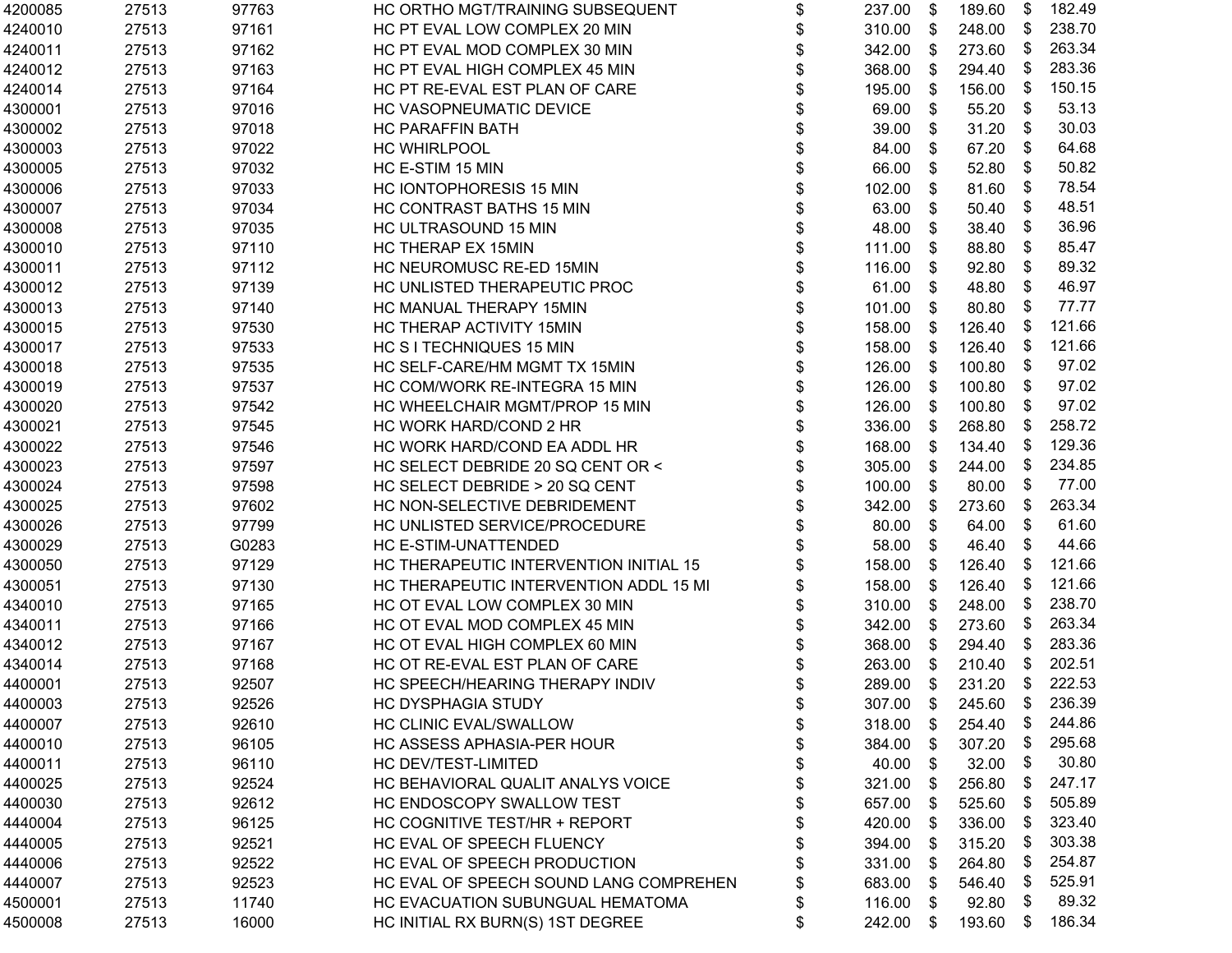| 4500060 | 27513 | 30300 | HC REMOVE NASAL FOREIGN BODY             | \$<br>158.00   | \$<br>126.40            | \$<br>121.66 |
|---------|-------|-------|------------------------------------------|----------------|-------------------------|--------------|
| 4500077 | 27513 | 51701 | HC INSERT BLADDER CATHETER               | \$<br>237.00   | 189.60<br>\$            | 182.49<br>\$ |
| 4500078 | 27513 | 51702 | HC INSERT TEMP BLADDER CATHETER          | \$<br>174.00   | \$<br>139.20            | 133.98<br>\$ |
| 4500092 | 27513 | 92950 | HC CPR                                   | \$<br>1,260.00 | \$1,008.00              | 970.20<br>\$ |
| 4500096 | 27513 | 99281 | HC ED LEVEL I                            | \$<br>242.00   | 193.60<br>- \$          | 186.34<br>\$ |
| 4500097 | 27513 | 99282 | HC ED LEVEL II                           | \$<br>311.00   | 248.80<br>\$            | 239.47<br>\$ |
| 4500098 | 27513 | 99283 | HC ED LEVEL III                          | \$<br>438.00   | 350.40<br>\$            | 337.26<br>\$ |
| 4500099 | 27513 | 99284 | HC ED LEVEL IV                           | \$<br>738.00   | \$<br>590.40            | 568.26<br>\$ |
| 4500100 | 27513 | 99285 | HC ED LEVEL V                            | \$<br>1,246.00 | $\sqrt[6]{3}$<br>996.80 | 959.42<br>\$ |
| 4500101 | 27513 | 99291 | HC CRITICAL CARE 1ST HOUR                | \$<br>1,606.00 | \$1,284.80              | \$1,236.62   |
| 4500110 | 27513 | 99292 | HC CRITICAL CARE ADDL 30 MIN             | \$<br>496.00   | \$<br>396.80            | 381.92<br>\$ |
| 4560007 | 27513 | 99214 | HC URGENT CARE VISIT-EST PT LEVEL IV     | \$<br>94.00    | \$<br>75.20             | \$<br>72.38  |
| 4600050 | 27513 | 94726 | HC PULM FUNCT TST PLETHYSMOGRAP          | \$<br>263.00   | 210.40<br>\$            | 202.51<br>\$ |
| 4800000 | 27513 | 92960 | <b>HC CARDIOVERSION</b>                  | \$<br>1,050.00 | 840.00<br>\$            | 808.50<br>\$ |
| 4800005 | 27513 | 93270 | HC HEART EVENT MONITOR RECORDING         | \$<br>61.00    | 48.80<br>\$             | 46.97<br>\$  |
| 4800009 | 27513 | 93306 | HC TTE W/DOPPLER COMPLETE                | \$<br>578.00   | \$<br>462.40            | 445.06<br>\$ |
| 4900003 | 27513 | 10060 | HC I & D ABSCESS, SMPL                   | \$<br>315.00   | 252.00<br>\$            | 242.55<br>\$ |
| 4900022 | 27513 | 11042 | HC DEBRIDE SKIN/TISSUE                   | \$<br>468.00   | 374.40<br>\$            | 360.36<br>\$ |
| 4900028 | 27513 | 11200 | HC REMOVAL OF SKIN TAGS                  | \$<br>242.00   | 193.60<br>\$            | 186.34<br>\$ |
| 4900087 | 27513 | 11750 | HC REMOVE NAIL BED                       | \$<br>840.00   | 672.00<br>\$            | 646.80<br>\$ |
| 4900090 | 27513 | 11760 | HC REPAIR NAIL BED                       | \$<br>735.00   | 588.00<br>\$            | 565.95<br>\$ |
| 4900110 | 27513 | 12001 | HC REPR SUPERF WND BODY < 2.5CM          | \$<br>263.00   | 210.40<br>\$            | 202.51<br>\$ |
| 4900120 | 27513 | 12031 | HC LAYR CLOS WND TRUNK, ARM, LEG < 2.5CM | \$<br>473.00   | 378.40<br>\$            | 364.21<br>\$ |
| 4900125 | 27513 | 12037 | HC LAYR CLOS WND TRUNK, ARM, LEG > 30CM  | \$<br>3,675.00 | \$2,940.00              | \$2,829.75   |
| 4900144 | 27513 | 13131 | HC REPR CMPL WND HEAD, FAC, HAND 1.1-2.5 | \$<br>888.00   | \$<br>710.40            | 683.76<br>\$ |
| 4900222 | 27513 | 15852 | HC DRESSING CHANGE, NOT FOR BURN         | \$<br>121.00   | \$<br>96.80             | 93.17<br>\$  |
| 4900235 | 27513 | 16020 | HC DRESS/DEBRID SMALL BURN               | \$<br>263.00   | 210.40<br>\$            | 202.51<br>\$ |
| 4900239 | 27513 | 17000 | HC DESTRUCT PREMALG LESION               | \$<br>284.00   | 227.20<br>\$            | 218.68<br>\$ |
| 4900240 | 27513 | 17003 | HC DESTRUCT PREMALG LES, 2-14            | \$<br>72.00    | 57.60<br>\$             | 55.44<br>\$  |
| 4900241 | 27513 | 17004 | HC DESTROY PREMLG LESIONS 15+            | \$<br>520.00   | 416.00<br>\$            | 400.40<br>\$ |
| 4900242 | 27513 | 17110 | HC DESTRUCT BENIGN LESION, 1-14          | \$<br>242.00   | 193.60<br>\$            | 186.34<br>\$ |
| 4900319 | 27513 | 20552 | HC INJ TRIGGER POINT, 1 OR 2             | \$<br>473.00   | \$<br>378.40            | 364.21<br>\$ |
| 4900322 | 27513 | 20610 | HC RAD INJECT/ASPIR JNTMAJOR             | \$<br>457.00   | \$<br>365.60            | 351.89<br>\$ |
| 4900462 | 27513 | 23655 | HC CLOSED RX SHLDR DISLOC, ANESTHESIA    | \$<br>2,100.00 | \$1,680.00              | \$1,617.00   |
| 4901080 | 27513 | 30901 | HC CONTROL NOSE BLEED, SMPL              | \$<br>189.00   | \$<br>151.20            | \$145.53     |
| 4901106 | 27513 | 31500 | HC INSERT EMERGENCY AIRWAY               | \$<br>473.00   | 378.40<br>\$            | \$364.21     |
| 4901152 | 27513 | 32551 | HC INSERTION OF CHEST TUBE               | \$<br>1,050.00 | 840.00<br>S             | \$<br>808.50 |
| 4901267 | 27513 | 36592 | HC COLLECT BLOOD PICC                    | \$<br>147.00   | 117.60<br>S.            | 113.19<br>\$ |
| 4901307 | 27513 | 37609 | HC TEMPORAL ARTERY PROCEDURE             | \$<br>3,150.00 | \$2,520.00              | \$2,425.50   |
| 4901319 | 27513 | 38221 | HC BONE MARROW BIOPSY                    | \$<br>2,940.00 | \$2,352.00              | \$2,263.80   |
| 4901360 | 27513 | 51798 | HC US URINE CAPACITY MEASURE             | \$<br>174.00   | 139.20<br>\$            | 133.98<br>\$ |
| 4901558 | 27513 | 58100 | HC BIOPSY OF UTERUS LINING               | \$<br>294.00   | 235.20<br>S             | 226.38<br>\$ |
| 4901661 | 27513 | 64400 | HC TRIGEMINAL NERVE BLOCK                | \$<br>525.00   | 420.00<br>\$            | 404.25<br>\$ |
| 4901735 | 27513 | 65205 | HC REMOVE FB FROM EYE SUPERF CONJUNC     | \$<br>263.00   | 210.40<br>S.            | 202.51<br>\$ |
| 4901882 | 27513 | 69210 | HC REMOVE IMPACTED EAR WAX               | \$<br>121.00   | 96.80<br>S              | 93.17<br>\$  |
| 4901948 | 27513 | G0105 | HC SCRN COLONOSCOPY HI RISK              | \$<br>1,575.00 | \$1,260.00              | \$1,212.75   |
| 4901949 | 27513 | G0121 | HC SCRN COLONOSCOPY NOT HI RISK          | \$<br>1,575.00 | \$1,260.00              | \$1,212.75   |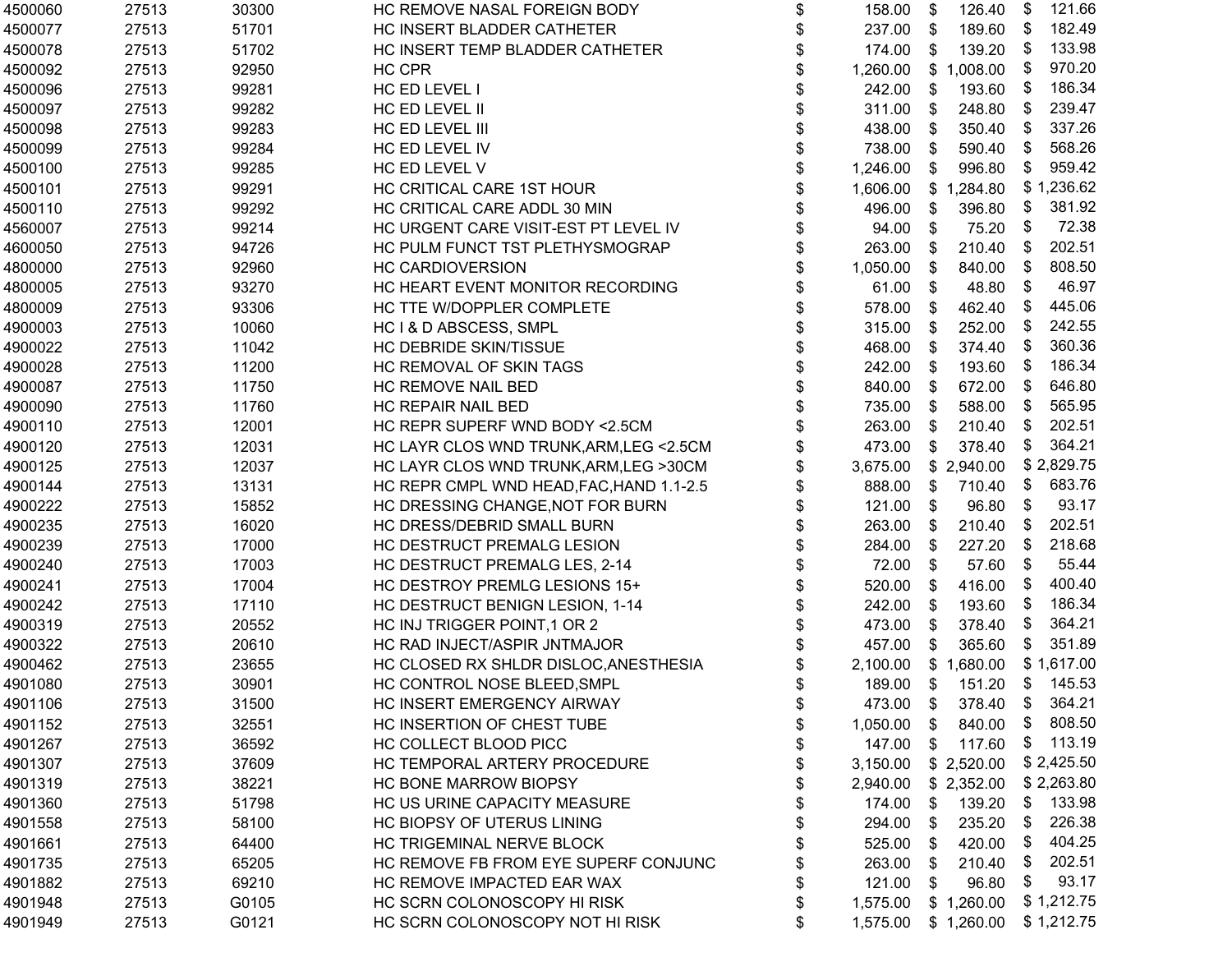| 4902027 | 27513 | 43236 | HC UPPER GI SCOPE W/SUBMUC INJ         | \$ | 1,575.00 | \$1,260.00                       | \$1,212.75   |
|---------|-------|-------|----------------------------------------|----|----------|----------------------------------|--------------|
| 4902144 | 27513 | 46220 | <b>HC REMOVE ANAL TAG</b>              | \$ | 3,150.00 | \$ 2,520.00                      | \$2,425.50   |
| 4902166 | 27513 | 42809 | HC REMOVE PHARYNX FOREIGN BODY         | \$ | 473.00   | 378.40<br>\$                     | 364.21<br>\$ |
| 4902346 | 27513 | 49082 | HC ABD PARACENTESIS                    | \$ | 1,260.00 | \$1,008.00                       | 970.20<br>\$ |
| 4902461 | 27513 | 32554 | HC ASPIRATE PLEURA W/O IMAGING         | \$ | 1,024.00 | 819.20<br>\$                     | 788.48<br>\$ |
| 4902622 | 27513 | 43270 | HC EGD LESION ABLATION                 |    | 2,625.00 | \$2,100.00                       | \$2,021.25   |
| 4903220 | 27513 | 43754 | HC GASTRIC INTUB & ASP, DIAGNOSTIC     |    | 420.00   | 336.00<br>\$                     | 323.40<br>\$ |
| 4903277 | 27513 | 11102 | HC TANGENTIAL BX SNGL SKIN LESION      | \$ | 462.00   | 369.60<br>\$                     | 355.74<br>\$ |
| 5400000 | 27513 | A0130 | HC NONEMERGENCY TRANSPORT-WHEELCHAIR V | \$ | $\sim$   | \$<br>$\sim$                     | \$           |
| 5400001 | 27513 | A0998 | HC AMBULANCE TREAT/NO TRANSPORT-BLS    | \$ | 342.00   | \$<br>273.60                     | 263.34<br>\$ |
| 5400002 | 27513 | A0998 | HC AMBULANCE TREAT/NO TRANSPORT-ALS    | \$ | 819.00   | \$<br>655.20                     | 630.63<br>\$ |
| 5400003 | 27513 |       | HC AMBULANCE INTERCEPT                 | \$ | 338.00   | \$<br>270.40                     | 260.26<br>\$ |
| 5420001 | 27513 | A0425 | <b>HC MILEAGE</b>                      | \$ | 30.00    | \$<br>24.00                      | 23.10<br>\$  |
| 5420002 | 27513 | A0427 | HC ALS 1 ER                            | \$ | 1,560.00 | \$1,248.00                       | \$1,201.20   |
| 5420003 | 27513 | A0429 | HC BLS, ER                             | \$ | 1,313.00 | \$1,050.40                       | \$1,011.01   |
| 5420005 | 27513 | A0433 | HC ALS 2                               | \$ | 2,284.00 | \$1,827.20                       | \$1,758.68   |
| 5420010 | 27513 | A0999 | HC CORONER CASE                        |    | 158.00   | 126.40<br>$\mathfrak{F}$         | \$ 121.66    |
| 5420011 | 27513 | A0428 | HC BLS                                 | \$ | 819.00   | 655.20<br>\$                     | \$630.63     |
| 6100002 | 27513 | 70543 | HC MRI ORBIT/FACE/NECK W/WO DYE        | \$ | 3,045.00 | \$2,436.00                       | \$2,344.65   |
| 6100003 | 27513 | 70544 | HC MRA HEAD W/O DYE                    | \$ | 2,625.00 | \$2,100.00                       | \$2,021.25   |
| 6100006 | 27513 | 70547 | HC MRA NECK W/O DYE                    | \$ | 2,625.00 | \$2,100.00                       | \$2,021.25   |
| 6100008 | 27513 | 70549 | HC MRA NECK W/WO DYE                   | \$ | 3,990.00 | \$3,192.00                       | \$3,072.30   |
| 6100013 | 27513 | 72195 | HC MRI PELVIS WO DYE                   | \$ | 2,400.00 | \$1,920.00                       | \$1,848.00   |
| 6100015 | 27513 | 72197 | HC MRI PELVIS W/WO DYE                 | \$ | 3,119.00 | \$2,495.20                       | \$2,401.63   |
| 6100017 | 27513 | 73218 | HC MRI UPPER EXT W/O DYE               | \$ |          | 2,363.00 \$ 1,890.40             | \$1,819.51   |
| 6100020 | 27513 | 73221 | HC MRI-UPPER EXT JOINT W/O DYE         | \$ | 1,722.00 | \$1,377.60                       | \$1,325.94   |
| 6100024 | 27513 | 73718 | HC MRI LOWER EXT W/O DYE               | \$ | 1,764.00 | \$1,411.20                       | \$1,358.28   |
| 6100026 | 27513 | 73720 | HC MRI-LOWER EXT W/WO DYE              | \$ | 3,150.00 | \$2,520.00                       | \$2,425.50   |
| 6100027 | 27513 | 73721 | HC MRI-LOWER EXT JOINT W/O DYE         | \$ | 1,764.00 | \$1,411.20                       | \$1,358.28   |
| 6100031 | 27513 | 74181 | HC MRI-ABDOMEN W/O DYE                 | \$ | 2,100.00 | \$1,680.00                       | \$1,617.00   |
| 6100033 | 27513 | 74183 | HC MRI ABDOMEN W/WO DYE                | \$ | 3,150.00 | \$2,520.00                       | \$2,425.50   |
| 6100034 | 27513 | 74185 | HC MRA ABDOMEN W/WO DYE                | \$ | 2,520.00 | \$2,016.00                       | \$1,940.40   |
| 6110001 | 27513 | 70551 | HC MRI-BRAIN/BRAIN STEM                | \$ |          | 1,838.00 \$ 1,470.40             | \$1,415.26   |
| 6110003 | 27513 | 70553 | HC MRI-BRAIN W/WO DYE                  | \$ |          | 2,415.00 \$ 1,932.00             | \$1,859.55   |
| 6120000 | 27513 | 72141 | HC MRI-C-SPINE W/O DYE                 | \$ |          | 1,575.00 \$ 1,260.00 \$ 1,212.75 |              |
| 6120002 | 27513 | 72146 | HC MRI-T-SPINE W/O DYE                 | Ψ  | 1,575.00 | \$1,260.00                       | \$1,212.75   |
| 6120004 | 27513 | 72148 | HC MRI-L-SPINE W/O DYE                 | \$ | 1,575.00 | \$1,260.00                       | \$1,212.75   |
| 6120006 | 27513 | 72156 | HC MRI C-SPINE W/WO DYE                | \$ | 2,363.00 | \$1,890.40                       | \$1,819.51   |
| 6120007 | 27513 | 72157 | HC MRI T-SPINE W/WO DYE                | \$ | 2,363.00 | \$1,890.40                       | \$1,819.51   |
| 6120008 | 27513 | 72158 | HC MRI L-SPINE W/WO DYE                | \$ | 2,363.00 | \$1,890.40                       | \$1,819.51   |
| 7300000 | 27513 | 93005 | <b>HC ROUTINE EKG</b>                  | \$ | 76.00    | 60.80<br>\$                      | \$<br>58.52  |
| 7300002 | 27513 | 93041 | HC RHYTHM ECG, TRACING                 | \$ | 35.00    | 28.00<br>\$                      | 26.95<br>\$  |
| 7300004 | 27513 | G0404 | HC EKG, TRACING FOR IPPE               | \$ | 76.00    | 60.80<br>\$                      | 58.52<br>\$  |
| 7310000 | 27513 | 93225 | HC ECG MONITOR/RECORD UP TO 48 HRS     | \$ | 156.00   | 124.80<br>S.                     | 120.12<br>\$ |
| 7500000 | 27513 | 43235 | HC UPPER GI ENDOSCOPY, DX              | \$ | 1,575.00 | \$1,260.00                       | \$1,212.75   |
| 7500001 | 27513 | 43239 | HC UPPER GI ENDOSCOPY, BIOPSY          | \$ | 1,575.00 | \$1,260.00                       | \$1,212.75   |
| 7500004 | 27513 | 43245 | HC UPPER GI SCOPE DILATE STRICTURE     | \$ | 2,625.00 | \$2,100.00                       | \$2,021.25   |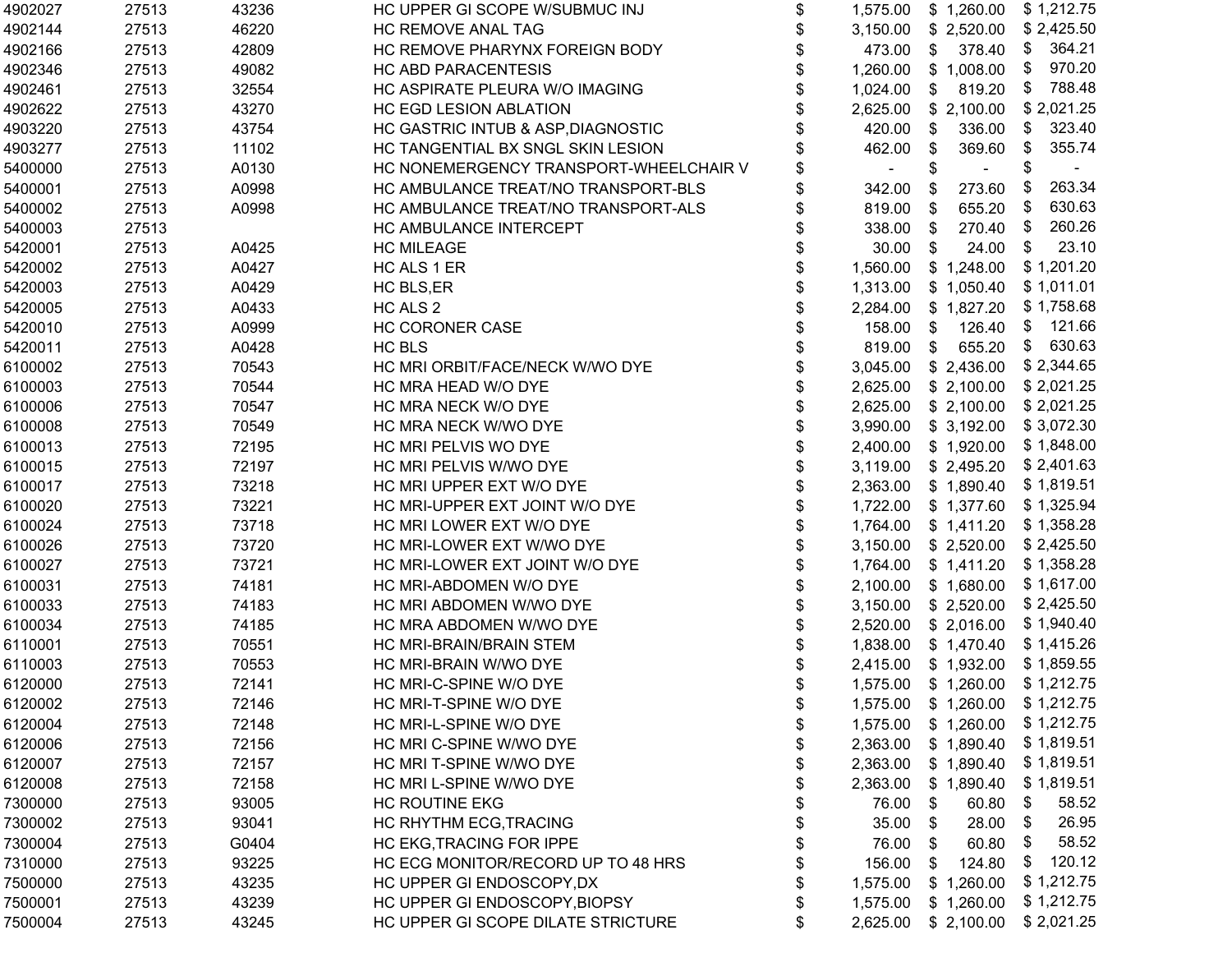| 7500006 | 27513 | 43247 | HC OPERATIVE UPPER GI ENDOSCOPY        | \$<br>1,575.00   |    | \$1,260.00              |      | \$1,212.75 |
|---------|-------|-------|----------------------------------------|------------------|----|-------------------------|------|------------|
| 7500008 | 27513 | 43250 | HC UPPER GI ENDOSCOPY, TUMOR           | \$<br>2,625.00   |    | $$2,100.00$ $$2,021.25$ |      |            |
| 7500009 | 27513 | 43251 | HC UP GI ENDOSCOPY, REMV TUMOR, SNARE  | \$<br>2,625.00   |    | $$2,100.00$ $$2,021.25$ |      |            |
| 7500010 | 27513 | 43255 | HC UPPER GI ENDOSCOPY, CTRL BLEED      | \$<br>2,625.00   |    | $$2,100.00$ $$2,021.25$ |      |            |
| 7500023 | 27513 | 45330 | HC DIAGNOSTIC SIGMOIDOSCOPY            | \$<br>1,575.00   |    | \$1,260.00              |      | \$1,212.75 |
| 7500024 | 27513 | 45331 | HC SIGMOIDOSCOPY/BIOPSY                | \$<br>1,575.00   |    | \$1,260.00              |      | \$1,212.75 |
| 7500031 | 27513 | 45378 | HC COLONOSCOPY                         | \$<br>1,575.00   |    | \$1,260.00              |      | \$1,212.75 |
| 7500032 | 27513 | 45379 | HC COLONOSCOPY W/FB REMOVAL            | 1,890.00         |    | \$1,512.00              |      | \$1,455.30 |
| 7500033 | 27513 | 45380 | HC COLONOSCOPY W/BIOPSY(S)             | \$<br>1,890.00   |    | \$1,512.00              |      | \$1,455.30 |
| 7500034 | 27513 | 45381 | HC COLONOSCOPY, SUBMUCOUS INJ          | \$<br>1,890.00   |    | \$1,512.00              |      | \$1,455.30 |
| 7500035 | 27513 | 45382 | HC COLONOSCOPY-CONTROL BLEEDING        | \$<br>1,890.00   |    | $$1,512.00$ $$1,455.30$ |      |            |
| 7500036 | 27513 | 45384 | HC COLONOSCOPY/POLYPECTOMY             | \$<br>1,890.00   |    | \$1,512.00              |      | \$1,455.30 |
| 7500037 | 27513 | 45385 | HC COLONOSCOPY/POLYPECTOMY SNARE       | \$<br>1,890.00   |    | \$1,512.00              |      | \$1,455.30 |
| 7500106 | 27513 | 45388 | HC COLONOSCOPY W/ABLATION              | \$<br>1,890.00   |    | \$1,512.00              |      | \$1,455.30 |
| 7500115 | 27513 | 45398 | HC COLONOSCOPY W/BAND LIGATION         | \$<br>1,890.00   |    | \$1,512.00              |      | \$1,455.30 |
| 7610010 | 27513 | Q3014 | HC TELEHEALTH                          | \$<br>63.00      | S. | 50.40                   | -\$  | 48.51      |
| 7700012 | 27513 | G0297 | HC LDCT FOR LUNG CANCER SCREEN         | \$<br>998.00     | \$ | 798.40                  | -\$  | 768.46     |
| 7710000 | 27513 | 90471 | HC IMMUNIZATION ADMINISTRATION         | \$<br>58.00      | \$ | 46.40                   | \$   | 44.66      |
| 7710003 | 27513 | G0008 | HC ADMINISTER FLU SHOT                 | \$<br>53.00      | \$ | 42.40                   | \$   | 40.81      |
| 7710004 | 27513 | G0009 | HC ADMINISTER PNEUMMOVAX INJ           | \$<br>55.00      | \$ | 44.00                   | \$   | 42.35      |
| 9180005 | 27513 | 96112 | HC DEVELOPMENTAL TST BY PHYS/QHP 1ST H | \$<br>567.00     | \$ | 453.60                  | \$   | 436.59     |
| 9180006 | 27513 | 96113 | HC DEVELOPMENTAL TST BY PHYS/QHP ADDL  | \$<br>237.00     | \$ | 189.60                  | \$   | 182.49     |
| 9200036 | 27513 | 95810 | HC POLYSOMNOGRAM; SLEEP STG; 4+        | 1,890.00         |    | \$1,512.00              |      | \$1,455.30 |
| 9200037 | 27513 | 95811 | HC POLYSOMNOGRAM; SLEEP STG; 4+CPAP    | 1,890.00         |    | \$1,512.00              |      | \$1,455.30 |
| 9210009 | 27513 | 93880 | <b>HC CAROTID DOPPLER</b>              | \$<br>835.00     | \$ | 668.00                  | \$   | 642.95     |
| 9210014 | 27513 | 93923 | HC NONINVASV EXTREM EXAM, MULT, BILAT  | \$<br>596.00     | \$ | 476.80                  | \$   | 458.92     |
| 9210016 | 27513 | 93925 | HC DUPLEX LOWER EXTREMITY              | \$<br>1,019.00   | \$ | 815.20                  | -\$  | 784.63     |
| 9210020 | 27513 | 93970 | <b>HC VENOUS IMAGING</b>               | \$<br>893.00     | \$ | 714.40                  | \$   | 687.61     |
| 9210021 | 27513 | 93971 | HC UNILAT/LTD VENOUS                   | \$<br>616.00     | \$ | 492.80                  | - \$ | 474.32     |
| 9210023 | 27513 | 93976 | HC DUPLEX ABD ORGAN FOLLOW UP          | \$<br>704.00     | \$ | 563.20                  | - \$ | 542.08     |
| 9400003 | 27513 | 96360 | HC HYDRATION IV INFUSION, INIT         | \$<br>368.00     | \$ | 294.40                  | - \$ | 283.36     |
| 9400004 | 27513 | 96361 | HC HYDRATION IV INFUSION ADD-ON        | \$<br>80.00      | \$ | 64.00                   | \$   | 61.60      |
| 9400005 | 27513 | 96365 | HC THER/PROPH/DIAG IV INF, INIT        | \$<br>431.00     | \$ | 344.80                  | \$   | 331.87     |
| 9400006 | 27513 | 96366 | HC THER/PROPH/DIAG IV INF ADD-ON       | \$<br>80.00      | \$ | 64.00                   | \$   | 61.60      |
| 9400007 | 27513 | 96367 | HC THER/PROP/DG ADDL SEQ IV INF        | \$<br>116.00     | \$ | 92.80                   | \$   | 89.32      |
| 9400008 | 27513 | 96368 | HC THER/DIAG CONCURRENT INFUSION       | \$<br>$90.00$ \$ |    | 72.00 \$                |      | 69.30      |
| 9400009 | 27513 | 96372 | HC THER/PROPH/DIAG INJ, SC/IM          | \$<br>116.00     | \$ | 92.80                   | \$   | 89.32      |
| 9400010 | 27513 | 96373 | HC THER/PROPH/DIAG INJ, IA             | \$<br>368.00     | S  | 294.40                  | - \$ | 283.36     |
| 9400011 | 27513 | 96374 | HC THER/PROPH/DIAG INJ, IV PUSH        | \$<br>368.00     | S  | 294.40                  | - \$ | 283.36     |
| 9400012 | 27513 | 96375 | HC TX/PROP/DG INJ NEW DRUG ADDON       | \$<br>116.00     | \$ | 92.80                   | - \$ | 89.32      |
| 9400013 | 27513 | 96376 | HC TX/PROP/DG INJ SAME DRUG ADDON      | \$<br>90.00      | \$ | 72.00                   | \$   | 69.30      |
| 9400017 | 27513 | 96523 | <b>HC PIC/PORT FLUSH</b>               | \$<br>145.00     | \$ | 116.00                  | - \$ | 111.65     |
| 9400021 | 27513 | 99195 | HC PHLEBOTOMY IN INFUSION CTR          | \$<br>357.00     | \$ | 285.60                  | - \$ | 274.89     |
| 9420003 | 27513 | S9473 | HC PULM REHAB PROGRAM                  | \$<br>252.00     | \$ | 201.60                  | - \$ | 194.04     |
| 9420004 | 27513 | G0108 | HC DIABETES TRAIN/INDIV 30 MIN         | \$<br>158.00     | S  | 126.40                  | - \$ | 121.66     |
| 9430000 | 27513 | 93797 | HC CARDIAC REHAB/PHASE I NON-MONITORED | \$<br>86.00      | S  | 68.80                   | - \$ | 66.22      |
| 9430001 | 27513 | 93798 | HC PHASE II MONITORED                  | \$<br>126.00     | \$ | 100.80                  | \$   | 97.02      |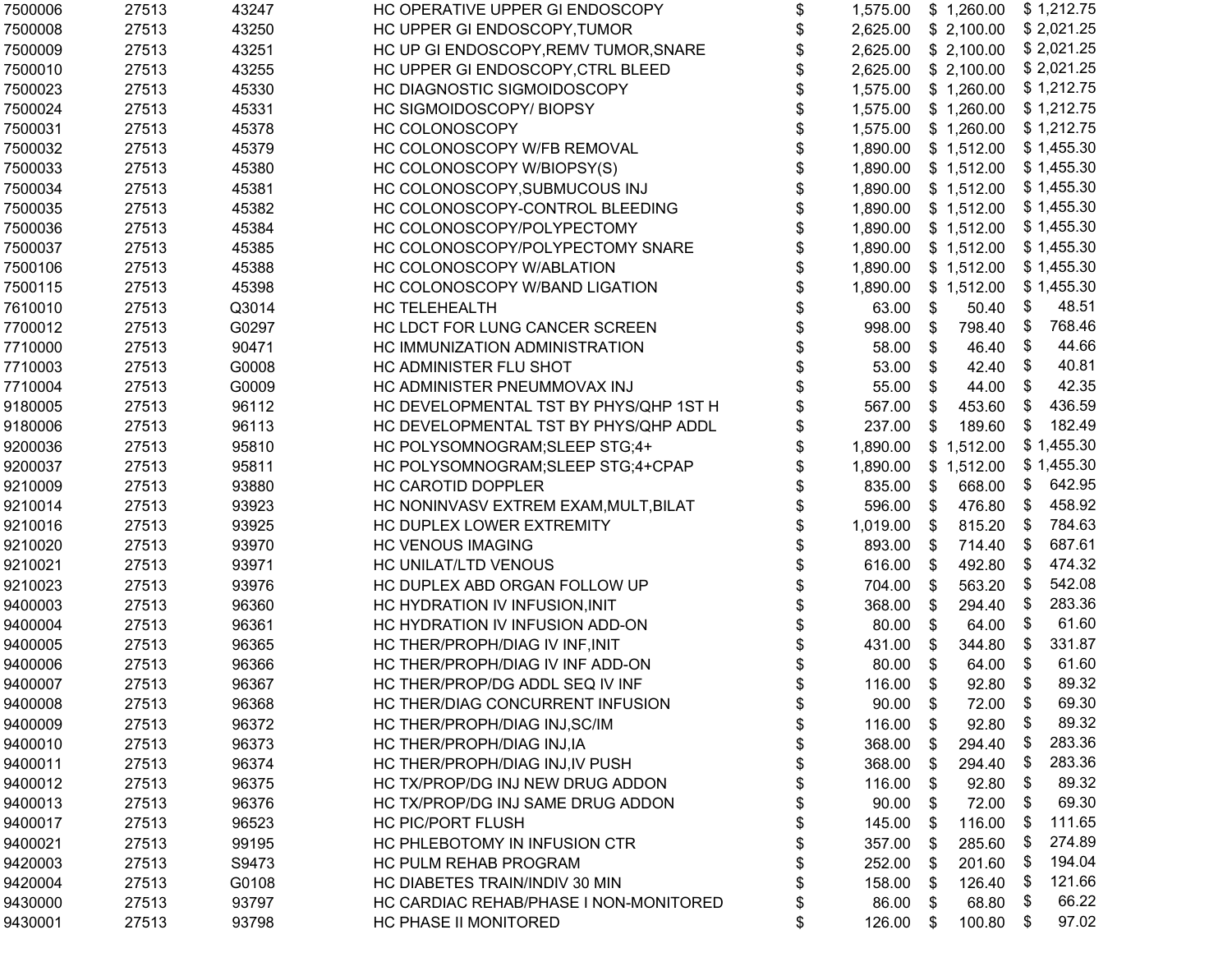| 27513 | 93797 | HC CARDIAC REHAB PHASE III             | \$           | $\overline{\phantom{a}}$   | \$    |           | \$              |                  |
|-------|-------|----------------------------------------|--------------|----------------------------|-------|-----------|-----------------|------------------|
| 27513 | 88305 | HC SURGICAL PATH-LEVEL IV              | \$           | 184.00                     | \$    | 147.20    | \$              | 141.68           |
| 27513 | 88342 | HC IMMUNOPEROXIDASE STAIN              | \$           | 258.00                     | \$    | 206.40    | \$              | 198.66           |
| 27513 | 80048 | ND BASIC METABOLIC PANEL               | \$           | 73.00                      | \$    | 58.40     | \$              | 56.21            |
| 27513 | 80050 | ND HEALTH PANEL: CBC, CMP, TSH         | \$           | 278.00                     | \$    | 222.40    | \$              | 214.06           |
| 27513 | 80051 | ND ELECTROLYTE PANEL                   | \$           | 58.00                      | \$    | 46.40     | \$              | 44.66            |
| 27513 | 80053 | ND COMPREHENSIVE METABOLIC PANEL       | \$           | 93.00                      | \$    | 74.40     | \$              | 71.61            |
| 27513 | 80061 | ND LIPID PANEL                         | \$           | 132.00                     | \$    | 105.60    | \$              | 101.64           |
| 27513 | 80069 | ND RENAL FUNCTION PANEL                | \$           | 67.00                      | \$    | 53.60     | \$              | 51.59            |
| 27513 | 80074 | ND ACUTE HEPATITIS PANEL               | \$           | 349.00                     | \$    | 279.20    | \$              | 268.73           |
| 27513 | 80076 | ND HEPATIC PANEL                       | \$           | 69.00                      | \$    | 55.20     | \$              | 53.13            |
| 27513 | 80155 | ND LAMOTRIGINE QUANTITATIVE LEVEL      | \$           | 140.00                     | \$    | 112.00    | \$              | 107.80           |
| 27513 | 80156 | ND TEGRETOL (CARBAMAZEPINE)            | \$           | 122.00                     | \$    | 97.60     | \$              | 93.94            |
| 27513 | 80158 | ND ASSAY OF CYCLOSPORINE               | \$           | 219.00                     | \$    | 175.20    | \$              | 168.63           |
| 27513 | 80162 | ND DIGOXIN TOTAL                       | \$           | 101.00                     | \$    | 80.80     | \$              | 77.77            |
| 27513 | 80164 | ND VALPROIC ACID TOTAL                 | \$           | 113.00                     | \$    | 90.40     | \$              | 87.01            |
| 27513 | 80170 | ND GENTAMICIN LEVEL                    |              | 136.00                     | \$    | 108.80    | \$              | 104.72           |
| 27513 | 80171 | ND GABAPENTIN QUANTITATIVE TESTING     |              | 140.00                     | \$    | 112.00    | \$              | 107.80           |
| 27513 | 80175 | ND DRUG SCREEN QUAN LAMOTRIGINE        | \$           | 105.00                     | \$    | 84.00     | \$              | 80.85            |
| 27513 | 80177 | ND LEVETIRACETAM QUANTITATIVE LEVEL    | \$           | 140.00                     | \$    | 112.00    | \$              | 107.80           |
| 27513 | 80178 | <b>ND LITHIUM</b>                      | \$           | 55.00                      | \$    | 44.00     | \$              | 42.35            |
| 27513 | 80180 | ND MYCOPHENOLIC ACID SERUM             | \$           | 177.00                     | \$    | 141.60    | \$              | 136.29           |
| 27513 | 80183 | ND OXCARBAZEPINE QUANTITATIVE LEVEL    | \$           | 140.00                     | \$    | 112.00    | \$              | 107.80           |
| 27513 | 80184 | ND PHENOBARBITAL ASSAY                 | \$           | 95.00                      | \$    | 76.00     | \$              | 73.15            |
| 27513 | 80185 | ND PHENYTOIN (DILANTIN)                | \$           | 111.00                     | \$    | 88.80     | \$              | 85.47            |
| 27513 | 80186 | ND PHENYTOIN; FREE                     | \$           | 115.00                     | \$    | 92.00     | \$              | 88.55            |
| 27513 | 80197 | ND TACROLIMAS ASSAY                    | \$           | 115.00                     | \$    | 92.00     | \$              | 88.55            |
| 27513 | 80198 | ND THEOPHYLLINE ASSAY                  | \$           | 118.00                     | \$    | 94.40     | \$              | 90.86            |
| 27513 | 80200 | ND TOBRAMYCIN LEVEL                    | \$           | 134.00                     | \$    | 107.20    | \$              | 103.18           |
| 27513 | 80202 | ND VANCOMYCIN QUANTITATIVE LEVEL       | \$           | 113.00                     | \$    | 90.40     | \$              | 87.01            |
| 27513 | 80203 | ND ZONISAMIDE QUANTITATIVE LEVEL       | \$           | 140.00                     | \$    | 112.00    | \$              | 107.80           |
| 27513 | 80230 | <b>ND INFLIXIMAB</b>                   | \$           | 289.00                     | \$    | 231.20    | \$              | 222.53           |
| 27513 | 80299 | ND QUANTITATION DRUG NES               | \$           | 140.00                     | \$    | 112.00    | \$              | 107.80           |
| 27513 | 80304 | ND DRUG SCREEN, PRESCRIPTION/OTC, SERU | \$           | 247.00                     | \$    | 197.60    | \$              | 190.19           |
| 27513 | 80307 | ND DRUG TEST PRESUMP ANY NUMBER PER DA | \$           | 452.00                     | \$    | 361.60    | \$              | 348.04           |
| 27513 |       | ND DRUG TEST PRESUMP ANY NUMBER PER DA | \$           |                            |       |           |                 |                  |
| 27513 | 80320 | ND ALCOHOL LEVEL                       | \$           | 90.00                      | S     | 72.00     | \$              | 69.30            |
| 27513 | 80323 | ND NICOTINE OR OTHER ALKALOIDS         | \$           | 168.00                     | \$    | 134.40    | \$              | 129.36           |
| 27513 | 80324 | ND DRUG SCREEN QUANT AMPHETAMINES 1 OR | \$           | 120.00                     | S.    | 96.00     | \$              | 92.40            |
| 27513 | 80335 | ND DRUG TESTING ANTIDEPRESSANTS 1 OR 2 | \$           | 144.00                     | \$    | 115.20    | \$              | 110.88           |
| 27513 | 80349 | ND CANNABINOIDS SINGLE DRUG TESTING    | \$           | 112.00                     | \$    |           | \$              | 86.24            |
| 27513 | 80359 | ND DRUG SCREENING METHYLENEDIOXYAMPHET |              | 150.00                     | \$    |           | \$              | 115.50           |
|       | 81001 | ND UA WITH MICROSCOPY                  | \$           |                            | \$    | 21.60     | \$              | 20.79            |
| 27513 | 81003 | ND UA WITHOUT MICROSCOPY               | \$           | 21.00                      | \$    | 16.80     | \$              | 16.17            |
| 27513 | 81003 | ND MYOGLOBIN SCREEN                    |              | 16.00                      | S.    | 12.80     | \$              | 12.32            |
| 27513 | 81025 |                                        |              | 53.00                      | \$    | 42.40     | \$              | 40.81            |
| 27513 | 81050 | ND URINALYSIS; VOLUME MEASUREMENT      | \$           | 25.00                      | \$    | 20.00     | \$              | 19.25            |
|       | 27513 | 80307                                  | ND URINE HCG | \$<br>\$<br>\$<br>\$<br>\$ | 27.00 | 452.00 \$ | 89.60<br>120.00 | 361.60 \$ 348.04 |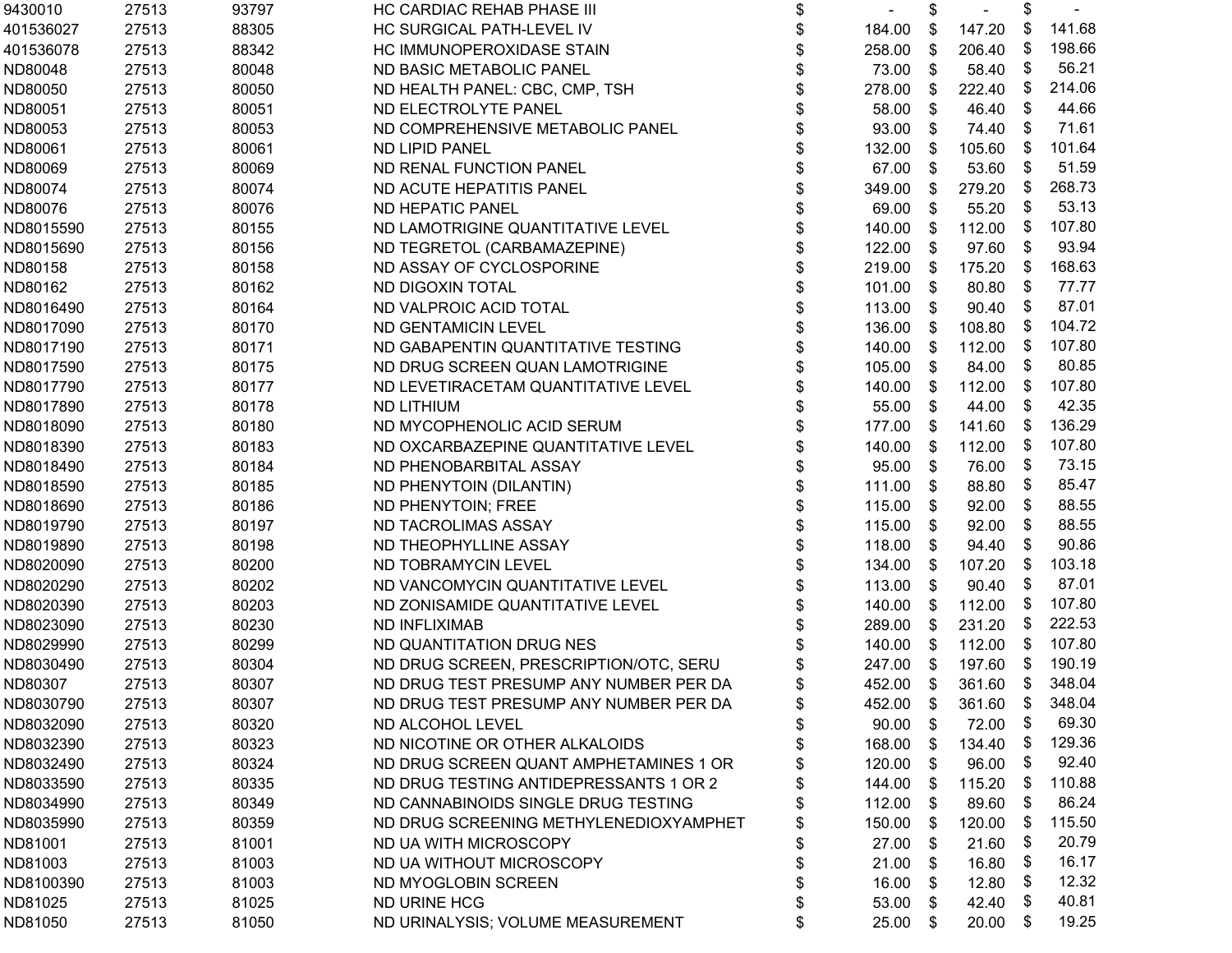| ND8124090 | 27513 | 81240 | ND F2 GENE ANALYSIS                     | \$<br>315.00 | \$                        | 252.00 | \$            | 242.55 |
|-----------|-------|-------|-----------------------------------------|--------------|---------------------------|--------|---------------|--------|
| ND8124190 | 27513 | 81241 | ND F5 GENE ANALYSIS, LEIDEN VARIANT     | \$<br>389.00 | \$                        | 311.20 | \$            | 299.53 |
| ND8129190 | 27513 | 81291 | ND MTHFR                                | \$<br>303.00 | \$                        | 242.40 | \$            | 233.31 |
| ND8137690 | 27513 | 81376 | ND HLA CLASS II TYPING, ONE LOCUS EACH  | \$<br>184.00 | \$                        | 147.20 | \$            | 141.68 |
| ND82024   | 27513 | 82024 | ND ACTH                                 | \$<br>277.00 | \$                        | 221.60 | \$            | 213.29 |
| ND82040   | 27513 | 82040 | <b>ND ALBUMIN</b>                       | \$<br>41.00  | \$                        | 32.80  | \$            | 31.57  |
| ND82043   | 27513 | 82043 | ND MICROALBUMIN- URINE- QUANTITATIVE    | \$<br>49.00  | \$                        | 39.20  | \$            | 37.73  |
| ND82085   | 27513 | 82085 | ND ALDOLASE ASSAY                       | \$<br>72.00  | \$                        | 57.60  | \$            | 55.44  |
| ND8208890 | 27513 | 82088 | ND ALDOSTERONE                          | \$<br>308.00 | \$                        | 246.40 | \$            | 237.16 |
| ND8210390 | 27513 | 82103 | ND ALPHA-1-ANTITRYPSIN; TOTAL           | \$<br>112.00 | \$                        | 89.60  | \$            | 86.24  |
| ND8210590 | 27513 | 82105 | ND ALPHA-FETOPROTEIN- SERUM             | \$<br>128.00 | \$                        | 102.40 | \$            | 98.56  |
| ND8213990 | 27513 | 82139 | ND AMINO ACIDES,6 OR MORE, EA SPECIMEN  | \$<br>473.00 | \$                        | 378.40 | \$            | 364.21 |
| ND8214090 | 27513 | 82140 | ND AMMONIA LEVEL                        | \$<br>122.00 | \$                        | 97.60  | \$            | 93.94  |
| ND82150   | 27513 | 82150 | ND AMYLASE                              | \$<br>54.00  | - \$                      | 43.20  | \$            | 41.58  |
| ND8216490 | 27513 | 82164 | ND ANGIOTENSIN 1 ENZYME TEST            | \$<br>111.00 | \$                        | 88.80  | \$            | 85.47  |
| ND82175   | 27513 | 82175 | <b>ND ARSENIC</b>                       | \$<br>145.00 | \$                        | 116.00 | \$            | 111.65 |
| ND8218090 | 27513 | 82180 | ND VITAMIN C (ASCORBIC ACID) ASSAY      | \$<br>76.00  | $\boldsymbol{\mathsf{s}}$ | 60.80  | \$            | 58.52  |
| ND8223290 | 27513 | 82232 | ND BETA-2 PROTEIN ASSAY                 | \$<br>144.00 | \$                        | 115.20 | \$            | 110.88 |
| ND8223990 | 27513 | 82239 | ND BILE ACIDS, TOTAL                    | \$<br>79.00  | \$                        | 63.20  | \$            | 60.83  |
| ND82247   | 27513 | 82247 | ND BILIRUBIN- TOTAL                     | \$<br>42.00  | \$                        | 33.60  | \$            | 32.34  |
| ND82248   | 27513 | 82248 | ND BILIRUBIN- DIRECT                    | \$<br>42.00  | \$                        | 33.60  | \$            | 32.34  |
| ND82274QW | 27513 | 82274 | ND OCCULT BLOOD DIAGNOSTIC IFOB COMPLE  | \$<br>119.00 | \$                        | 95.20  | \$            | 91.63  |
| ND82300   | 27513 | 82300 | <b>ND CADMIUM</b>                       | \$<br>166.00 | \$                        | 132.80 | \$            | 127.82 |
| ND8230690 | 27513 | 82306 | ND VITAMIN D ASSAY                      | \$<br>225.00 | $\boldsymbol{\mathsf{S}}$ | 180.00 | \$            | 173.25 |
| ND82310   | 27513 | 82310 | <b>ND CALCIUM- TOTAL</b>                | \$<br>42.00  | \$                        | 33.60  | \$            | 32.34  |
| ND8233090 | 27513 | 82330 | ND CALCIUM IONIZED                      | \$<br>115.00 | \$                        | 92.00  | \$            | 88.55  |
| ND8234090 | 27513 | 82340 | ND CALCIUM URINE QUANTITATIVE           | \$<br>78.00  | \$                        | 62.40  | \$            | 60.06  |
| ND8235590 | 27513 | 82355 | ND KIDNEY STONE/CALCULUS ANALYSIS       | \$<br>96.00  | \$                        | 76.80  | \$            | 73.92  |
| ND8236590 | 27513 | 82365 | ND CALCULUS SPECTROSCOPY                | \$<br>97.00  | \$                        | 77.60  | \$            | 74.69  |
| ND82374   | 27513 | 82374 | ND CARBON DIOXIDE (CO2)                 | \$<br>40.00  | \$                        | 32.00  | \$            | 30.80  |
| ND8237590 | 27513 | 82375 | ND CARBON MONOXIDE; QUANTITATIVE        | \$<br>63.00  | \$                        | 50.40  | \$            | 48.51  |
| ND8237890 | 27513 | 82378 | <b>ND CEA</b>                           | \$<br>158.00 | \$                        | 126.40 | \$            | 121.66 |
| ND8237990 | 27513 | 82379 | ND CARNITINE, TOTAL & FREE, EA SPECIMEN | \$<br>210.00 | \$                        | 168.00 | \$            | 161.70 |
| ND8238490 | 27513 | 82384 | ND THREE CATECHOLAMINES ASSAY           | \$<br>210.00 | \$                        | 168.00 | \$            | 161.70 |
| ND82390   | 27513 | 82390 | ND CERULOPLASMIN ASSAY                  | \$<br>82.00  | \$                        | 65.60  | \$            | 63.14  |
| ND8239790 | 27513 | 82397 | ND CHEMILUMINESCENT ASSAY               | \$<br>210.00 | \$                        | 168.00 | $\frac{1}{2}$ | 161.70 |
| ND82435   | 27513 | 82435 | ND CHLORIDE; BLOOD                      | \$<br>38.00  | \$                        | 30.40  | \$            | 29.26  |
| ND8243690 | 27513 | 82436 | ND CHLORIDE; URINE                      | \$<br>41.00  | \$                        | 32.80  | \$            | 31.57  |
| ND82465   | 27513 | 82465 | ND CHOLESTEROL                          | \$<br>37.00  | \$                        | 29.60  | \$            | 28.49  |
| ND8250790 | 27513 | 82507 | ND CITRATE ASSAY                        | \$<br>213.00 | \$                        | 170.40 | \$            | 164.01 |
| ND82525   | 27513 | 82525 | ND COPPER ASSAY                         | \$<br>105.00 | \$                        | 84.00  | \$            | 80.85  |
| ND8253090 | 27513 | 82530 | ND CORTISOL, FREE                       | \$<br>158.00 | -S                        | 126.40 | \$            | 121.66 |
| ND8253390 | 27513 | 82533 | ND CORTISOL TOTAL                       | \$<br>136.00 | S.                        | 108.80 | \$            | 104.72 |
| ND8254290 | 27513 | 82542 | ND AMPHETAMINE CONFIRMATION SERUM       | \$<br>139.00 | \$                        | 111.20 | \$            | 107.03 |
| ND82550   | 27513 | 82550 | ND CREATININE KINASE (CK) (CPK)         | \$<br>54.00  | \$                        | 43.20  | \$            | 41.58  |
| ND82553   | 27513 | 82553 | <b>ND CKMB</b>                          | \$<br>96.00  | S.                        | 76.80  | \$            | 73.92  |
| ND8255390 | 27513 | 82553 | ND CKMB SEND OUT                        | \$<br>96.00  | \$                        | 76.80  | \$            | 73.92  |
|           |       |       |                                         |              |                           |        |               |        |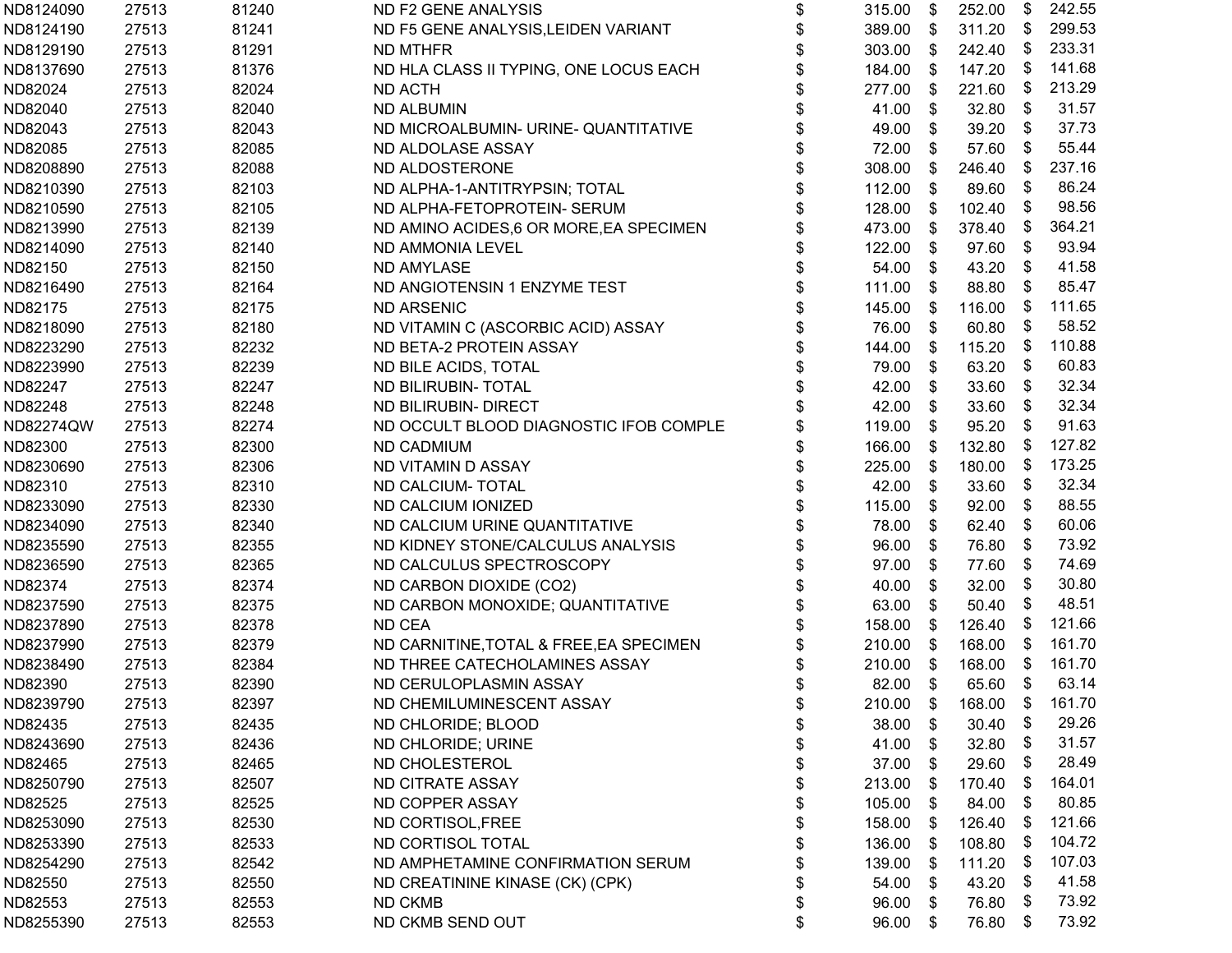| ND82565   | 27513 | 82565 | <b>ND CREATININE</b>                   | \$<br>42.00  | \$    | 33.60  | \$   | 32.34  |
|-----------|-------|-------|----------------------------------------|--------------|-------|--------|------|--------|
| ND8257090 | 27513 | 82570 | ND CREATININE; OTHER SOURCE (URINE)    | \$<br>42.00  | \$    | 33.60  | \$   | 32.34  |
| ND8257590 | 27513 | 82575 | ND CREATININE CLEARANCE                | \$<br>79.00  | \$    | 63.20  | \$   | 60.83  |
| ND8260790 | 27513 | 82607 | <b>ND VITAMIN B12</b>                  | \$<br>125.00 | \$    | 100.00 | \$   | 96.25  |
| ND8261590 | 27513 | 82615 | ND CYSTINE AND HOMOCYSTINE- URINE (LDH | \$<br>69.00  | \$    | 55.20  | \$   | 53.13  |
| ND8262690 | 27513 | 82626 | <b>ND DHEA</b>                         | 192.00       | \$    | 153.60 | - \$ | 147.84 |
| ND8262790 | 27513 | 82627 | <b>ND DHEA-S</b>                       | \$<br>171.00 | \$    | 136.80 | - \$ | 131.67 |
| ND8265290 | 27513 | 82652 | ND DIHYDROXYVITAMIN D                  | \$<br>291.00 | $\$\$ | 232.80 | -\$  | 224.07 |
| ND8265690 | 27513 | 82656 | ND ELASTASE, PANCREATIC, FECAL, QUALIT | \$<br>92.00  | $\$\$ | 73.60  | \$   | 70.84  |
| ND8267090 | 27513 | 82670 | <b>ND ESTRADIOL</b>                    | \$<br>212.00 | \$    | 169.60 | -\$  | 163.24 |
| ND8267790 | 27513 | 82677 | <b>ND ESTRIOL</b>                      | \$<br>183.00 | \$    | 146.40 | - \$ | 140.91 |
| ND8267990 | 27513 | 82679 | <b>ND ESTRONE</b>                      | \$<br>165.00 | \$    | 132.00 | - \$ | 127.05 |
| ND8271090 | 27513 | 82710 | ND FATS/LIPIDS- FECES- QUANTITATIVE    | \$<br>122.00 | \$    | 97.60  | - \$ | 93.94  |
| ND8272890 | 27513 | 82728 | <b>ND FERRITIN</b>                     | \$<br>103.00 | \$    | 82.40  | -\$  | 79.31  |
| ND8274690 | 27513 | 82746 | ND FOLIC ACID (FOLATE)                 | \$<br>122.00 | \$    | 97.60  | -\$  | 93.94  |
| ND8274790 | 27513 | 82747 | ND FOLIC ACID; RBC                     | \$<br>230.00 | \$    | 184.00 | -\$  | 177.10 |
| ND8278490 | 27513 | 82784 | ND GAMMAGLOBULIN; IGA-IGD-IGG-IGM EACH | \$<br>78.00  | \$    | 62.40  | \$   | 60.06  |
| ND8278590 | 27513 | 82785 | ND GAMMAGLOBULIN IGE                   | \$<br>138.00 | \$    | 110.40 | -\$  | 106.26 |
| ND82787   | 27513 | 82787 | ND IGG 1, 2, 3 OR 4, EACH              | \$<br>35.00  | \$    | 28.00  | \$   | 26.95  |
| ND82800   | 27513 | 82800 | ND BLOOD PH (VENOUS)                   | \$<br>63.00  | \$    | 50.40  | \$   | 48.51  |
| ND8280390 | 27513 | 82803 | ND ARTERIAL BLOOD GAS                  | \$<br>152.00 | \$    | 121.60 | - \$ | 117.04 |
| ND8294590 | 27513 | 82945 | ND GLUCOSE; BODY FLUID                 | \$<br>30.00  | \$    | 24.00  | -\$  | 23.10  |
| ND82947   | 27513 | 82947 | ND GLUCOSE                             | \$<br>33.00  | \$    | 26.40  | \$   | 25.41  |
| ND82950   | 27513 | 82950 | ND GLUCOSE POST DOSE                   | \$<br>39.00  | $\$\$ | 31.20  | \$   | 30.03  |
| ND82951   | 27513 | 82951 | ND GLUCOSE TOLERANCE TEST 3 SPECIMENS  | \$<br>108.00 | $\$\$ | 86.40  | \$   | 83.16  |
| ND82952   | 27513 | 82952 | ND GTT EACH ADDITIONAL BEYOND 3 SPECIM | \$<br>33.00  | \$    | 26.40  | \$   | 25.41  |
| ND82955   | 27513 | 82955 | ND G-6-PD ENZYME ASSAY, QUANT.         | \$<br>133.00 | \$    | 106.40 | - \$ | 102.41 |
| ND82962   | 27513 | 82962 | ND GLUCOSE FINGERSTICK DEVICE          | \$<br>15.00  | \$    | 12.00  | \$   | 11.55  |
| ND8297790 | 27513 | 82977 | <b>ND GGT</b>                          | \$<br>60.00  | \$    | 48.00  | \$   | 46.20  |
| ND8300190 | 27513 | 83001 | <b>ND FSH</b>                          | \$<br>156.00 | \$    | 124.80 | - \$ | 120.12 |
| ND8300290 | 27513 | 83002 | ND GONADOTROPIN (LH)                   | \$<br>155.00 | \$    | 124.00 | - \$ | 119.35 |
| ND8301090 | 27513 | 83010 | ND HAPTOGLOBIN- QUANTITATIVE           | \$<br>104.00 | \$    | 83.20  | \$   | 80.08  |
| ND8301390 | 27513 | 83013 | ND H-PYLORI BREATH (C-13)              | \$<br>368.00 | \$    | 294.40 | \$   | 283.36 |
| ND8301490 | 27513 | 83014 | ND H-PYLORI DRUG ADMINISTRATION        | \$<br>53.00  | \$    | 42.40  | \$   | 40.81  |
| ND8302090 | 27513 | 83020 | ND HEMOGLOBIN FRACTION AND QUANT; ELEC | \$<br>42.00  | \$    | 33.60  | \$   | 32.34  |
| ND8302190 | 27513 | 83021 | ND HEMOGLOBIN FRACTION AND QUANT CHROM | \$<br>137.00 | -\$   | 109.60 | \$   | 105.49 |
| ND83036   | 27513 | 83036 | ND GLYCOSYLATED HGB A1C                | \$<br>80.00  | \$    | 64.00  | \$   | 61.60  |
| ND8305190 | 27513 | 83051 | ND PLASMA HEMOGLOBIN                   | \$<br>56.00  | \$    | 44.80  | \$   | 43.12  |
| ND8307090 | 27513 | 83070 | ND HEMOSIDERIN ASSAY- QUALITATIVE      | \$<br>40.00  | \$    | 32.00  | \$   | 30.80  |
| ND8308890 | 27513 | 83088 | <b>ND HISTAMIN</b>                     | \$<br>184.00 | \$    | 147.20 | - \$ | 141.68 |
| ND8309090 | 27513 | 83090 | ND HOMOCYSTINE                         | \$<br>141.00 | - \$  | 112.80 | - \$ | 108.57 |
| ND8315090 | 27513 | 83150 | ND VANILLYLMANDELIC ACID               | \$<br>153.00 | S.    | 122.40 | - \$ | 117.81 |
| ND8349890 | 27513 | 83498 | ND HYDROXYPROGERSTERONE                | \$<br>226.00 | S.    | 180.80 | - \$ | 174.02 |
| ND8351690 | 27513 | 83516 | ND IMMUNOASSAY NON-ANTIBODY            | \$<br>132.00 | S.    | 105.60 | - \$ | 101.64 |
| ND83519   | 27513 | 83519 | ND IMMUNOASSAY FOR ANALYTE             | \$<br>76.00  | S.    | 60.80  | \$   | 58.52  |
| ND8352090 | 27513 | 83520 | ND IMMUNOASSAY NOT OTHERWISE SPECIFIED | \$<br>131.00 | -SS   | 104.80 | - \$ | 100.87 |
| ND8354090 | 27513 | 83540 | ND IRON                                | \$<br>54.00  | \$    | 43.20  | - \$ | 41.58  |
|           |       |       |                                        |              |       |        |      |        |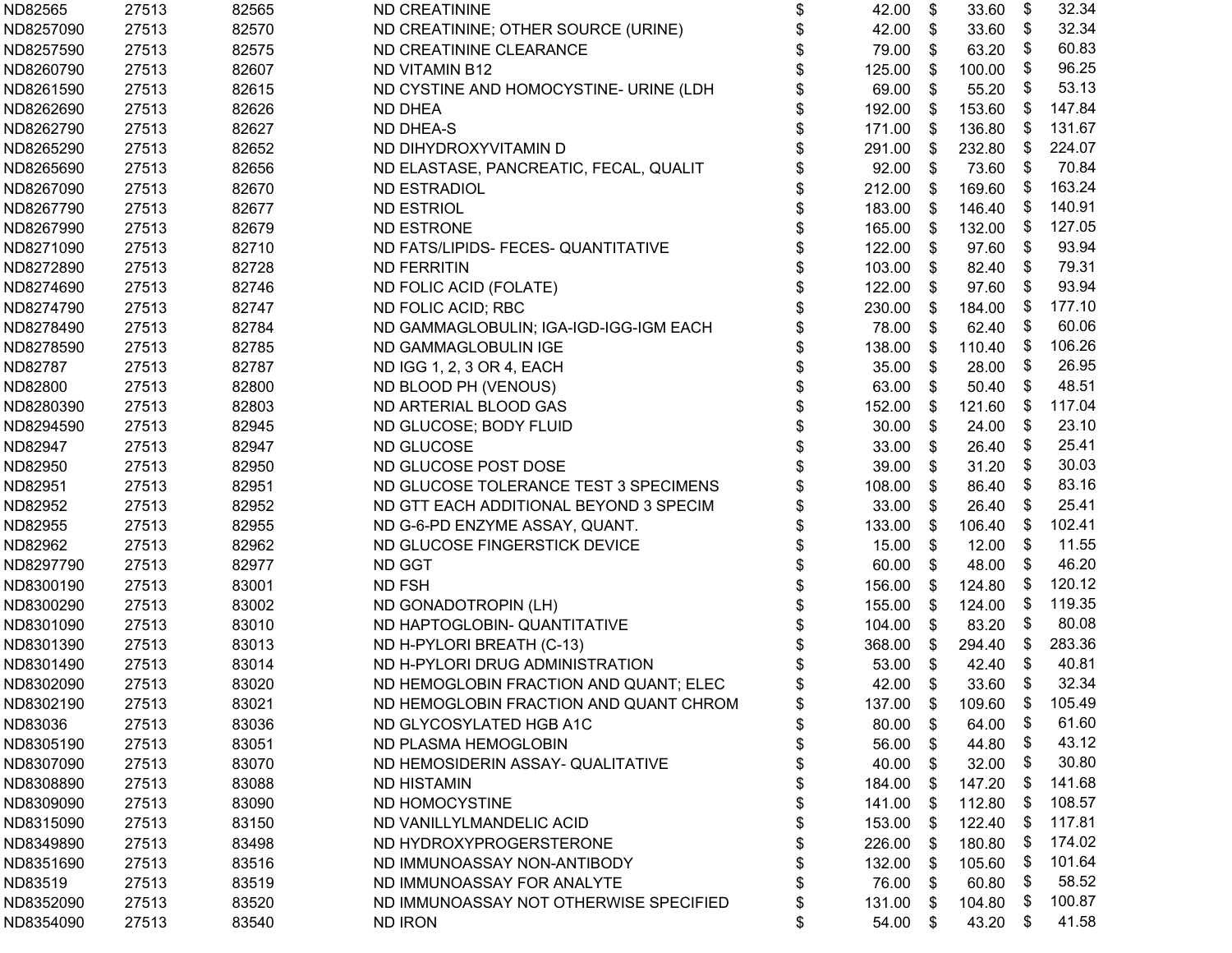| ND8355090 | 27513 | 83550 | ND IRON BINDING CAPACITY               | \$<br>73.00  | \$   | 58.40  | \$   | 56.21  |
|-----------|-------|-------|----------------------------------------|--------------|------|--------|------|--------|
| ND83605   | 27513 | 83605 | <b>ND LACTIC ACID</b>                  | \$<br>99.00  | \$   | 79.20  | \$   | 76.23  |
| ND8360590 | 27513 | 83605 | <b>ND LACTIC ACID</b>                  | \$<br>99.00  | \$   | 79.20  | \$   | 76.23  |
| ND83615   | 27513 | 83615 | ND LDH                                 | \$<br>50.00  | \$   | 40.00  | \$   | 38.50  |
| ND8361590 | 27513 | 83615 | ND LDH BODY FLUID                      | \$<br>50.00  | \$   | 40.00  | \$   | 38.50  |
| ND8363090 | 27513 | 83630 | ND LACTOFERRIN, FECAL; QUALITATIVE     | 145.00       | \$   | 116.00 | - \$ | 111.65 |
| ND8365590 | 27513 | 83655 | ND LEAD LEVEL                          | \$<br>93.00  | \$   | 74.40  | - \$ | 71.61  |
| ND8369090 | 27513 | 83690 | <b>ND LIPASE</b>                       | \$<br>87.00  | \$   | 69.60  | \$   | 66.99  |
| ND83718   | 27513 | 83718 | ND HDL CHOLESTEROL                     | \$<br>58.00  | \$   | 46.40  | \$   | 44.66  |
| ND8373590 | 27513 | 83735 | <b>ND MAGNESIUM</b>                    | \$<br>56.00  | \$   | 44.80  | - \$ | 43.12  |
| ND8378590 | 27513 | 83785 | ND MANGANESE                           | \$<br>158.00 | \$   | 126.40 | - \$ | 121.66 |
| ND83825   | 27513 | 83825 | <b>ND MERCURY</b>                      | \$<br>116.00 | \$   | 92.80  | - \$ | 89.32  |
| ND83835   | 27513 | 83835 | ND ASSAY OF METANEPHRINES              | \$<br>172.00 | - \$ | 137.60 | - \$ | 132.44 |
| ND83874   | 27513 | 83874 | ND MYOGLOBIN                           | \$<br>108.00 | \$   | 86.40  | - \$ | 83.16  |
| ND8387490 | 27513 | 83874 | ND MYOGLOBIN ASSAY SEND OUT            | \$<br>108.00 | -\$  | 86.40  | - \$ | 83.16  |
| ND83876   | 27513 | 83876 | ND ASSAY OF MYELOPEROXIDASE            | \$<br>243.00 | \$   | 194.40 | \$   | 187.11 |
| ND83880   | 27513 | 83880 | ND BNP                                 | \$<br>258.00 | \$   | 206.40 | - \$ | 198.66 |
| ND8388090 | 27513 | 83880 | ND BNP (NATRIURETIC PEPTIDE) SEND OUT  | \$<br>258.00 | \$   | 206.40 | - \$ | 198.66 |
| ND83883   | 27513 | 83883 | ND NEPHELOMETRY ASSAY                  | \$<br>122.00 | \$   | 97.60  | \$   | 93.94  |
| ND8393090 | 27513 | 83930 | ND BLOOD OSMOLALITY                    | \$<br>55.00  | \$   | 44.00  | \$   | 42.35  |
| ND8393590 | 27513 | 83935 | ND OSMOLALITY; URINE                   | \$<br>57.00  | -\$  | 45.60  | \$   | 43.89  |
| ND8394590 | 27513 | 83945 | ND OXALATE ASSAY                       | 108.00       | \$   | 86.40  | - \$ | 83.16  |
| ND8397090 | 27513 | 83970 | ND PARATHORMONE (PARATHYROID HORMONE)  | 313.00       | \$   | 250.40 | - \$ | 241.01 |
| ND8398690 | 27513 | 83986 | ND PH, BODY FLUID                      | \$<br>66.00  | \$   | 52.80  | - \$ | 50.82  |
| ND8399390 | 27513 | 83993 | ND CALPROTECTIN FECAL                  | \$<br>263.00 | \$   | 210.40 | \$   | 202.51 |
| ND8403090 | 27513 | 84030 | ND PKU (NEWBORN)                       | \$<br>47.00  | \$   | 37.60  | \$   | 36.19  |
| ND84075   | 27513 | 84075 | ND ALKALINE PHOSPHATASE                | \$<br>42.00  | \$   | 33.60  | \$   | 32.34  |
| ND8408090 | 27513 | 84080 | ND ALKALINE PHOSPHATASES ASSAY         | \$<br>155.00 | \$   | 124.00 | -\$  | 119.35 |
| ND8410090 | 27513 | 84100 | ND PHOSPHORUS                          | \$<br>40.00  | \$   | 32.00  | \$   | 30.80  |
| ND8410590 | 27513 | 84105 | ND URINE PHOSPHORUS ASSAY              | 42.00        | \$   | 33.60  | - \$ | 32.34  |
| ND84132   | 27513 | 84132 | <b>ND POTASSIUM</b>                    | \$<br>40.00  | \$   | 32.00  | \$   | 30.80  |
| ND8413390 | 27513 | 84133 | ND POTASIUM; URINE                     | \$<br>35.00  | \$   | 28.00  | \$   | 26.95  |
| ND8413490 | 27513 | 84134 | <b>ND PREALBUMIN</b>                   | \$<br>48.00  | \$   | 38.40  | \$   | 36.96  |
| ND8414090 | 27513 | 84140 | ND PREGNENOLONE                        | \$<br>158.00 | S.   | 126.40 | - \$ | 121.66 |
| ND8414490 | 27513 | 84144 | ND PROGESTERONE                        | \$<br>174.00 | -\$  | 139.20 | -\$  | 133.98 |
| ND8414590 | 27513 | 84145 | ND PROCALCITONIN (PCT)                 | \$<br>226.00 | - \$ | 180.80 | \$   | 174.02 |
| ND8414690 | 27513 | 84146 | <b>ND PROLACTIN</b>                    | \$<br>162.00 | - \$ | 129.60 | - \$ | 124.74 |
| ND84153   | 27513 | 84153 | <b>ND PSA</b>                          | \$<br>140.00 | -S   | 112.00 | - \$ | 107.80 |
| ND8415390 | 27513 | 84153 | ND PSA (SEND OUT)                      | \$<br>140.00 | - \$ | 112.00 | - \$ | 107.80 |
| ND8415490 | 27513 | 84154 | ND PSA FREE                            | \$<br>140.00 | \$   | 112.00 | - \$ | 107.80 |
| ND8415590 | 27513 | 84155 | ND PROTEIN; TOTAL EXCEPT BY REFRCT     | \$<br>31.00  | -\$  | 24.80  | \$   | 23.87  |
| ND8415690 | 27513 | 84156 | ND PROTEIN; TOTAL URINE                | \$<br>31.00  | \$   | 24.80  | - \$ | 23.87  |
| ND8415790 | 27513 | 84157 | ND TOTAL PROTEIN; BODY FLUID           | \$<br>31.00  | - \$ | 24.80  | - \$ | 23.87  |
| ND8416590 | 27513 | 84165 | ND PROTEIN- ELECTRO FRACTION AND QUANT | \$<br>90.00  | S    | 72.00  | - \$ | 69.30  |
| ND84166   | 27513 | 84166 | ND PROTEIN E-PHORESIS/URINE/CSF        | \$<br>116.00 | - \$ | 92.80  | \$   | 89.32  |
| ND8418290 | 27513 | 84182 | ND PROTEIN WESTERN BLOT TEST           | \$<br>198.00 | - \$ | 158.40 | - \$ | 152.46 |
| ND8420790 | 27513 | 84207 | ND VITAMIN B6 ASSAY                    | \$<br>277.00 | - \$ | 221.60 | - \$ | 213.29 |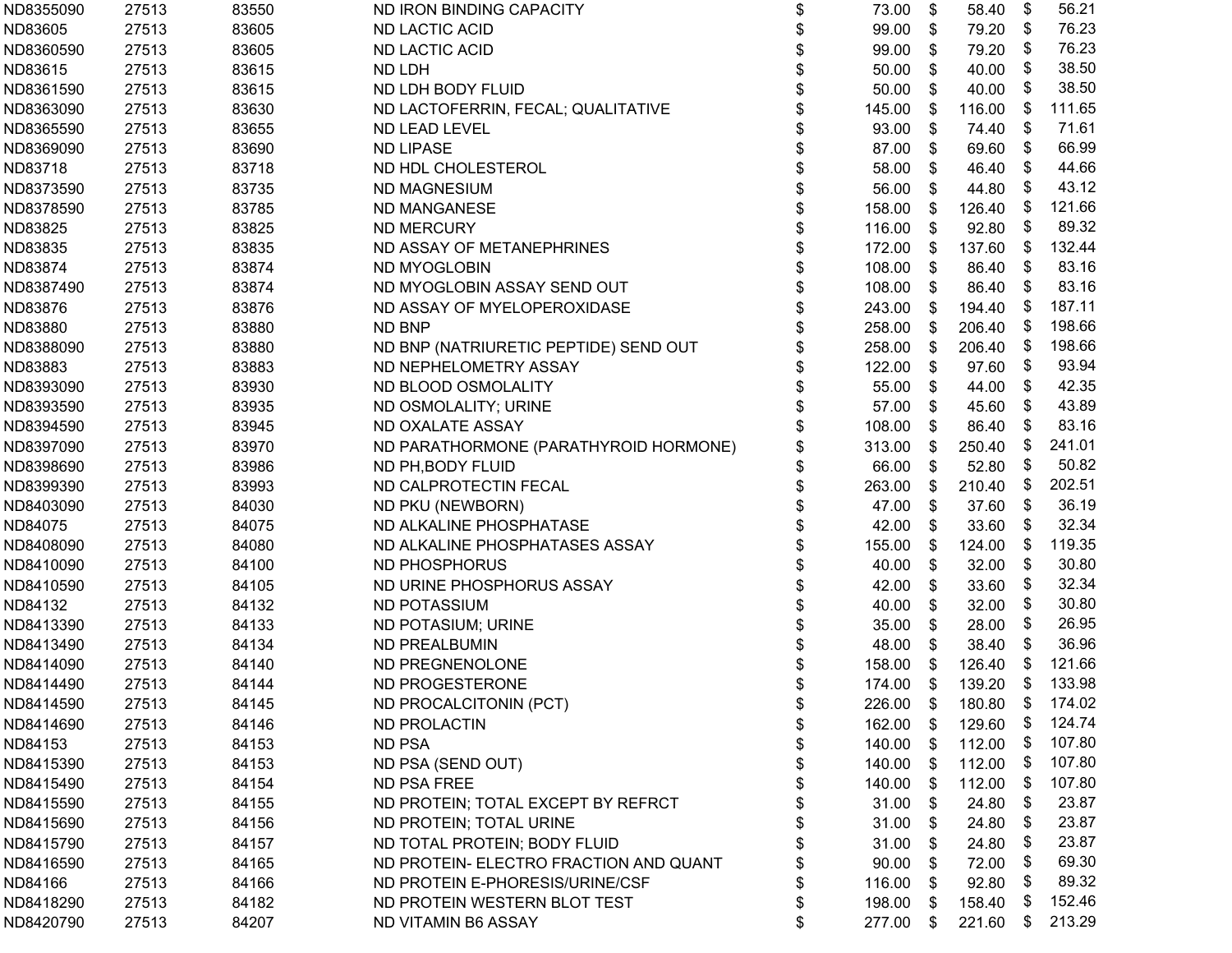| ND8424490 | 27513 | 84244 | <b>ND RENIN</b>                        | \$<br>183.00 | \$                        | 146.40 | \$   | 140.91 |
|-----------|-------|-------|----------------------------------------|--------------|---------------------------|--------|------|--------|
| ND84252   | 27513 | 84252 | ND VITAMIN B2 ASSAY (RIBOFLAVIN)       | \$<br>153.00 | \$                        | 122.40 | - \$ | 117.81 |
| ND8427090 | 27513 | 84270 | ND SEX HORMONE BINDING GLOBULIN (SHBG) | \$<br>147.00 | \$                        | 117.60 | -\$  | 113.19 |
| ND84295   | 27513 | 84295 | <b>ND SODIUM</b>                       | \$<br>40.00  | \$                        | 32.00  | \$   | 30.80  |
| ND8430090 | 27513 | 84300 | ND SODIUM; URINE                       | \$<br>40.00  | \$                        | 32.00  | \$   | 30.80  |
| ND8430590 | 27513 | 84305 | ND SOMATOMEDIN (IGF1I)                 | \$<br>151.00 | S.                        | 120.80 | \$   | 116.27 |
| ND84376   | 27513 | 84376 | ND SUGARS, SINGLE, QUALITATIVE         | \$<br>42.00  | \$                        | 33.60  | \$   | 32.34  |
| ND8440290 | 27513 | 84402 | ND TESTOSTERONE FREE                   | \$<br>194.00 | \$                        | 155.20 | \$   | 149.38 |
| ND8440390 | 27513 | 84403 | ND TESTOSTERONE; TOTAL                 | \$<br>196.00 | \$                        | 156.80 | \$   | 150.92 |
| ND8441090 | 27513 | 84410 | ND TESTOSTERONE; BIOAVAILABLE          | \$<br>347.00 | $\boldsymbol{\mathsf{S}}$ | 277.60 | -\$  | 267.19 |
| ND8442590 | 27513 | 84425 | ND VITAMIN B1 (THIAMINE)               | \$<br>176.00 | \$                        | 140.80 | - \$ | 135.52 |
| ND84432   | 27513 | 84432 | ND ASSAY OF THYROGLOBULIN              | \$<br>122.00 | \$                        | 97.60  | \$   | 93.94  |
| ND8443690 | 27513 | 84436 | ND TOTAL THYROXINE                     | \$<br>57.00  | \$                        | 45.60  | \$   | 43.89  |
| ND8443990 | 27513 | 84439 | ND T4 FREE (THYROXINE)                 | \$<br>69.00  | \$                        | 55.20  | \$   | 53.13  |
| ND84443   | 27513 | 84443 | <b>ND TSH</b>                          | \$<br>128.00 | \$                        | 102.40 | \$   | 98.56  |
| ND8444690 | 27513 | 84446 | ND VITAMIN E ASSAY                     | \$<br>103.00 | \$                        | 82.40  | \$   | 79.31  |
| ND84450   | 27513 | 84450 | <b>ND AST/SGOT</b>                     | \$<br>42.00  | \$                        | 33.60  | \$   | 32.34  |
| ND84460   | 27513 | 84460 | ND ALT/SGPT                            | \$<br>45.00  | \$                        | 36.00  | \$   | 34.65  |
| ND8446690 | 27513 | 84466 | ND TRANSFERRIN ASSAY                   | \$<br>108.00 | \$                        | 86.40  | -\$  | 83.16  |
| ND84478   | 27513 | 84478 | ND TRIGLYCERIDES                       | \$<br>48.00  | \$                        | 38.40  | \$   | 36.96  |
| ND8447990 | 27513 | 84479 | ND THYROID HORMONE; T3 OR T4           | \$<br>54.00  | \$                        | 43.20  | \$   | 41.58  |
| ND8448090 | 27513 | 84480 | ND T3 TOTAL                            | \$<br>118.00 | \$                        | 94.40  | \$   | 90.86  |
| ND8448190 | 27513 | 84481 | ND T3 FREE                             | \$<br>141.00 | S.                        | 112.80 | - \$ | 108.57 |
| ND8448290 | 27513 | 84482 | ND T3 REVERSE                          | \$<br>132.00 | \$                        | 105.60 | - \$ | 101.64 |
| ND84484   | 27513 | 84484 | <b>ND TROPONIN</b>                     | \$<br>57.00  | \$                        | 45.60  | \$   | 43.89  |
| ND84520   | 27513 | 84520 | <b>ND BUN</b>                          | \$<br>33.00  | \$                        | 26.40  | \$   | 25.41  |
| ND84540   | 27513 | 84540 | ND UREA NITROGEN- URINE                | \$<br>40.00  | \$                        | 32.00  | \$   | 30.80  |
| ND84550   | 27513 | 84550 | <b>ND URIC ACID</b>                    | \$<br>38.00  | \$                        | 30.40  | \$   | 29.26  |
| ND8456090 | 27513 | 84560 | ND URIC ACID OTHER SOURCE THAN BLOOD   | \$<br>40.00  | \$                        | 32.00  | \$   | 30.80  |
| ND8458590 | 27513 | 84585 | ND HOMOVANILLIC ACID RANDOM URINE      | 116.00       | \$                        | 92.80  | - \$ | 89.32  |
| ND84590   | 27513 | 84590 | ND VITAMIN A ASSAY                     | \$<br>89.00  | S.                        | 71.20  | - \$ | 68.53  |
| ND8459790 | 27513 | 84597 | <b>ND VITAMIN K</b>                    | \$<br>133.00 | \$                        | 106.40 | \$   | 102.41 |
| ND8463090 | 27513 | 84630 | ND ZINC ASSAY                          | \$<br>128.00 | \$                        | 102.40 | -\$  | 98.56  |
| ND8468190 | 27513 | 84681 | ND C-PEPTIDE                           | \$<br>158.00 | \$                        | 126.40 | - \$ | 121.66 |
| ND8470290 | 27513 | 84702 | ND HCG QUANTITATIVE                    | \$<br>115.00 | \$                        | 92.00  | \$   | 88.55  |
| ND84703   | 27513 | 84703 | ND HCG QUALITATIVE                     | \$<br>62.00  | $\sqrt[6]{3}$             | 49.60  | \$   | 47.74  |
| ND85002   | 27513 | 85002 | ND BLEEDING TIME                       | \$<br>38.00  | S                         | 30.40  | \$   | 29.26  |
| ND85004   | 27513 | 85004 | ND AUTOMATED DIFF WBC COUNT            | 54.00        | S.                        | 43.20  | \$   | 41.58  |
| ND85007   | 27513 | 85007 | ND DIFFERENTIAL-WBC-MANUAL             | 29.00        | \$                        | 23.20  | \$   | 22.33  |
| ND8500790 | 27513 | 85007 | ND DIFFERENTIAL-WBC- MANUAL SEND OUT   | \$<br>29.00  | S                         | 23.20  | \$   | 22.33  |
| ND85014   | 27513 | 85014 | ND HEMATOCRIT                          | \$<br>19.00  | \$                        | 15.20  | \$   | 14.63  |
| ND85018   | 27513 | 85018 | ND HEMOGLOBIN                          | \$<br>19.00  | \$                        | 15.20  | \$   | 14.63  |
| ND85025   | 27513 | 85025 | ND CBC WITH AUTO DIFF                  | \$<br>58.00  | \$                        | 46.40  | \$   | 44.66  |
| ND85027   | 27513 | 85027 | ND CBC                                 | \$<br>49.00  | \$                        | 39.20  | \$   | 37.73  |
| ND8504490 | 27513 | 85044 | ND RETICULOCYTE COUNT (MANUAL)         | \$<br>35.00  | \$                        | 28.00  | \$   | 26.95  |
| ND8504590 | 27513 | 85045 | ND AUTOMATED RETICULOCYTE COUNT        | \$<br>27.00  | \$                        | 21.60  | \$   | 20.79  |
| ND85048   | 27513 | 85048 | ND WBC COUNT (AUTOMATED)               | \$<br>21.00  | \$                        | 16.80  | \$   | 16.17  |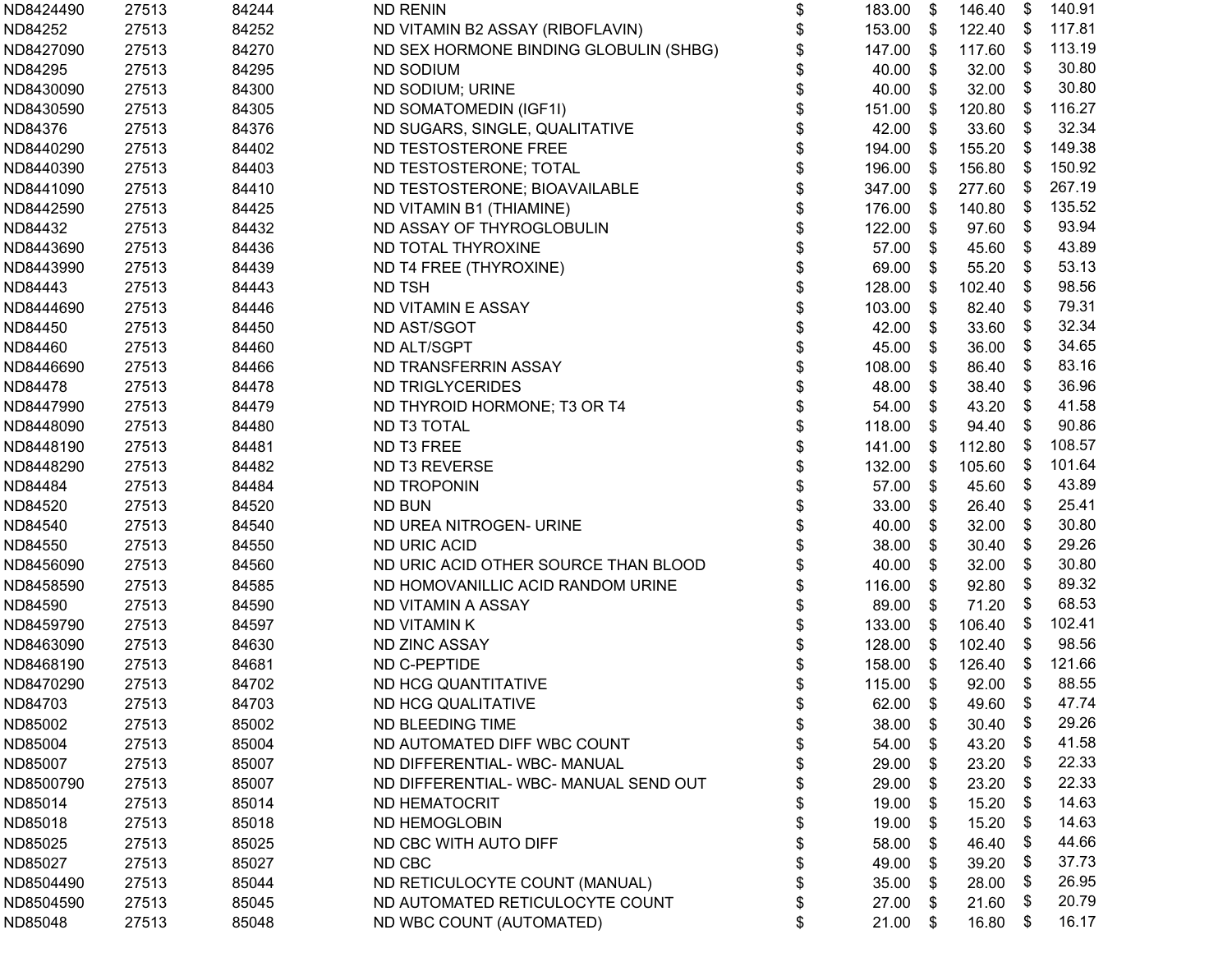| ND85049   | 27513 | 85049 | ND PLATELET COUNT (AUTOMATED)            | \$<br>37.00  | \$   | 29.60  | \$                        | 28.49  |
|-----------|-------|-------|------------------------------------------|--------------|------|--------|---------------------------|--------|
| ND85220   | 27513 | 85220 | ND BLOOD CLOT FACTOR V TEST              | \$<br>132.00 | -\$  | 105.60 | \$                        | 101.64 |
| ND8524590 | 27513 | 85245 | ND VON WILLEBRAND'S FACTOR VIII ASSAY    | \$<br>191.00 | \$   | 152.80 | - \$                      | 147.07 |
| ND85246   | 27513 | 85246 | ND BLOOD CLOT FACTOR VIII TEST           | \$<br>176.00 | \$   | 140.80 | - \$                      | 135.52 |
| ND85300   | 27513 | 85300 | ND ANTITHROMBIN III TEST                 | \$<br>93.00  | \$   | 74.40  | -\$                       | 71.61  |
| ND8537890 | 27513 | 85378 | ND FIBRIN DEGRADATION (D-DIMER)          | \$<br>60.00  | S.   | 48.00  | -\$                       | 46.20  |
| ND85379   | 27513 | 85379 | ND D-DIMER                               | \$<br>54.00  | S.   | 43.20  | \$                        | 41.58  |
| ND8538490 | 27513 | 85384 | ND FIBRINOGEN ASSAY                      | \$<br>71.00  | \$   | 56.80  | \$                        | 54.67  |
| ND85549   | 27513 | 85549 | ND LYSOZYME (MURAMIDASE), PLASMA         | \$<br>143.00 | \$   | 114.40 | \$                        | 110.11 |
| ND8557690 | 27513 | 85576 | ND BLOOD PLATELET AGGREGATION            | \$<br>158.00 | \$   | 126.40 | -\$                       | 121.66 |
| ND85610   | 27513 | 85610 | ND PROTHROMBIN TIME/INR                  | \$<br>33.00  | \$   | 26.40  | \$                        | 25.41  |
| ND8561090 | 27513 | 85610 | ND PROTHROMBIN TIME/INR SEND OUT         | \$<br>33.00  | \$   | 26.40  | \$                        | 25.41  |
| ND85651   | 27513 | 85651 | ND SEDIMENTATION RATE- NONAUTOMATED      | \$<br>30.00  | \$   | 24.00  | \$                        | 23.10  |
| ND85652   | 27513 | 85652 | ND SED RATE (AUTOMATED)                  | \$<br>26.00  | \$   | 20.80  | \$                        | 20.02  |
| ND8566090 | 27513 | 85660 | ND SICKLING OF RBC (SCREENING), REDUCT   | \$<br>43.00  | \$   | 34.40  | \$                        | 33.11  |
| ND8567090 | 27513 | 85670 | ND THROMBIN TIME; PLASMA                 | \$<br>49.00  | \$   | 39.20  | \$                        | 37.73  |
| ND85730   | 27513 | 85730 | ND THROMBOPLASTIN TIME PARTIAL (PTT)     | \$<br>50.00  | \$   | 40.00  | \$                        | 38.50  |
| ND8600390 | 27513 | 86003 | ND ALLERGEN SPECIFIC IGE                 | \$<br>42.00  | \$   | 33.60  | \$                        | 32.34  |
| ND8600890 | 27513 | 86008 | ND ALLERGEN SPECIFIC IGG                 | \$<br>126.00 | \$   | 100.80 | \$                        | 97.02  |
| ND8602290 | 27513 | 86022 | ND PLATELET ANTIBODIES                   | \$<br>154.00 | \$   | 123.20 | - \$                      | 118.58 |
| ND8603890 | 27513 | 86038 | ND ANA (FANA) SCREEN                     | \$<br>101.00 | \$   | 80.80  | -\$                       | 77.77  |
| ND8603990 | 27513 | 86039 | ND ANA TITER                             | \$<br>94.00  | S.   | 75.20  | \$                        | 72.38  |
| ND8606090 | 27513 | 86060 | ND ASO TITER                             | \$<br>61.00  | \$   | 48.80  | \$                        | 46.97  |
| ND8606390 | 27513 | 86063 | ND ASO SCREEN                            | \$<br>49.00  | \$   | 39.20  | \$                        | 37.73  |
| ND8614090 | 27513 | 86140 | ND C-REACTIVE PROTEIN                    | \$<br>39.00  | \$   | 31.20  | \$                        | 30.03  |
| ND8614190 | 27513 | 86141 | ND C-REACTIVE PROTEIN; HIGH SENSITIVIT   | \$<br>109.00 | \$   | 87.20  | \$                        | 83.93  |
| ND86146   | 27513 | 86146 | ND GLYCOPROTEIN ANTIBODY                 | \$<br>159.00 | \$   | 127.20 | - \$                      | 122.43 |
| ND86147   | 27513 | 86147 | ND CARDIOLIPIN ANTIBODY                  | \$<br>163.00 | \$   | 130.40 | - \$                      | 125.51 |
| ND8616090 | 27513 | 86160 | ND COMPLEMENT- ANTIGEN                   | \$<br>100.00 | \$   | 80.00  | \$                        | 77.00  |
| ND8616190 | 27513 | 86161 | ND COMPLEMENT/FUNCTION ACTIVITY          | \$<br>100.00 | S.   | 80.00  | -\$                       | 77.00  |
| ND8616290 | 27513 | 86162 | ND COMPLEMENT- TOTAL (CH50)              | \$<br>170.00 | \$   | 136.00 | - \$                      | 130.90 |
| ND8620090 | 27513 | 86200 | <b>ND ANTI-CCP</b>                       | \$<br>152.00 | \$   | 121.60 | - \$                      | 117.04 |
| ND8621590 | 27513 | 86215 | ND DEOXYRIBONUCLEASE ANTIBODY            | \$<br>100.00 | \$   | 80.00  | \$                        | 77.00  |
| ND8622590 | 27513 | 86225 | ND DNA ANTIBODY                          | \$<br>115.00 | \$   | 92.00  | \$                        | 88.55  |
| ND8622690 | 27513 | 86226 | ND DNA ANTIBODY- SINGLE STRAND           | \$<br>101.00 | \$   | 80.80  | \$                        | 77.77  |
| ND8623590 | 27513 | 86235 | ND NUCLEAR ANTIGEN ANTIBODY              | \$<br>150.00 | - \$ | 120.00 | $\boldsymbol{\mathsf{S}}$ | 115.50 |
| ND8625590 | 27513 | 86255 | ND FLUORESCENT NONINFECTIOUS; SCREEN     | \$<br>122.00 | \$   | 97.60  | \$                        | 93.94  |
| ND8625690 | 27513 | 86256 | ND FLORESCENT NONINFECT, AGENT TITER; EA | 93.00        | - \$ | 74.40  | \$                        | 71.61  |
| ND8630090 | 27513 | 86300 | ND IMMUNOASSAY-TUMOR-CA 15-3             | \$<br>174.00 | - \$ | 139.20 | - \$                      | 133.98 |
| ND8630190 | 27513 | 86301 | <b>ND CA 19-9</b>                        | \$<br>172.00 | - \$ | 137.60 | - \$                      | 132.44 |
| ND8630490 | 27513 | 86304 | ND CA 125; IMMUNOASSAY TUMOR ANTIGEN     | \$<br>174.00 | \$   | 139.20 | - \$                      | 133.98 |
| ND86308   | 27513 | 86308 | ND MONO TEST                             | \$<br>42.00  | - \$ | 33.60  | \$                        | 32.34  |
| ND86317   | 27513 | 86317 | ND IMMUNOASSAY, INFECTIOUS AGENT         | \$<br>152.00 | -S   | 121.60 | - \$                      | 117.04 |
| ND86318   | 27513 | 86318 | ND H-PYLORI                              | \$<br>105.00 | \$   | 84.00  | \$                        | 80.85  |
| ND8633490 | 27513 | 86334 | ND IMMUNOFIXATION PROCEDURE              | \$<br>186.00 | -S   | 148.80 | \$                        | 143.22 |
| ND86335   | 27513 | 86335 | ND IMMUNFIX E-PHORESIS/URINE/CSF         | \$<br>225.00 | S.   | 180.00 | - \$                      | 173.25 |
| ND8633790 | 27513 | 86337 | ND INSULIN ANTIBODIES                    | \$<br>263.00 | \$   | 210.40 | \$                        | 202.51 |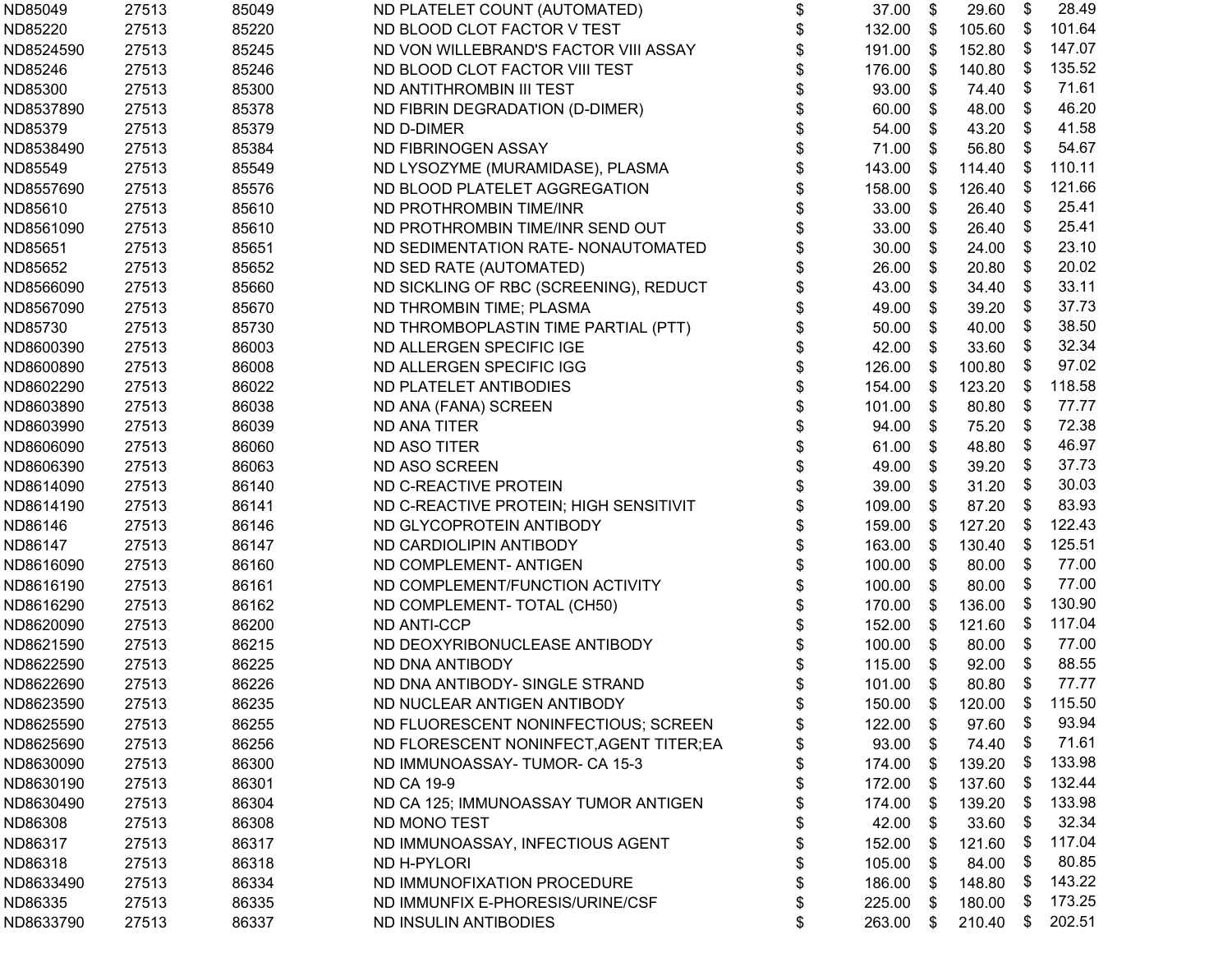| ND8634190 | 27513 | 86341 | ND GAD 65 ISLET CELL ANTIBODY           | \$<br>147.00   | \$ | 117.60 | \$                         | 113.19 |
|-----------|-------|-------|-----------------------------------------|----------------|----|--------|----------------------------|--------|
| ND8637690 | 27513 | 86376 | ND MICROSOMAL ANTIBODY                  | \$<br>103.00   | \$ | 82.40  | \$                         | 79.31  |
| ND8643090 | 27513 | 86430 | ND RHEUMATOID FACTOR (QUALITATIVE)      | \$<br>48.00    | \$ | 38.40  | \$                         | 36.96  |
| ND8643190 | 27513 | 86431 | ND RHEUMATOID FACTOR; QUANTITATIVE      | \$<br>48.00    | \$ | 38.40  | \$                         | 36.96  |
| ND8648090 | 27513 | 86480 | ND TUBERCULOSIS TEST, CELL MEDIATED IMM | \$<br>394.00   | \$ | 315.20 | \$                         | 303.38 |
| ND8648190 | 27513 | 86481 | ND TB AG RESPONSE T-CELL SUSP           | 473.00         | \$ | 378.40 | \$                         | 364.21 |
| ND8659290 | 27513 | 86592 | ND SYPHILIS QUALITATIVE (RPR)           | 35.00          | \$ | 28.00  | - \$                       | 26.95  |
| ND86593   | 27513 | 86593 | ND SYPHILIS TEST NON-TREP QUANTITATIVE  | 39.00          | \$ | 31.20  | \$                         | 30.03  |
| ND8660690 | 27513 | 86606 | ND ASPERGILLUS ANTIBODY                 | 79.00          | \$ | 63.20  | \$                         | 60.83  |
| ND8660990 | 27513 | 86609 | ND BACTERIUM ANTIBODY                   | \$<br>132.00   | \$ | 105.60 | - \$                       | 101.64 |
| ND8661290 | 27513 | 86612 | ND BLASTOMYCES ANTIBODY                 | \$<br>90.00    | \$ | 72.00  | \$                         | 69.30  |
| ND8661790 | 27513 | 86617 | ND LYME DISEASE CONFIRMATION            | \$<br>116.00   | \$ | 92.80  | \$                         | 89.32  |
| ND8661890 | 27513 | 86618 | ND LYME DISEASE SEROLOGY                | \$<br>142.00   | \$ | 113.60 | -\$                        | 109.34 |
| ND8663590 | 27513 | 86635 | ND COXIS (COCCIDIOIDES ANTIBODY)        | \$<br>111.00   | \$ | 88.80  | - \$                       | 85.47  |
| ND8664490 | 27513 | 86644 | ND CMV ANTIBODY IGG                     | 110.00         | -S | 88.00  | - \$                       | 84.70  |
| ND8664590 | 27513 | 86645 | ND CMV ANTIBODY- IGM                    | \$<br>110.00   | \$ | 88.00  | \$                         | 84.70  |
| ND8665190 | 27513 | 86651 | ND ENCEPHALITIS ANTIBODY                | \$<br>101.00   | \$ | 80.80  | \$                         | 77.77  |
| ND8665290 | 27513 | 86652 | ND ENCEPHALITIS ANTIBODY                | \$<br>101.00   | \$ | 80.80  | \$                         | 77.77  |
| ND8665390 | 27513 | 86653 | ND ENCEPHALITIS ANTIBODY                | \$<br>101.00   | \$ | 80.80  | \$                         | 77.77  |
| ND8665490 | 27513 | 86654 | ND ENCEPHALITIS ANTIBODY                | \$<br>101.00   | \$ | 80.80  | - \$                       | 77.77  |
| ND8666490 | 27513 | 86664 | ND EPSTEIN-BARR ANTIBODY                | \$<br>97.00    | \$ | 77.60  | \$                         | 74.69  |
| ND8666590 | 27513 | 86665 | ND EPSTEIN-BARR ABY; IGG AND IGM        | \$<br>97.00    | \$ | 77.60  | \$                         | 74.69  |
| ND8667790 | 27513 | 86677 | ND HELICOBACTER PYLORI                  | 110.00         | \$ | 88.00  | - \$                       | 84.70  |
| ND8668990 | 27513 | 86689 | ND HTLV/HIV CONFIRMATORY TEST           | \$<br>139.00   | \$ | 111.20 | -\$                        | 107.03 |
| ND8669490 | 27513 | 86694 | ND HERPES SIMPLEX TEST (NON-SPECIFIC)   | 120.00         | \$ | 96.00  | \$                         | 92.40  |
| ND8669590 | 27513 | 86695 | ND HERPES SIMPLEX TYPE 1                | \$<br>110.00   | \$ | 88.00  | \$                         | 84.70  |
| ND8669690 | 27513 | 86696 | ND HERPES SIMPLEX TYPE II               | \$<br>162.00   | \$ | 129.60 | - \$                       | 124.74 |
| ND8669890 | 27513 | 86698 | ND HISTOPLASMA ANTIBODY                 | \$<br>90.00    | \$ | 72.00  | \$                         | 69.30  |
| ND8670190 | 27513 | 86701 | ND HIV ANTIBODY                         | \$<br>65.00    | \$ | 52.00  | \$                         | 50.05  |
| ND8670290 | 27513 | 86702 | ND HIV-2                                | 83.00          | \$ | 66.40  | - \$                       | 63.91  |
| ND86703   | 27513 | 86703 | ND HIV-1/HIV-2, SINGLE ASSAY (RAPID)    | 83.00          | S  | 66.40  | - \$                       | 63.91  |
| ND8670390 | 27513 | 86703 | ND HIV1/HIV2 IGG ABY SERUM SINGLE RESU  | 83.00          | \$ | 66.40  | \$                         | 63.91  |
| ND8670490 | 27513 | 86704 | ND ANTI-HBC TOTAL                       | 101.00         | \$ | 80.80  | \$                         | 77.77  |
| ND8670590 | 27513 | 86705 | ND ANTI-HBC- IGM                        | \$<br>99.00    | \$ | 79.20  | - \$                       | 76.23  |
| ND8670690 | 27513 | 86706 | ND ANTI-HBS AB (IMMUNITY)               | \$<br>92.00    | \$ | 73.60  | \$                         | 70.84  |
| ND8670790 | 27513 | 86707 | ND HEPATITIS BE ANTIBODY                | \$<br>96.00 \$ |    | 76.80  | $\boldsymbol{\mathsf{\$}}$ | 73.92  |
| ND8670890 | 27513 | 86708 | ND HEPATITIS A ANTIBODY (HAAB) TOTAL    | \$<br>103.00   | \$ | 82.40  | \$                         | 79.31  |
| ND8673590 | 27513 | 86735 | <b>ND MUMPS</b>                         | \$<br>110.00   | \$ | 88.00  | \$                         | 84.70  |
| ND8673890 | 27513 | 86738 | ND MYCOPLASMA ANTIBODY                  | \$<br>101.00   | S  | 80.80  | -5                         | 77.77  |
| ND86747   | 27513 | 86747 | ND PARVOVIRUS ANTIBODY                  | \$<br>108.00   | S  | 86.40  | - \$                       | 83.16  |
| ND86753   | 27513 | 86753 | ND PROTOZOA ANTIBODY ASSAY              | \$<br>155.00   | \$ | 124.00 | - \$                       | 119.35 |
| ND8676290 | 27513 | 86762 | ND RUBELLA ANTIBODY                     | \$<br>120.00   | \$ | 96.00  | \$                         | 92.40  |
| ND8676590 | 27513 | 86765 | <b>ND RUBEOLA</b>                       | \$<br>108.00   | \$ | 86.40  | \$                         | 83.16  |
| ND8676990 | 27513 | 86769 | ND COVID ANTIBODY                       | \$<br>114.00   | \$ | 91.20  | \$                         | 87.78  |
| ND86777   | 27513 | 86777 | ND TOXOPLASMA ANTIBODY                  | \$<br>122.00   | S  | 97.60  | \$                         | 93.94  |
| ND86778   | 27513 | 86778 | ND TOXOPLASMA ANTIBODY, IGM             | \$<br>144.00   | S  | 115.20 | - \$                       | 110.88 |
| ND8678790 | 27513 | 86787 | ND ANTIBODY; VARICELLA-ZOSTER           | \$<br>108.00   | \$ | 86.40  | \$                         | 83.16  |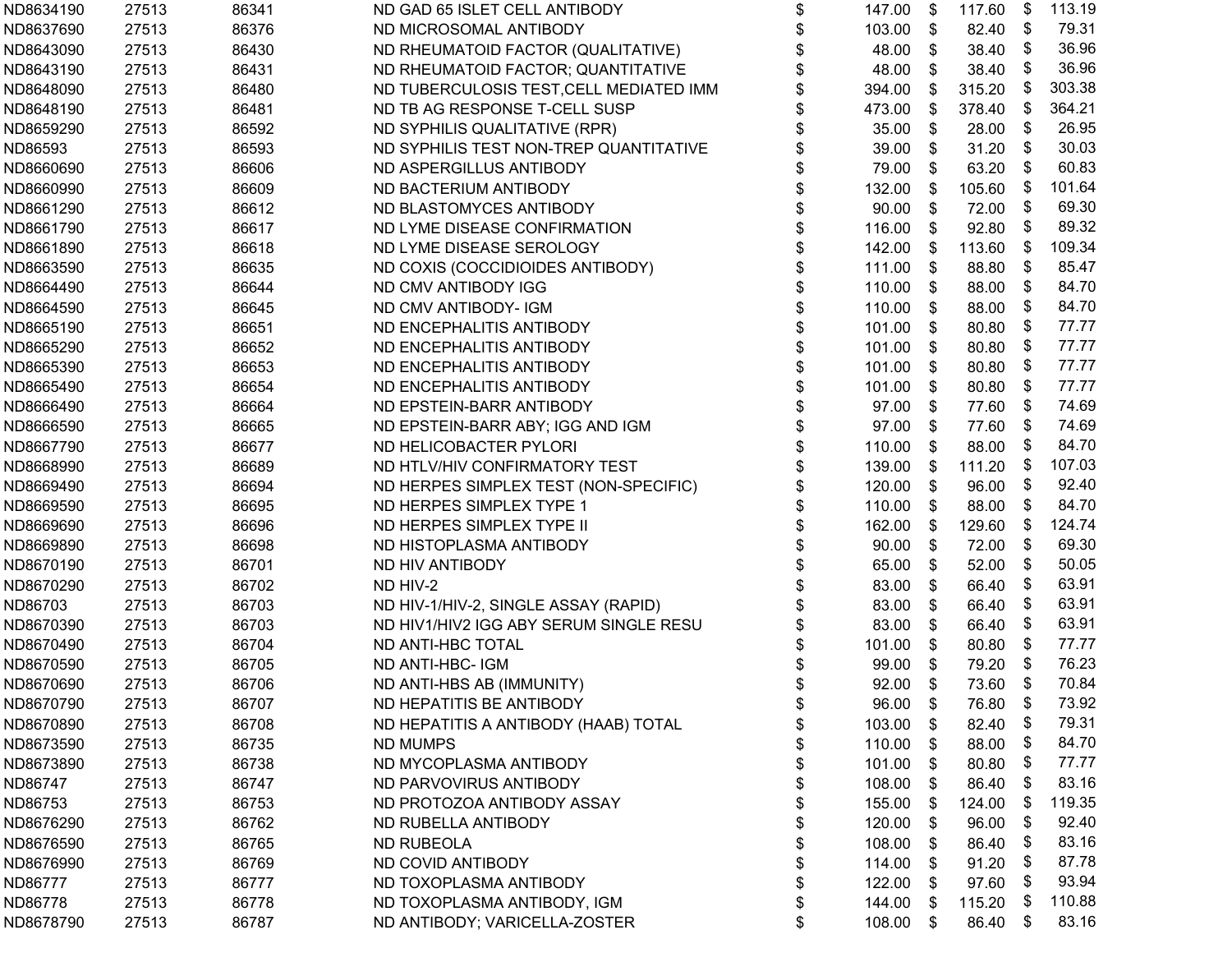| ND8678890 | 27513 | 86788 | ND WEST NILE VIRUS IGM-MAYO              | \$<br>111.00   | \$                        | 88.80  | \$<br>85.47  |
|-----------|-------|-------|------------------------------------------|----------------|---------------------------|--------|--------------|
| ND8678990 | 27513 | 86789 | ND WEST NILE VIRUS IGG-MAYO              | \$<br>111.00   | \$                        | 88.80  | \$<br>85.47  |
| ND8679090 | 27513 | 86790 | ND WEST NILE ANTIBODY IGM- SANFORD       | \$<br>108.00   | \$                        | 86.40  | \$<br>83.16  |
| ND8680090 | 27513 | 86800 | ND AGGLUTININS- FEBRILE                  | \$<br>116.00   | \$                        | 92.80  | \$<br>89.32  |
| ND8680390 | 27513 | 86803 | ND ANTI-HCV (HEP C ANTIBODY)             | \$<br>144.00   | \$                        | 115.20 | \$<br>110.88 |
| ND8681290 | 27513 | 86812 | ND HLA TYPING A, B OR C                  | \$<br>215.00   | \$                        | 172.00 | \$<br>165.55 |
| ND8684990 | 27513 | 86849 | ND IMMUNOLOGY                            | 322.00         | \$                        | 257.60 | \$<br>247.94 |
| ND8685090 | 27513 | 86850 | ND ANTIBODY SCREEN                       | \$<br>116.00   | \$                        | 92.80  | \$<br>89.32  |
| ND8687090 | 27513 | 86870 | ND RBC ANTIBODY ID                       | \$<br>420.00   | \$                        | 336.00 | \$<br>323.40 |
| ND86880   | 27513 | 86880 | ND COOMBS- DIRECT                        | \$<br>68.00    | \$                        | 54.40  | \$<br>52.36  |
| ND8690090 | 27513 | 86900 | ND ABO BLOOD TYPE                        | \$<br>25.00    | \$                        | 20.00  | \$<br>19.25  |
| ND8690190 | 27513 | 86901 | ND RH BLOOD TYPING                       | \$<br>42.00    | \$                        | 33.60  | \$<br>32.34  |
| ND8690290 | 27513 | 86902 | ND BLOOD TYPING ANTIGEN TESTING DONOR    | \$<br>42.00    | \$                        | 33.60  | \$<br>32.34  |
| ND8690590 | 27513 | 86905 | ND BLOOD TYPING- RBC ANTIGENS            | 30.00          | \$                        | 24.00  | \$<br>23.10  |
| ND8692090 | 27513 | 86920 | ND COMPATABILITY EA UNIT; IMMEDIATE SPI  | 200.00         | \$                        | 160.00 | \$<br>154.00 |
| ND8692190 | 27513 | 86921 | ND COMPATIBILITY TESTING FOR BLOOD AB    | \$<br>200.00   | \$                        | 160.00 | \$<br>154.00 |
| ND8692290 | 27513 | 86920 | ND CROSSMATCH                            | \$<br>200.00   | \$                        | 160.00 | \$<br>154.00 |
| ND8692390 | 27513 | 86923 | ND ELECTRONIC CROSSMATCH                 | 200.00         | $\boldsymbol{\mathsf{s}}$ | 160.00 | \$<br>154.00 |
| ND8701590 | 27513 | 87015 | ND CONCENTRATION FOR INFECTIOUS AGENTS   | \$<br>51.00    | \$                        | 40.80  | \$<br>39.27  |
| ND8704090 | 27513 | 87040 | ND CULTURE- BLOOD (AERO/ANAEROBIC)       | \$<br>88.00    | \$                        | 70.40  | \$<br>67.76  |
| ND8704590 | 27513 | 87045 | ND CULTURE-STOOL                         | \$<br>79.00    | \$                        | 63.20  | \$<br>60.83  |
| ND8704690 | 27513 | 87046 | ND STOOL CULTURE, BACTERIA               | 79.00          | \$                        | 63.20  | \$<br>60.83  |
| ND8707090 | 27513 | 87070 | ND CULTURE, BACTERIA, OTHER              | 72.00          | \$                        | 57.60  | \$<br>55.44  |
| ND8707190 | 27513 | 87071 | ND AEROBIC ISOLATE ID                    | 79.00          | \$                        | 63.20  | \$<br>60.83  |
| ND8707590 | 27513 | 87075 | ND ANAEROBIC CULTURE                     | \$<br>79.00    | \$                        | 63.20  | \$<br>60.83  |
| ND87076   | 27513 | 87076 | ND ANAEROBE CULTURE ID                   | 61.00          | \$                        | 48.80  | \$<br>46.97  |
| ND8707790 | 27513 | 87077 | ND CULTURE AEROBIC- EACH ISOLATE         | \$<br>68.00    | \$                        | 54.40  | \$<br>52.36  |
| ND87081   | 27513 | 87081 | ND CULTURE, PRESUMPTIVE, PATHOGENIC OR   | \$<br>66.00    | \$                        | 52.80  | \$<br>50.82  |
| ND8708190 | 27513 | 87081 | ND CULTURE, PRESUMPTIVE, PATHOGENIC ORGA | 66.00          | \$                        | 52.80  | \$<br>50.82  |
| ND8708690 | 27513 | 87086 | ND URINE CULTURE                         | 68.00          | \$                        | 54.40  | \$<br>52.36  |
| ND8708890 | 27513 | 87088 | ND URINE PRESUMPTIVE ID                  | 68.00          | \$                        | 54.40  | \$<br>52.36  |
| ND8710190 | 27513 | 87101 | ND CULTURE- SKIN FUNGUS                  | 65.00          | \$                        | 52.00  | \$<br>50.05  |
| ND8710290 | 27513 | 87102 | ND CULTURE- FUNGUS NOT SKIN              | \$<br>71.00    | \$                        | 56.80  | \$<br>54.67  |
| ND8710690 | 27513 | 87106 | ND YEAST ISOLATE ID                      | 69.00          | $\boldsymbol{\mathsf{s}}$ | 55.20  | \$<br>53.13  |
| ND8710790 | 27513 | 87107 | ND FUNGAL ISOLATE ID (SITE OTHER THAN    | \$<br>87.00    | \$                        | 69.60  | \$<br>66.99  |
| ND8711690 | 27513 | 87116 | ND AFB (TB) CULTURE AND SMEAR            | \$<br>32.00 \$ |                           | 25.60  | \$<br>24.64  |
| ND8711890 | 27513 | 87118 | ND AFB CULTURE TO PUBLIC HEALTH          | \$<br>79.00    | \$                        | 63.20  | \$<br>60.83  |
| ND8714790 | 27513 | 87147 | ND BACTERIAL TYPING (SALMONELLA/SHIGEL   | \$<br>42.00    | \$                        | 33.60  | \$<br>32.34  |
| ND8714990 | 27513 | 87149 | ND CULTURE ID BY DNA OR RNA EACH ORGAN   | 153.00         | \$                        | 122.40 | \$<br>117.81 |
| ND8715090 | 27513 | 87150 | ND DNA/RNA AMPLIFIED PROBE               | 218.00         | - \$                      | 174.40 | \$<br>167.86 |
| ND8715890 | 27513 | 87158 | ND BETA LACTAMASA (MICRO SENS.)          | \$<br>41.00    | \$                        | 32.80  | \$<br>31.57  |
| ND87168   | 27513 | 87168 | ND MACROSCOPIC EXAM ARTHROPOD            | \$<br>30.00    | \$                        | 24.00  | \$<br>23.10  |
| ND87169   | 27513 | 87169 | ND MACROSCOPIC EXAM PARASITE             | \$<br>30.00    | \$                        | 24.00  | \$<br>23.10  |
| ND87172   | 27513 | 87172 | ND PINWORM EXAM DIRECT SCOTCH TAPE PRE   | \$<br>74.00    | \$                        | 59.20  | \$<br>56.98  |
| ND8717790 | 27513 | 87177 | ND OVA AND PARASITES                     | 74.00          | -SS                       | 59.20  | \$<br>56.98  |
| ND8718190 | 27513 | 87181 | ND MICROBE SUSCEPTIBLE, DIFFUSE          | \$<br>34.00    | - \$                      | 27.20  | \$<br>26.18  |
| ND8718490 | 27513 | 87184 | ND MICROBE SUSCEPTIBLE DISK              | \$<br>48.00    | \$                        | 38.40  | \$<br>36.96  |
|           |       |       |                                          |                |                           |        |              |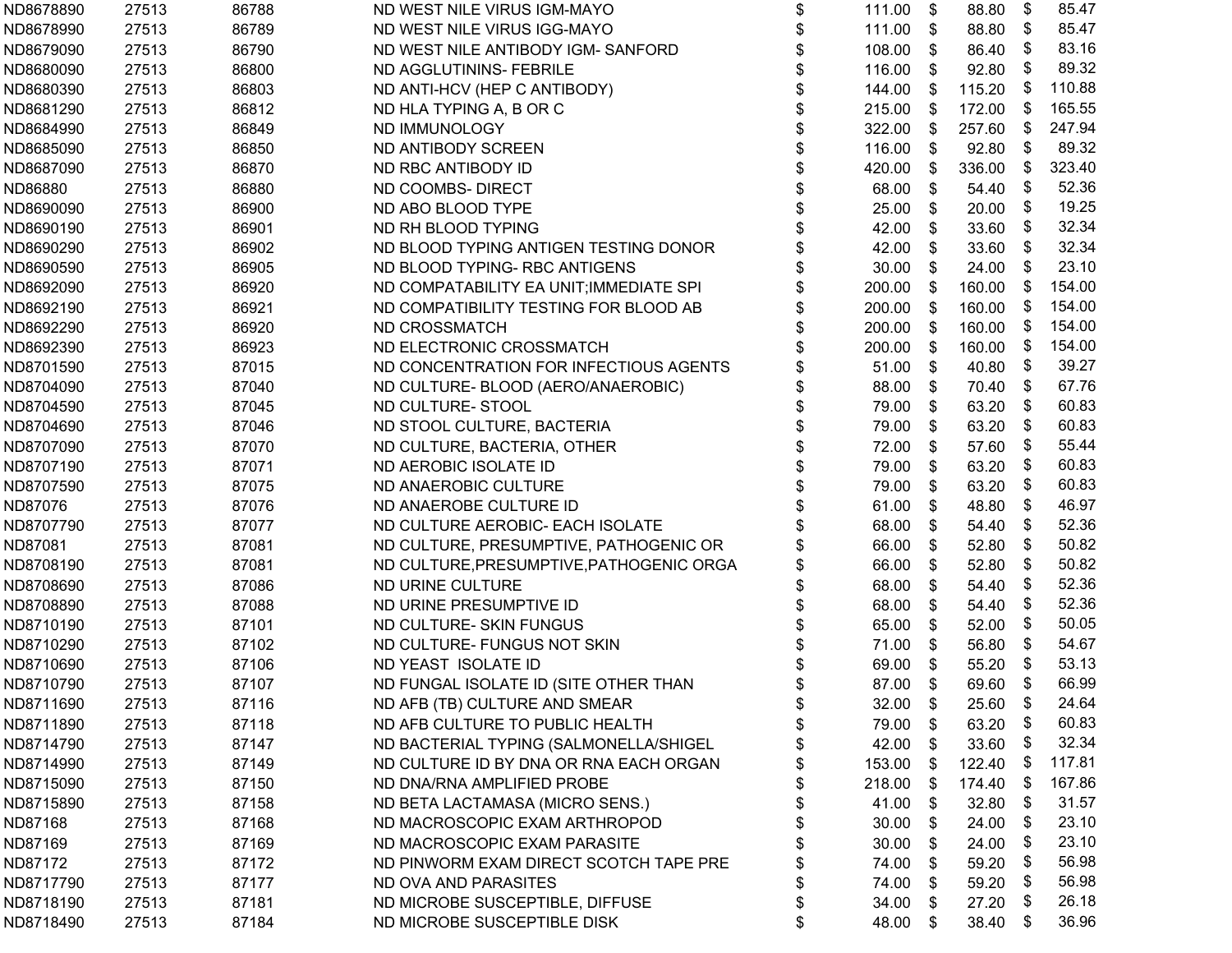| ND8718590 | 27513 | 87185 | ND ENZYME DETECTION- PER ENZYME        | \$<br>40.00     | \$                        | 32.00     | \$   | 30.80            |
|-----------|-------|-------|----------------------------------------|-----------------|---------------------------|-----------|------|------------------|
| ND8718690 | 27513 | 87186 | ND MICROBE SUSCEPTIBLE, MIC            | \$<br>58.00     | $\mathfrak s$             | 46.40     | -\$  | 44.66            |
| ND8718790 | 27513 | 87187 | ND MICROBE SUSCEPTIBLE MLC             | \$<br>210.00    | \$                        | 168.00    | - \$ | 161.70           |
| ND8720590 | 27513 | 87205 | <b>ND GRAM STAIN</b>                   | \$<br>35.00     | \$                        | 28.00     | \$   | 26.95            |
| ND8720690 | 27513 | 87206 | <b>ND AFB SMEAR</b>                    | \$<br>46.00     | \$                        | 36.80     | \$   | 35.42            |
| ND8720790 | 27513 | 87207 | ND SMEAR, INCLUSION BODIES/PARASITES   | \$<br>44.00     | \$                        | 35.20     | - \$ | 33.88            |
| ND8720990 | 27513 | 87209 | ND TRICHROME STAIN O & P               | 150.00          | \$                        | 120.00    | - \$ | 115.50           |
| ND87210   | 27513 | 87210 | ND WET PREP; TRICH, YEAST AND CLUE CEL | \$<br>35.00     | \$                        | 28.00     | \$   | 26.95            |
| ND87220   | 27513 | 87220 | ND KOH DIRECT EXAM FOR FUNGI           | \$<br>35.00     | \$                        | 28.00     | \$   | 26.95            |
| ND8725290 | 27513 | 87252 | ND HERPES SIMPLEX CULTURE              | \$<br>184.00    | \$                        | 147.20    | - \$ | 141.68           |
| ND8725490 | 27513 | 87254 | ND VIRUS ISOLATION; CENTRIFUGE         | \$<br>147.00    | \$                        | 117.60    | \$   | 113.19           |
| ND8727090 | 27513 | 87270 | ND CHLAMYDIA TRACHOMATIS ANTIGEN       | \$<br>100.00    | \$                        | 80.00     | - \$ | 77.00            |
| ND8730590 | 27513 | 87305 | ND ASPERGILLUS ANTIGEN, SERUM          | \$<br>231.00    | \$                        | 184.80    | \$   | 177.87           |
| ND8732490 | 27513 | 87324 | ND C. DIFFICILE TOXIN ASSAY            | \$<br>100.00    | \$                        | 80.00     | - \$ | 77.00            |
| ND8732890 | 27513 | 87328 | ND GIARDIA ANTIGEN ASSAY               | \$<br>100.00    | - \$                      | 80.00     | - \$ | 77.00            |
| ND87329   | 27513 | 87329 | ND GIARDIA AG, EIA                     | \$<br>100.00    | \$                        | 80.00     | - \$ | 77.00            |
| ND87338   | 27513 | 87338 | ND H-PYLORI STOOL (NOT SEND OUT)       | \$<br>105.00    | \$                        | 84.00     | \$   | 80.85            |
| ND8733890 | 27513 | 87338 | ND H-PYLORI STOOL (SEND OUT)           | \$<br>105.00    | \$                        | 84.00     | \$   | 80.85            |
| ND8734090 | 27513 | 87340 | ND ANTI-HBS AG                         | \$<br>81.00     | \$                        | 64.80     | \$   | 62.37            |
| ND8734190 | 27513 | 87341 | ND ANTI-HBS AG CONFIRM                 | \$<br>96.00     | \$                        | 76.80     | - \$ | 73.92            |
| ND8735090 | 27513 | 87350 | ND HEPATITIS BE ANTIGEN                | \$<br>96.00     | \$                        | 76.80     | \$   | 73.92            |
| ND8738590 | 27513 | 87385 | ND HISTOPLASMA CAPSUL AG IA            | \$<br>90.00     | \$                        | 72.00     | - \$ | 69.30            |
| ND87389   | 27513 | 87389 | ND HIV1 ANTIGEN WITH HIV1&2 ANTIBODY   | \$<br>158.00    | \$                        | 126.40    | - \$ | 121.66           |
| ND8738990 | 27513 | 87389 | ND HIV1 ANTIGEN WITH HIV1&2 ANTIBODY   | \$<br>158.00    | \$                        | 126.40    | - \$ | 121.66           |
| ND87420   | 27513 | 87420 | ND RSV ANTIGEN EIA                     | \$<br>100.00    | $\boldsymbol{\mathsf{s}}$ | 80.00     | -\$  | 77.00            |
| ND8742090 | 27513 | 87420 | ND RSV ANTIGEN- EIA                    | \$<br>100.00    | $\boldsymbol{\mathsf{s}}$ | 80.00     | \$   | 77.00            |
| ND8742590 | 27513 | 87425 | <b>ND ROTAVIRUS</b>                    | \$<br>100.00    | \$                        | 80.00     | - \$ | 77.00            |
| ND8742790 | 27513 | 87427 | ND SHIGA-LIKE TOXIN                    | \$<br>100.00    | \$                        | 80.00     | - \$ | 77.00            |
| ND8744990 | 27513 | 87449 | ND AG DETECT NOS IA MULT               | \$<br>79.00     | \$                        | 63.20     | \$   | 60.83            |
| ND8745090 | 27513 | 87450 | ND LEGIONELLA ANTIGEN, URINE           | \$<br>69.00     | \$                        | 55.20     | \$   | 53.13            |
| ND8747690 | 27513 | 87476 | ND LYME DISEASE PCR (BORRELIA BURGDORF | 268.00          | \$                        | 214.40    | -\$  | 206.36           |
| ND8748690 | 27513 | 87486 | ND CHLAMYDIA PNEUMONIAE                | \$<br>210.00    | \$                        | 168.00    | \$   | 161.70           |
| ND8749190 | 27513 | 87491 | ND CHLAMYDIA AMP ASSAY (GENITAL/URINE) | \$<br>260.00    | \$                        | 208.00    | -\$  | 200.20           |
| ND87493   | 27513 | 87493 | ND C. DIFFICILE AMPLIFIED PROBE        | \$<br>265.00    | \$                        | 212.00 \$ |      | 204.05           |
| ND8749690 | 27513 | 87496 | ND INFECT AGENT DETECTION BY NUCLEIC A | \$<br>251.00    | \$                        | 200.80    | - \$ | 193.27           |
| ND8750090 | 27513 | 87500 | ND DNA DETECTION; VANCOMYCIN RESISTANT | \$<br>252.00 \$ |                           |           |      | 201.60 \$ 194.04 |
| ND87502   | 27513 | 87502 | ND INFLUENZA MULTIPLEX AMP FIRST 2 TYP | \$<br>237.00    | \$                        | 189.60    | - \$ | 182.49           |
| ND8750690 | 27513 | 87506 | ND INFECTIOUS AGENT DNA GI PATHOGENS 6 | \$<br>389.00    | S                         | 311.20    | - \$ | 299.53           |
| ND8752290 | 27513 | 87522 | ND HEPATITIS C VIRAL LOAD, PCR         | 326.00          | S.                        | 260.80    | - \$ | 251.02           |
| ND8752990 | 27513 | 87529 | ND HERPES PCR ASSAY                    | \$<br>267.00    | -\$                       | 213.60    | - \$ | 205.59           |
| ND8753690 | 27513 | 87536 | ND HIV-1, QUANTIFICATION               | \$<br>473.00    | \$                        | 378.40    | - \$ | 364.21           |
| ND8755690 | 27513 | 87556 | ND MYCOBACTERIA TUBERCULOSIS           | \$<br>342.00    | \$                        | 273.60    | - \$ | 263.34           |
| ND8758190 | 27513 | 87581 | ND MYCOPLASMA PNEUMONIAE               | \$<br>210.00    | S                         | 168.00    | - \$ | 161.70           |
| ND8759190 | 27513 | 87591 | ND GC NEISSERIA GON/AMP ASSAY (GEN/UR) | \$<br>260.00    | S.                        | 208.00    | - \$ | 200.20           |
| ND8762490 | 27513 | 87624 | ND HPV                                 | \$<br>260.00    | S.                        | 208.00    | - \$ | 200.20           |
| ND87631   | 27513 | 87631 | ND RSV AND INFLUENZA 3-5 TARGETS       | \$<br>368.00    | -S                        | 294.40    | - \$ | 283.36           |
| ND8763390 | 27513 | 87633 | ND RESPIRATORY VIRUS 12-25 TARGETS     | \$<br>630.00    | \$                        | 504.00    | \$   | 485.10           |
|           |       |       |                                        |                 |                           |           |      |                  |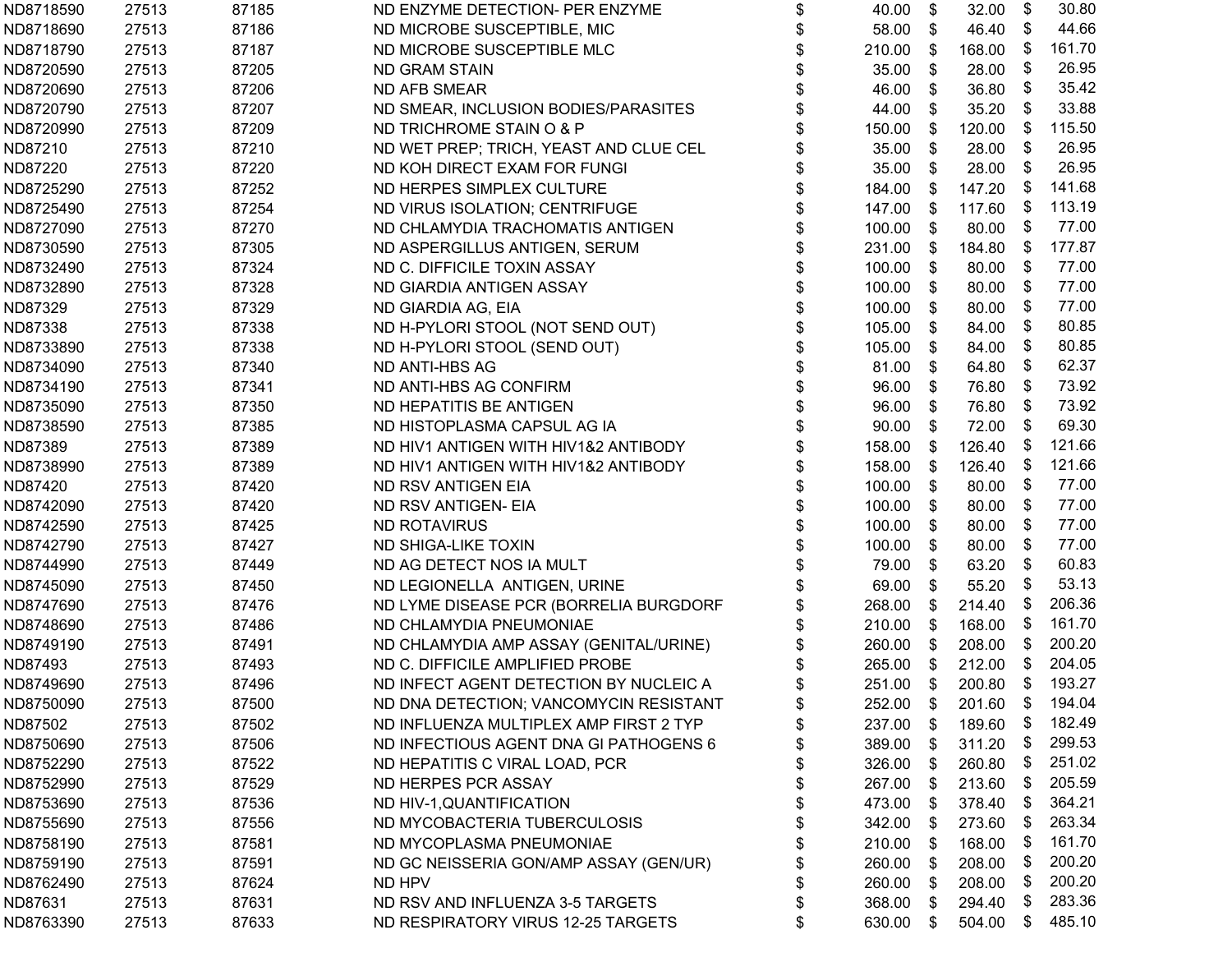| ND87634        | 27513 | 87634 | ND RSV DNA/RNA AMP PROBE               | \$ | 368.00   | \$                        | 294.40     | \$   | 283.36     |
|----------------|-------|-------|----------------------------------------|----|----------|---------------------------|------------|------|------------|
| ND87641        | 27513 | 87641 | ND MR-STAPH, DNA, AMP PROBE            | \$ | 260.00   | \$                        | 208.00     | -\$  | 200.20     |
| ND8765190      | 27513 | 87651 | ND STREP, GROUP A, AMPLIFIED PROBE(CON | \$ | 210.00   | \$                        | 168.00     | -\$  | 161.70     |
| ND87798        | 27513 | 87798 | ND DETECT AGENT NOS, DNA AMP           | \$ | 260.00   | \$                        | 208.00     | - \$ | 200.20     |
| ND8779890      | 27513 | 87798 | ND DETECT AGENT NOS, DNA AMP           |    | 260.00   | \$                        | 208.00     | -\$  | 200.20     |
| ND8779990      | 27513 | 87799 | ND INFECT AGENT DETECTION BY NUCLEIC A |    | 307.00   | \$                        | 245.60     | - \$ | 236.39     |
| ND87804        | 27513 | 87804 | ND INFLUENZA A&B                       |    | 92.00    | \$                        | 73.60      | - \$ | 70.84      |
| ND87880        | 27513 | 87880 | ND GROUP A STREP SCREEN THROAT         |    | 92.00    | \$                        | 73.60      | \$   | 70.84      |
| ND8789990      | 27513 | 87899 | ND INFECT. AGENT DIRECT OBS            |    | 92.00    | \$                        | 73.60      | -\$  | 70.84      |
| ND8790290      | 27513 | 87902 | ND HEP C GENOTYPE                      |    | 1,575.00 |                           | \$1,260.00 |      | \$1,212.75 |
| ND8810890      | 27513 | 88108 | ND CYTOPATHOLOGY                       |    | 165.00   | \$                        | 132.00     | \$   | 127.05     |
| ND88112        | 27513 | 88112 | ND CYTOPATHOLOGY, CELL ENHANCEMENT TEC |    | 158.00   | \$                        | 126.40     | - \$ | 121.66     |
| ND8814290      | 27513 | 88142 | <b>ND PAP</b>                          |    | 132.00   | \$                        | 105.60     | -\$  | 101.64     |
| ND8817590      | 27513 | 88175 | ND PAP (CYTOPATHOLOGY) CERVICAL OR VAG |    | 168.00   | -\$                       | 134.40     | - \$ | 129.36     |
| ND8830490      | 27513 | 88304 | ND TISSUE EXAM BY PATHOLOGIST          |    | 219.00   | - \$                      | 175.20     | - \$ | 168.63     |
| ND8830590      | 27513 | 88305 | ND PATHOLOGY- SURGICAL- GROSS & MICRO  |    | 184.00   | \$                        | 147.20     | - \$ | 141.68     |
| ND8831290      | 27513 | 88312 | ND SPECIAL STAIN GROUP I               |    | 259.00   | $\boldsymbol{\mathsf{s}}$ | 207.20     | -\$  | 199.43     |
| ND8831390      | 27513 | 88313 | ND SPECIAL STAIN GROUP II              | \$ | 210.00   | \$                        | 168.00     | -\$  | 161.70     |
| ND8834290      | 27513 | 88342 | ND IMMUNOHISTOCHEMISTRY                | \$ | 258.00   | \$                        | 206.40     | - \$ | 198.66     |
| ND8905090      | 27513 | 89050 | ND CELL COUNT BODY FLUID               | \$ | 37.00    | \$                        | 29.60      | -\$  | 28.49      |
| ND8905190      | 27513 | 89051 | ND CELL COUNT WITH DIFF                | \$ | 47.00    | - \$                      | 37.60      | -\$  | 36.19      |
| ND8905590      | 27513 | 89055 | ND LEUKOCYTE ASSESSMENT- FECAL         |    | 37.00    | \$                        | 29.60      | -\$  | 28.49      |
| ND8906090      | 27513 | 89060 | ND CRYSTAL ANALYSIS                    |    | 60.00    | \$                        | 48.00      | - \$ | 46.20      |
| ND8912590      | 27513 | 89125 | ND FAT STAIN, FECES, URINE OR RESP     |    | 35.00    | \$                        | 28.00      | -\$  | 26.95      |
| ND89321        | 27513 | 89321 | ND SEMEN ANALYSIS PRESENCE AND/OR MOTI |    | 93.00    | \$                        | 74.40      | - \$ | 71.61      |
| <b>ND0296T</b> | 27513 | 0296T | HC ZIO ARRYTHMIA MONITOR HOOK UP ONLY  |    | 156.00   | \$                        | 124.80     | -\$  | 120.12     |
| ND10122        | 27513 | 36556 | ND PROCEDURES DURING INPT STAY         | \$ |          | \$                        |            | \$   |            |
| ND10123        | 27513 |       | ND PROCEDURE DURING INPT STAY-BLOOD    | \$ | 0.01     | \$                        | 0.01       | \$   | 0.01       |
| ND20502        | 27513 | G0390 | ND TRAUMA ACTIVATION LEVEL V           | \$ | 525.00   | \$                        | 420.00     | S    | 404.25     |
| ND270001       | 27513 |       | ND BONE STIMULATOR APPLICATION         |    |          | \$                        |            | \$   |            |
| ND270031       | 27513 |       | ND OXYGEN SERVICES INPATIENT PER DAY   |    | 105.00   | \$                        | 84.00      | -5   | 80.85      |
| ND270073       | 27513 |       | ND WOUND V.A.C. PER DAY                |    | 158.00   | \$                        | 126.40     | - \$ | 121.66     |
| ND273111       | 27513 |       | ND TAKE HOME SUPPLY                    |    |          | \$                        |            | \$   |            |
| ND27410        | 27513 |       | ND NORMAL SALINE                       |    | 6.00     | \$                        | 4.80       | \$   | 4.62       |
| ND27438        | 27513 |       | ND MEDI ALERT INSTALLATION LOCAL       | \$ | 50.00    | -\$                       | 50.00      | \$   | 38.50      |
| ND27439        | 27513 |       | ND MEDI ALERT INSTALL LONG DIST        | Φ  | 60.00    | \$                        | 60.00      | \$   | 46.20      |
| ND27461        | 27513 |       | ND MEDI ALERT MONTHLY RENTAL           | \$ | 30.00    | S                         | 30.00      | \$   | 23.10      |
| ND27462        | 27513 |       | ND MEDI ALERT MISC                     |    |          | \$                        |            | \$   |            |
| ND27463        | 27513 |       | ND MEDI ALERT MONTLY RENTAL CELLULAR   |    | 50.00    | \$                        | 50.00      | \$   | 38.50      |
| ND27510        | 27513 |       | ND TED HOSE                            |    | 16.00    | S.                        | 16.00      | -5   | 12.32      |
| ND27902        | 27513 | E0277 | ND MATTRESS-POWERED PRESSURE REDUCING  |    | 53.00    | \$                        | 53.00      | - \$ | 40.81      |
| ND27998        | 27513 |       | ND OXYGEN SERVICES OUTPATIENT          | \$ | 79.00    | \$                        | 63.20      | \$   | 60.83      |
| ND32974        | 27513 |       | ND PICC LINE INSERTION                 | \$ |          | \$                        |            | \$   |            |
| ND36410        | 27513 | 36415 | ND INSURANCE BLOOD DRAW >3 YRS         | \$ | 18.00    | S                         | 14.40      | \$   | 13.86      |
| ND36415        | 27513 | 36415 | ND VENOUS BLOOD DRAW                   | \$ | 18.00    | \$                        | 14.40      | -5   | 13.86      |
| ND36416        | 27513 | 36416 | ND CAPILLARY BLOOD COLLECTION          | \$ | 13.00    | - \$                      | 10.40      | - \$ | 10.01      |
| ND36600        | 27513 | 36600 | ND ARTERIAL PUNCTURE                   | \$ | 210.00   | - \$                      | 168.00     | - \$ | 161.70     |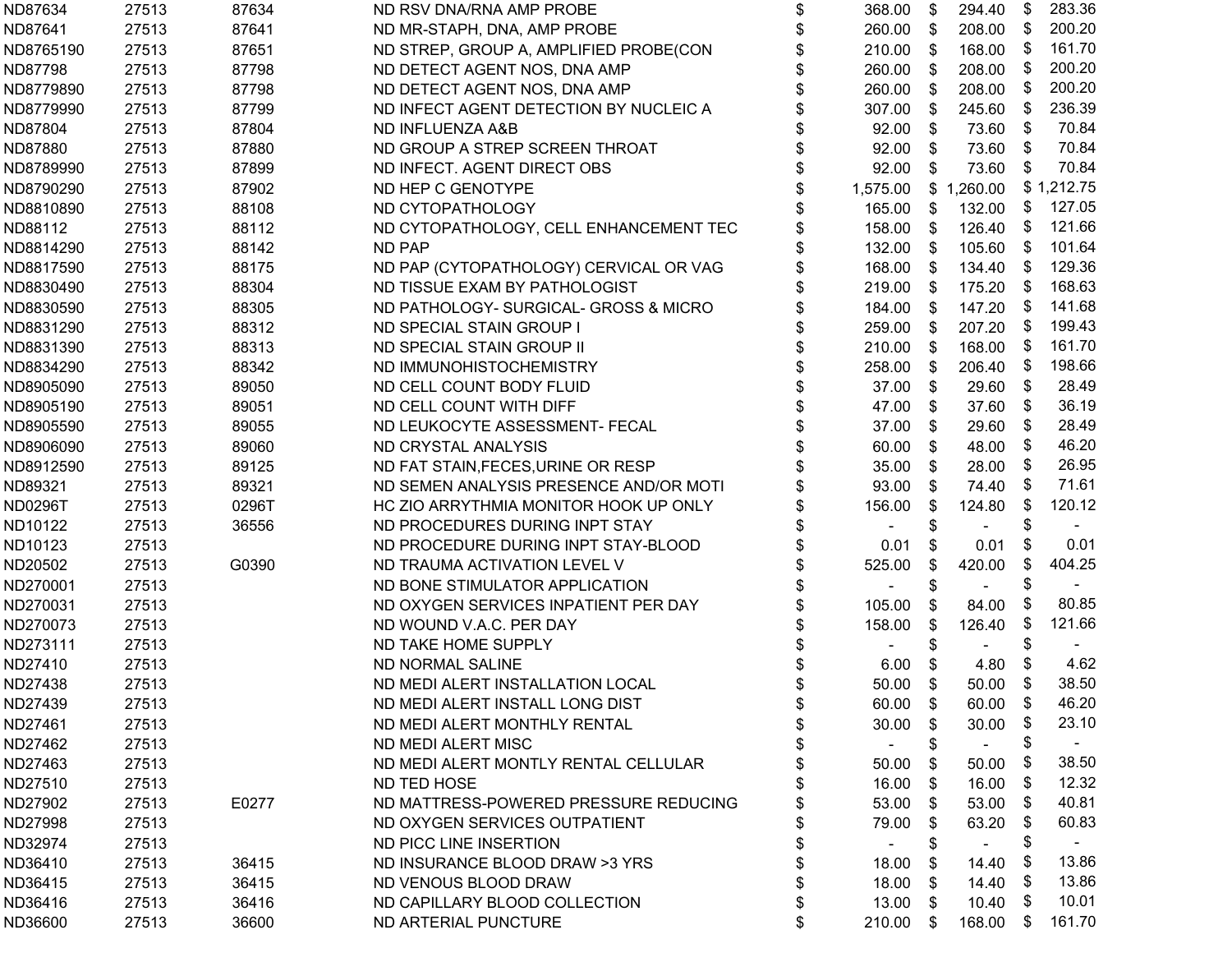| 27513 |       | ND ANESTHESIA                          | 630.00   | \$  | 504.00   | \$   | 485.10     |
|-------|-------|----------------------------------------|----------|-----|----------|------|------------|
| 27513 | P9016 | ND BLOOD PROCESSING PER UNIT LEUKO RED | 735.00   | \$  | 588.00   | \$   | 565.95     |
| 27513 | 36430 | ND BLOOD ADMIN OUTPATIENT 1 HOUR       | 735.00   | S   | 588.00   | -22  | 565.95     |
| 27513 | 36430 | ND BLOOD ADMIN OUTPATIENT 2 HOURS      | 735.00   | S   | 588.00   | SБ   | 565.95     |
| 27513 | 36430 | ND BLOOD ADMIN OUTPATIENT 3 HOURS      | 735.00   | S   | 588.00   |      | 565.95     |
| 27513 | 36430 | ND BLOOD ADMIN OUTPATIENT 4 HOURS      | 735.00   | S   | 588.00   | SБ   | 565.95     |
| 27513 | 36430 | ND BLOOD ADMIN OUTPATIENT 5 HOURS      | 735.00   | S   | 588.00   |      | 565.95     |
| 27513 | 36430 | ND BLOOD ADMIN OUTPATIENT 6 HOURS      | 735.00   | S   | 588.00   |      | 565.95     |
| 27513 | 36430 | ND BLOOD ADMIN OUTPATIENT 7 HOURS      | 1,050.00 | S   | 840.00   |      | 808.50     |
| 27513 | 36430 | ND BLOOD ADMIN OUTPATIENT 8 HOURS      | 1,050.00 | S   | 840.00   |      | 808.50     |
| 27513 | 36430 | ND BLOOD ADMIN OUTPATIENT 9 HOURS      | 1,050.00 | \$. | 840.00   |      | 808.50     |
| 27513 | 36430 | ND BLOOD ADMIN OUTPATIENT 10 HOURS     | 1,050.00 | S   | 840.00   | SБ   | 808.50     |
| 27513 | L4210 | ND ORTHOTIC REPAIR EACH                | 90.00    | S   | 72.00    |      | 69.30      |
| 27513 | L3030 | ND ORTHOTICS EACH                      | 237.00   | S   | 189.60   | S.   | 182.49     |
| 27513 |       | ND JOBST STOCKINGS                     |          |     |          |      |            |
| 27513 |       | <b>ND SPLINT</b>                       |          |     |          |      |            |
| 27513 |       | ND LESIONS REMOVAL                     | 840.00   | \$. | 672.00   |      | 646.80     |
| 27513 |       | ND HEMORRHOID PROCEDURE (BAND-I&D-ETC) | 1,050.00 | S   | 840.00   | S.   | 808.50     |
| 27513 |       | ND REMOVAL OF FOREIGN BODY-ANYWHERE    | 525.00   | S   | 420.00   | S    | 404.25     |
| 27513 |       | ND FRACTURE CARE W REDUCTION/MANIPULAT | 1,995.00 | \$  | 1,596.00 |      | \$1,536.15 |
| 27513 |       | ND REDUCTION DISLOCATION               | 420.00   | \$. | 336.00   | S.   | 323.40     |
| 27513 |       | ND CASTING/SPLINTING                   | 368.00   | \$. | 294.40   | S.   | 283.36     |
| 27513 | 99211 | ND OUTPATIENT TREATMENT ROOM           | 145.00   | S   | 116.00   | - 55 | 111.65     |
| 27513 |       | ND INCISION & DRAINAGE                 | 315.00   | \$. | 252.00   | S.   | 242.55     |
| 27513 |       | ND FRACTURE CARE W/O REDUCTION/MAINPUL | 473.00   | \$. | 378.40   | S.   | 364.21     |
|       |       |                                        |          |     |          |      |            |

## **PROFESSIONAL**

|            | Fee             |                  |     |                                        | <b>Gross</b>  |               | Cash         |                         |
|------------|-----------------|------------------|-----|----------------------------------------|---------------|---------------|--------------|-------------------------|
| <b>EAP</b> | <b>Schedule</b> | <b>CPT/HCPCS</b> | Mod | <b>Description</b>                     | <b>Charge</b> |               | <b>Price</b> | <b>Medicare</b><br>Data |
| 00731      | 27513           | 00731            |     | PR ANESTHESIA UPPER GI ENDOSCOPIC PX N | \$<br>21.00   | \$            | 16.80        |                         |
| 00811      | 27513           | 00811            |     | PR ANESTHESIA LOWER INTST ENDOSCOPIC P | \$<br>21.00   | $\mathfrak s$ | 16.80        |                         |
| 00812      | 27513           | 00812            |     | PR ANESTHESIA LOWER INTST ENDOSCOPIC P | \$<br>21.00   | $\mathcal{S}$ | 16.80        |                         |
| 00813      | 27513           | 00813            |     | PR ANESTHESIA COMBINED UPPER&LOWER GI  | 21.00         | - \$          | 16.80        |                         |
| ND0100U90  | 27513           | 0100U            |     | ND RESPIRATORY PATHOGEN 20 TARGETS     | 600.00        | - \$          | 480.00       |                         |
| 10040      | 27533           | 10040            |     | PR ACNE SURGERY OF SKIN ABSCESS        | 289.00        | -SS           | 231.20       |                         |
| 10060      | 27513           | 10060            |     | PR DRAIN SKIN ABSCESS SIMPLE           | 280.00        | S.            | 224.00       |                         |
| 10060      | 27533           | 10060            |     | PR DRAIN SKIN ABSCESS SIMPLE           | 289.00        | S.            | 231.20       |                         |
| 10061      | 27513           | 10061            |     | PR DRAIN SKIN ABSCESS COMPLIC          | 521.00        | \$.           | 416.80       |                         |
| 10080      | 27513           | 10080            |     | PR DRAIN PILONIDAL CYST SIMPL          | 303.00        | \$.           | 242.40       |                         |
| 10080      | 27533           | 10080            |     | PR DRAIN PILONIDAL CYST SIMPL          | 462.00        | - \$          | 369.60       |                         |
| 10120      | 27513           | 10120            |     | PR REMOVE FOREIGN BODY SIMPLE          | 303.00        | \$.           | 242.40       |                         |
| 10120      | 27533           | 10120            |     | PR REMOVE FOREIGN BODY SIMPLE          | 382.00        | \$.           | 305.60       |                         |
| 10140      | 27513           | 10140            |     | PR DRAINAGE OF HEMATOMA/FLUID          | 346.00        | \$.           | 276.80       |                         |
| 10160      | 27513           | 10160            |     | PR PUNCTURE DRAINAGE OF LESION         | 280.00        | \$.           | 224.00       |                         |
| 10160      | 27533           | 10160            |     | PR PUNCTURE DRAINAGE OF LESION         | 324.00        | \$.           | 259.20       |                         |
| 11000      | 27513           | 11000            |     | PR DEBRIDEMENT, INFECTED SKIN, UP TO 1 | 70.00         | S             | 56.00        |                         |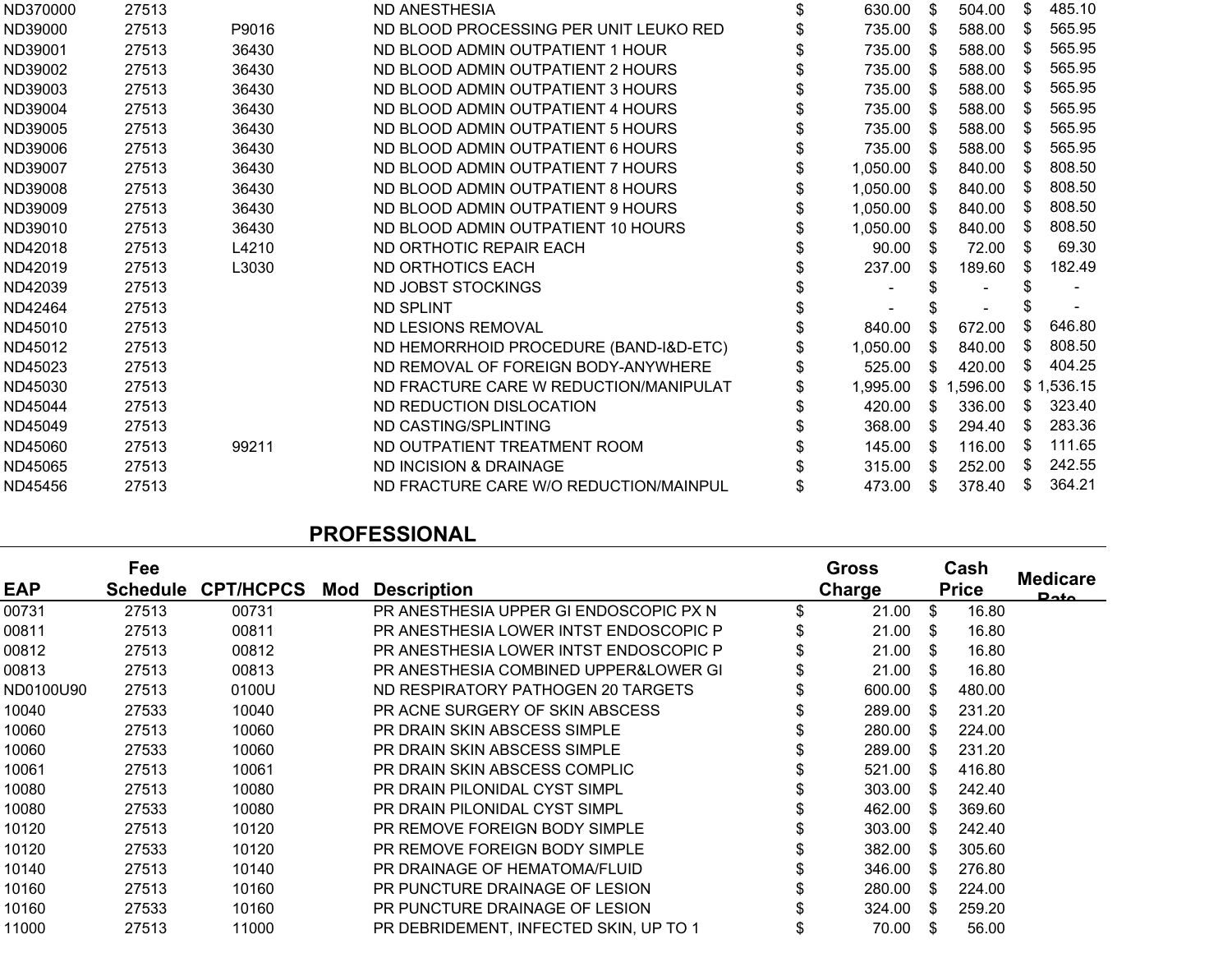| 11000 | 27533 | 11000 | PR DEBRIDEMENT, INFECTED SKIN, UP TO 1    | \$<br>145.00 | \$ | 116.00 |
|-------|-------|-------|-------------------------------------------|--------------|----|--------|
| 11042 | 27513 | 11042 | PR DEBRIDEMENT, SKIN, SUB-Q TISSUE, = < 2 | \$<br>174.00 | \$ | 139.20 |
| 11042 | 27533 | 11042 | PR DEBRIDEMENT, SKIN, SUB-Q TISSUE, = < 2 | \$<br>301.00 | \$ | 240.80 |
| 11045 | 27513 | 11045 | PR DEBRIDEMENT, SKIN, SUB-Q TISSUE, EAC   | \$<br>79.00  | \$ | 63.20  |
| 11055 | 27513 | 11055 | PR TRIM HYPERKERATOTIC SKIN LESION, ON    | \$<br>41.00  | \$ | 32.80  |
| 11055 | 27533 | 11055 | PR TRIM HYPERKERATOTIC SKIN LESION, ON    | \$<br>128.00 | \$ | 102.40 |
| 11056 | 27533 | 11056 | PR TRIM BENIGN HYPERKERATOTIC SKIN LES    | \$<br>179.00 | \$ | 143.20 |
| 11057 | 27533 | 11057 | TRIM BENIGN HYPERKERATOTIC SKIN LESION    | \$<br>185.00 | \$ | 148.00 |
| 11102 | 27513 | 11102 | PR TANGENTIAL BIOPSY SKIN SINGLE LESIO    | \$<br>158.00 | \$ | 126.40 |
| 11102 | 27533 | 11102 | PR TANGENTIAL BIOPSY SKIN SINGLE LESIO    | \$<br>263.00 | \$ | 210.40 |
| 11103 | 27533 | 11103 | PR TANGENTIAL BIOPSY SKIN EA SEP/ADDIT    | \$<br>120.00 | \$ | 96.00  |
| 11104 | 27533 | 11104 | PR PUNCH BIOPSY SKIN SINGLE LESION        | \$<br>275.00 | \$ | 220.00 |
| 11105 | 27533 | 11105 | PR PUNCH BIOPSY SKIN EA SEP/ADDITIONAL    | \$<br>150.00 | \$ | 120.00 |
| 11106 | 27513 | 11106 | PR INCISIONAL BIOPSY SKIN SINGLE LESIO    | \$<br>168.00 | \$ | 134.40 |
| 11106 | 27533 | 11106 | PR INCISIONAL BIOPSY SKIN SINGLE LESIO    | \$<br>405.00 | \$ | 324.00 |
| 11107 | 27533 | 11107 | PR INCISIONAL BIOPSY SKIN EA SEP/ADDIT    | \$<br>175.00 | \$ | 140.00 |
| 11200 | 27513 | 11200 | PR REMOVAL OF SKIN TAGS, UP TO 15         | \$<br>184.00 | \$ | 147.20 |
| 11200 | 27533 | 11200 | PR REMOVAL OF SKIN TAGS, UP TO 15         | \$<br>226.00 | \$ | 180.80 |
| 11201 | 27533 | 11201 | PR REMOVAL OF SKIN TAGS, EACH ADD 10      | \$<br>47.00  | \$ | 37.60  |
| 11301 | 27533 | 11301 | PR SHAV SKIN LES 6-10MM TRUNK, ARM, LEG   | \$<br>289.00 | \$ | 231.20 |
| 11305 | 27533 | 11305 | PR SHAV SKIN LES <5MM REMAINDR BODY       | \$<br>266.00 | \$ | 212.80 |
| 11306 | 27533 | 11306 | PR SHAV SKIN LES 6-10MM REMAINDR BODY     | \$<br>301.00 | \$ | 240.80 |
| 11307 | 27533 | 11307 | PR SHAV SKIN LES 11-20MM REMAINDR BODY    | \$<br>393.00 | \$ | 314.40 |
| 11310 | 27533 | 11310 | PR SHAV SKIN LES <5MM FACE, FACIAL        | \$<br>312.00 | \$ | 249.60 |
| 11311 | 27513 | 11311 | PR SHAV SKIN LES 6-10MM FACE, FACIAL      | \$<br>185.00 | \$ | 148.00 |
| 11311 | 27533 | 11311 | PR SHAV SKIN LES 6-10MM FACE, FACIAL      | \$<br>315.00 | \$ | 252.00 |
| 11312 | 27533 | 11312 | PR SHAV SKIN LES 11-20MM FACE, FACIAL     | \$<br>434.00 | \$ | 347.20 |
| 11400 | 27513 | 11400 | PR EXC SKIN BENIG <5MM TRUNK, ARM, LEG    | \$<br>220.00 | \$ | 176.00 |
| 11400 | 27533 | 11400 | PR EXC SKIN BENIG <5MM TRUNK, ARM, LEG    | \$<br>342.00 | \$ | 273.60 |
| 11401 | 27513 | 11401 | PR EXC SKIN BENIG 0.6-1CM TRUNK, ARM, LE  | \$<br>261.00 | \$ | 208.80 |
| 11401 | 27533 | 11401 | PR EXC SKIN BENIG 0.6-1CM TRUNK, ARM, LE  | \$<br>405.00 | \$ | 324.00 |
| 11402 | 27513 | 11402 | PR EXC SKIN BENIG 1.1-2CM TRUNK, ARM, LE  | \$<br>289.00 | \$ | 231.20 |
| 11402 | 27533 | 11402 | PR EXC SKIN BENIG 1.1-2CM TRUNK, ARM, LE  | \$<br>451.00 | \$ | 360.80 |
| 11403 | 27513 | 11403 | PR EXC SKIN BENIG 2.1-3CM TRUNK, ARM, LE  | \$<br>430.00 | \$ | 344.00 |
| 11403 | 27533 | 11403 | PR EXC SKIN BENIG 2.1-3CM TRUNK, ARM, LE  | \$<br>462.00 | \$ | 369.60 |
| 11404 | 27513 | 11404 | PR EXC SKIN BENIG 3.1-4CM TRUNK, ARM, LE  | \$<br>473.00 | \$ | 378.40 |
| 11406 | 27513 | 11406 | PR EXC SKIN BENIG >4CM TRUNK, ARM, LEG    | \$<br>578.00 | \$ | 462.40 |
| 11420 | 27513 | 11420 | PR EXC SKIN BENIG <5MM REMAINDR BODY      | \$<br>231.00 | \$ | 184.80 |
| 11420 | 27533 | 11420 | PR EXC SKIN BENIG <5MM REMAINDR BODY      | \$<br>315.00 | \$ | 252.00 |
| 11421 | 27533 | 11421 | PR EXC SKIN BENIG 0.6-1CM REMAINDR BOD    | \$<br>405.00 | \$ | 324.00 |
| 11422 | 27513 | 11422 | PR EXC SKIN BENIG 1.1-2CM REMAINDR BOD    | \$<br>347.00 | \$ | 277.60 |
| 11422 | 27533 | 11422 | PR EXC SKIN BENIG 1.1-2CM REMAINDR BOD    | \$<br>428.00 | \$ | 342.40 |
| 11423 | 27513 | 11423 | PR EXC SKIN BENIG 2.1-3CM REMAINDR BOD    | \$<br>405.00 | \$ | 324.00 |
| 11424 | 27513 | 11424 | PR EXC SKIN BENIG 3.1-4CM REMAINDR BOD    | \$<br>451.00 | \$ | 360.80 |
| 11426 | 27513 | 11426 | PR EXC SKIN BENIG >4CM REMAINDR BODY      | \$<br>693.00 | S  | 554.40 |
| 11441 | 27513 | 11441 | PR EXC SKIN BENIG 0.6-1CM FACE, FACIAL    | \$<br>386.00 | S  | 308.80 |
| 11441 | 27533 | 11441 | PR EXC SKIN BENIG 0.6-1CM FACE, FACIAL    | \$<br>428.00 | \$ | 342.40 |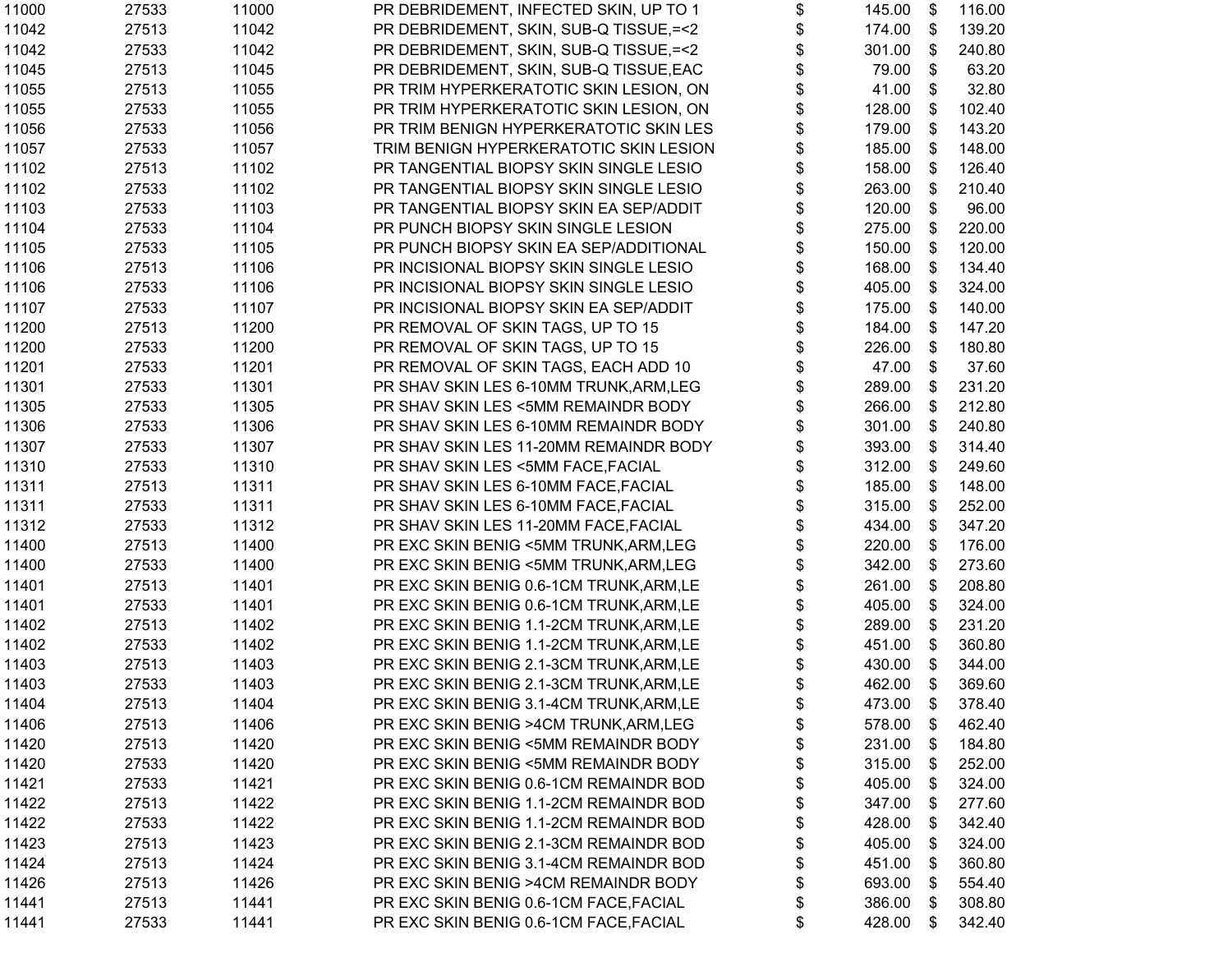| 11442 | 27513 | 11442 | PR EXC SKIN BENIG 1.1-2CM FACE, FACIAL   | \$<br>427.00   | \$                        | 341.60     |
|-------|-------|-------|------------------------------------------|----------------|---------------------------|------------|
| 11442 | 27533 | 11442 | PR EXC SKIN BENIG 1.1-2CM FACE, FACIAL   | \$<br>451.00   | \$                        | 360.80     |
| 11443 | 27513 | 11443 | PR EXC SKIN BENIG 2.1-3CM FACE, FACIAL   | \$<br>520.00   | \$                        | 416.00     |
| 11443 | 27533 | 11443 | PR EXC SKIN BENIG 2.1-3CM FACE, FACIAL   | \$<br>578.00   | \$                        | 462.40     |
| 11444 | 27513 | 11444 | PR EXC SKIN BENIG 3.1-4CM FACE, FACIAL   | \$<br>578.00   | \$                        | 462.40     |
| 11600 | 27533 | 11600 | PR EXC SKIN MALIG <5MM TRUNK, ARM, LEG   | \$<br>527.00   | \$                        | 421.60     |
| 11601 | 27513 | 11601 | PR EXC SKIN MALIG 0.6-1CM TRUNK, ARM, LE | \$<br>434.00   | \$                        | 347.20     |
| 11601 | 27533 | 11601 | PR EXC SKIN MALIG 0.6-1CM TRUNK, ARM, LE | \$<br>550.00   | \$                        | 440.00     |
| 11602 | 27513 | 11602 | PR EXC SKIN MALIG 1.1-2CM TRUNK, ARM, LE | \$<br>476.00   | \$                        | 380.80     |
| 11602 | 27533 | 11602 | PR EXC SKIN MALIG 1.1-2CM TRUNK, ARM, LE | \$<br>578.00   | \$                        | 462.40     |
| 11603 | 27513 | 11603 | PR EXC SKIN MALIG 2.1-3CM TRUNK, ARM, LE | \$<br>462.00   | \$                        | 369.60     |
| 11604 | 27513 | 11604 | PR EXC SKIN MALIG 3.1-4CM TRUNK, ARM, LE | \$<br>520.00   | \$                        | 416.00     |
| 11604 | 27533 | 11604 | PR EXC SKIN MALIG 3.1-4CM TRUNK, ARM, LE | \$<br>786.00   | \$                        | 628.80     |
| 11606 | 27513 | 11606 | PR EXC SKIN MALIG >4CM TRUNK, ARM, LEG   | \$<br>751.00   | \$                        | 600.80     |
| 11606 | 27533 | 11606 | PR EXC SKIN MALIG >4CM TRUNK, ARM, LEG   | \$<br>1,098.00 | \$                        | 878.40     |
| 11621 | 27513 | 11621 | PR EXC SKIN MALIG 0.6-1CM REMAINDR BOD   | \$<br>376.00   | \$                        | 300.80     |
| 11623 | 27513 | 11623 | PR EXC SKIN MALIG 2.1-3CM REMAINDR BOD   | \$<br>520.00   | \$                        | 416.00     |
| 11624 | 27513 | 11624 | PR EXC SKIN MALIG 3.1-4CM REMAINDR BOD   | \$<br>578.00   | \$                        | 462.40     |
| 11626 | 27513 | 11626 | PR EXC SKIN MALIG >4CM REMAINDR BODY     | \$<br>854.00   | \$                        | 683.20     |
| 11640 | 27513 | 11640 | PR EXC SKIN MALIG <5MM FACE, FACIAL      | \$<br>347.00   | \$                        | 277.60     |
| 11640 | 27533 | 11640 | PR EXC SKIN MALIG <5MM FACE, FACIAL      | \$<br>550.00   | \$                        | 440.00     |
| 11641 | 27513 | 11641 | PR EXC SKIN MALIG 0.6-1CM FACE, FACIAL   | \$<br>457.00   | \$                        | 365.60     |
| 11642 | 27513 | 11642 | PR EXC SKIN MALIG 1.1-2CM FACE, FACIAL   | \$<br>536.00   | \$                        | 428.80     |
| 11643 | 27513 | 11643 | PR EXC SKIN MALIG 2.1-3CM FACE, FACIAL   | \$<br>670.00   | \$                        | 536.00     |
| 11643 | 27533 | 11643 | PR EXC SKIN MALIG 2.1-3CM FACE, FACIAL   | \$<br>735.00   | \$                        | 588.00     |
| 11644 | 27513 | 11644 | PR EXC SKIN MALIG 3.1-4CM FACE, FACIAL   | \$<br>786.00   | \$                        | 628.80     |
| 11644 | 27533 | 11644 | PR EXC SKIN MALIG 3.1-4CM FACE, FACIAL   | \$<br>945.00   | \$                        | 756.00     |
| 11646 | 27513 | 11646 | PR EXC SKIN MALIG >4CM FACE, FACIAL      | \$<br>1,017.00 | \$                        | 813.60     |
| 11646 | 27533 | 11646 | PR EXC SKIN MALIG >4CM FACE, FACIAL      | \$<br>1,260.00 |                           | \$1,008.00 |
| 11730 | 27513 | 11730 | PR REMOVAL OF NAIL PLATE                 | \$<br>143.00   | \$                        | 114.40     |
| 11730 | 27533 | 11730 | PR REMOVAL OF NAIL PLATE                 | \$<br>255.00   | \$                        | 204.00     |
| 11740 | 27513 | 11740 | PR DRAIN BLOOD FROM UNDER NAIL           | \$<br>95.00    | $\boldsymbol{\mathsf{S}}$ | 76.00      |
| 11740 | 27533 | 11740 | PR DRAIN BLOOD FROM UNDER NAIL           | \$<br>139.00   | \$                        | 111.20     |
| 11750 | 27513 | 11750 | PR REMOVAL OF NAIL BED                   | \$<br>503.00   | \$                        | 402.40     |
| 11750 | 27533 | 11750 | PR REMOVAL OF NAIL BED                   | \$<br>538.00   | \$                        | 430.40     |
| 11760 | 27513 | 11760 | PR RECONSTRUC OF NAIL BED                | \$<br>263.00   | \$                        | 210.40     |
| 11765 | 27513 | 11765 | PR EXCISION OF NAIL FOLD, TOE            | \$<br>270.00   | \$                        | 216.00     |
| 11765 | 27533 | 11765 | PR EXCISION OF NAIL FOLD, TOE            | \$<br>423.00   | \$                        | 338.40     |
| 11900 | 27533 | 11900 | PR INJECTION INTO SKIN LESIONS, UP TO    | 145.00         | \$                        | 116.00     |
| 11901 | 27533 | 11901 | INJECTION INTO SKIN LESIONS, 8 OR MORE   | \$<br>180.00   | \$                        | 144.00     |
| 12001 | 27513 | 12001 | PR REPR SUPERF WND BODY <2.5CM           | \$<br>130.00   | \$                        | 104.00     |
| 12001 | 27533 | 12001 | PR REPR SUPERF WND BODY <2.5CM           | \$<br>243.00   | S                         | 194.40     |
| 12002 | 27513 | 12002 | PR REPR SUP NPTERF WND BODY 2.6-7.5      | \$<br>172.00   | S                         | 137.60     |
| 12002 | 27533 | 12002 | PR REPR SUP NPTERF WND BODY 2.6-7.5      | 289.00         | \$                        | 231.20     |
| 12004 | 27513 | 12004 | PR REPR SUPERF WND BODY 7.6-12.5         | 213.00         | S.                        | 170.40     |
| 12004 | 27533 | 12004 | PR REPR SUPERF WND BODY 7.6-12.5         | \$<br>342.00   | \$                        | 273.60     |
| 12005 | 27513 | 12005 | PR REPR SUPERF WND BODY 12.6-20          | \$<br>288.00   | \$                        | 230.40     |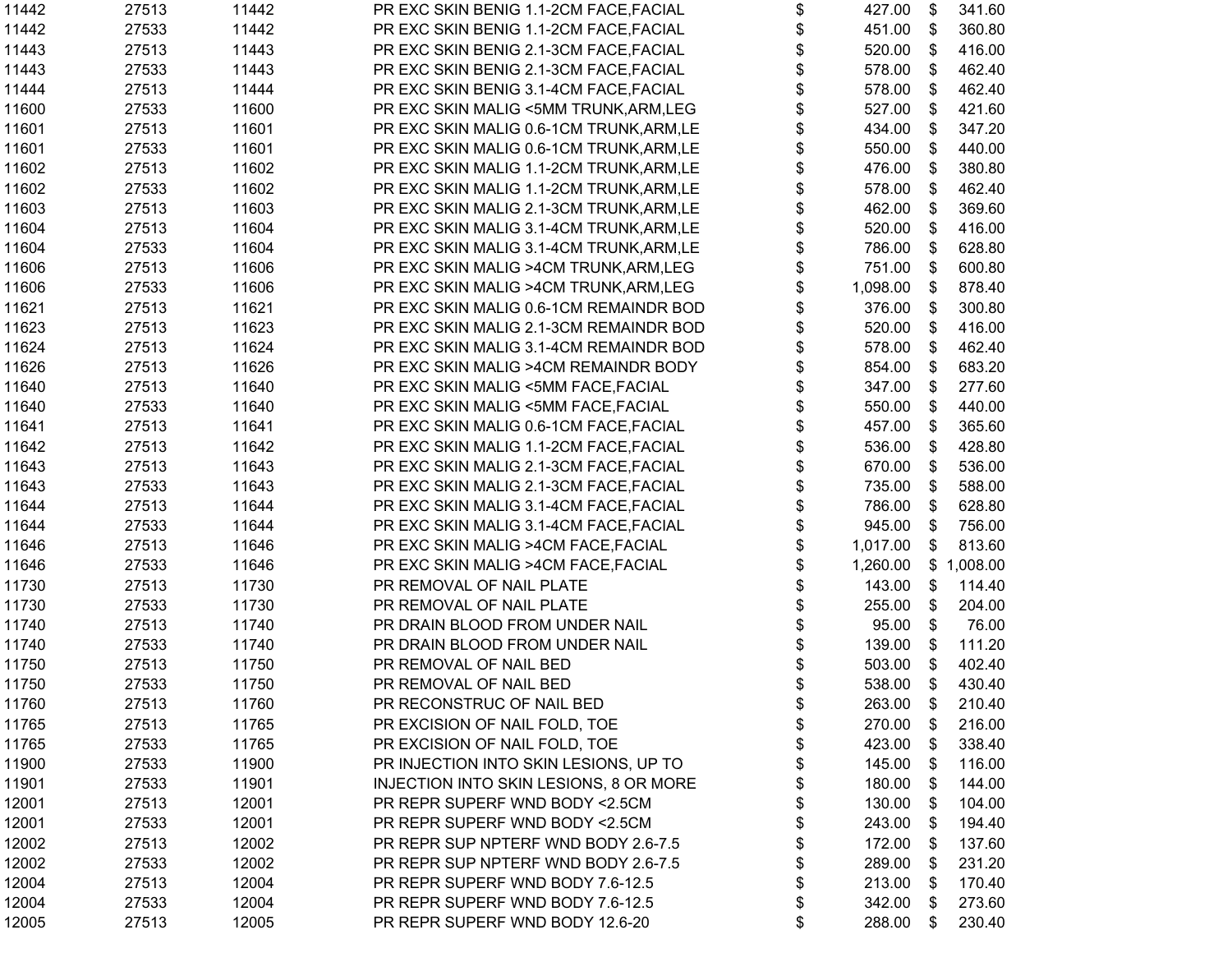| 12005 | 27533 | 12005 | PR REPR SUPERF WND BODY 12.6-20          | \$<br>420.00    | \$                        | 336.00           |
|-------|-------|-------|------------------------------------------|-----------------|---------------------------|------------------|
| 12006 | 27513 | 12006 | PR REPR SUPERF WND BODY 20.1-30          | \$<br>350.00    | \$                        | 280.00           |
| 12007 | 27513 | 12007 | PR REPR SUPERF WND BODY >30CM            | \$<br>439.00    | \$                        | 351.20           |
| 12011 | 27513 | 12011 | PR REPR SUPERF WND FACE <2.5CM           | \$<br>162.00    | \$                        | 129.60           |
| 12011 | 27533 | 12011 | PR REPR SUPERF WND FACE <2.5CM           | \$<br>289.00    | \$                        | 231.20           |
| 12013 | 27513 | 12013 | PR REPR SUPERF WND FACE 2.6-5            | \$<br>181.00    | \$                        | 144.80           |
| 12013 | 27533 | 12013 | PR REPR SUPERF WND FACE 2.6-5            | \$<br>312.00    | \$                        | 249.60           |
| 12014 | 27513 | 12014 | PR REPR SUPERF WND FACE 5.1-7.5          | \$<br>229.00    | \$                        | 183.20           |
| 12015 | 27513 | 12015 | PR REPR SUPERF WND FACE 7.6-12.5         | \$<br>286.00    | \$                        | 228.80           |
| 12015 | 27533 | 12015 | PR REPR SUPERF WND FACE 7.6-12.5         | \$<br>446.00    | \$                        | 356.80           |
| 12016 | 27513 | 12016 | PR REPR SUPERF WND FACE 12.6-20          | \$<br>385.00    | \$                        | 308.00           |
| 12017 | 27513 | 12017 | PR REPR SUPERF WND FACE 20.1-30          | \$<br>441.00    | \$                        | 352.80           |
| 12018 | 27513 | 12018 | PR REPR SUPERF WND FACE >30CM            | \$<br>578.00    | \$                        | 462.40           |
| 12031 | 27513 | 12031 | PR LAYR CLOS WND TRUNK, ARM, LEG < 2.5CM | \$<br>450.00    | \$                        | 360.00           |
| 12031 | 27533 | 12031 | PR LAYR CLOS WND TRUNK, ARM, LEG < 2.5CM | \$<br>636.00    | \$                        | 508.80           |
| 12032 | 27513 | 12032 | PR LAYR CLOS WND TRUNK, ARM, LEG 2.6-7.5 | \$<br>571.00    | \$                        | 456.80           |
| 12032 | 27533 | 12032 | PR LAYR CLOS WND TRUNK, ARM, LEG 2.6-7.5 | \$<br>827.00    | \$                        | 661.60           |
| 12034 | 27513 | 12034 | PR LAYR CLOS WND TRUNK, ARM, LEG 7.6-12. | \$<br>602.00    | \$                        | 481.60           |
| 12035 | 27513 | 12035 | PR LAYR CLOS WND TRUNK, ARM, LEG 12.6-20 | \$<br>707.00    | \$                        | 565.60           |
| 12036 | 27513 | 12036 | PR LAYR CLOS WND TRUNK, ARM, LEG 20.1-30 | \$<br>815.00    | \$                        | 652.00           |
| 12037 | 27513 | 12037 | PR LAYR CLOS WND TRUNK, ARM, LEG > 30CM  | \$<br>942.00    | \$                        | 753.60           |
| 12041 | 27513 | 12041 | PR LAYR CLOS WND REST BODY < 2.5CM       | \$<br>458.00    | \$                        | 366.40           |
| 12042 | 27513 | 12042 | PR LAYR CLOS WND REST BODY 2.6-7.5       | \$<br>585.00    | \$                        | 468.00           |
| 12044 | 27513 | 12044 | PR LAYR CLOS WND REST BODY 7.6-12.5      | \$<br>625.00    | \$                        | 500.00           |
| 12045 | 27513 | 12045 | PR LAYR CLOS WND REST BODY 12.6-20       | \$<br>794.00    | \$                        | 635.20           |
| 12046 | 27513 | 12046 | PR LAYR CLOS WND REST BODY 20.1-30       | \$<br>991.00    | \$                        | 792.80           |
| 12047 | 27513 | 12047 | PR LAYR CLOS WND REST BODY >30CM         | \$<br>1,100.00  | \$                        | 880.00           |
| 12051 | 27513 | 12051 | PR LAYR CLOS WND FACE, FACIAL <2.5CM     | \$<br>501.00    | \$                        | 400.80           |
| 12052 | 27513 | 12052 | PR LAYR CLOS WND FACE, FACIAL 2.5-5      | \$<br>594.00    | \$                        | 475.20           |
| 12053 | 27513 | 12053 | PR LAYR CLOS WND FACE, FACIAL 5.1-7.5    | \$<br>634.00    | \$                        | 507.20           |
| 12054 | 27513 | 12054 | PR LAYR CLOS WND FACE, FACIAL 7.6-12.5   | \$<br>668.00    | \$                        | 534.40           |
| 12055 | 27513 | 12055 | PR LAYR CLOS WND FACE, FACIAL 12.6-20    | \$<br>876.00    | \$                        | 700.80           |
| 12056 | 27513 | 12056 | PR LAYR CLOS WND FACE, FACIAL 20.1-30    | \$<br>1,097.00  | \$                        | 877.60           |
| 12057 | 27513 | 12057 | PR LAYR CLOS WND FACE, FACIAL >30CM      | \$<br>1,090.00  | $\boldsymbol{\mathsf{S}}$ | 872.00           |
| 13100 | 27513 | 13100 | PR REPR CMPL WND TRUNK 1.1-2.5CM         | \$<br>599.00 \$ |                           | 479.20           |
| 13101 | 27513 | 13101 | PR REPR CMPL WND TRUNK 2.6-7.5CM         | \$              |                           | 742.00 \$ 593.60 |
| 13102 | 27513 | 13102 | PR REP, SKIN, TRUNK, CMPLX, +5CM/<       | \$<br>216.00    | \$                        | 172.80           |
| 13120 | 27513 | 13120 | PR REPR CMPL WND SCALP, EXTR 1.1-2.5     | \$<br>691.00    | \$                        | 552.80           |
| 13121 | 27513 | 13121 | PR REPR CMPL WND SCALP, EXTR 2.6-7.5     | \$<br>779.00    | \$                        | 623.20           |
| 13122 | 27513 | 13122 | PR REP, SKIN, SCALP/EXTREM+5CM/<         | \$<br>249.00    | \$                        | 199.20           |
| 13131 | 27513 | 13131 | PR REPR CMPL WND HEAD, FAC, HAND 1.1-2.5 | \$<br>728.00    | \$                        | 582.40           |
| 13132 | 27513 | 13132 | PR REPR CMPL WND HEAD, FAC, HAND 2.6-7.5 | \$<br>915.00    | \$                        | 732.00           |
| 13132 | 27533 | 13132 | PR REPR CMPL WND HEAD, FAC, HAND 2.6-7.5 | \$<br>1,155.00  | \$                        | 924.00           |
| 13133 | 27513 | 13133 | PR REP, FACE, GENITAL, HAND, FT+5CM/<    | \$<br>380.00    | \$                        | 304.00           |
| 13151 | 27513 | 13151 | PR REPR CMPL WND LID, NOS, EAR 1.1-2.5   | \$<br>836.00    | \$                        | 668.80           |
| 13152 | 27513 | 13152 | PR REPR CMPL WND LID, NOS, EAR 2.5-7.5   | \$<br>934.00    | \$                        | 747.20           |
| 13153 | 27513 | 13153 | PR REP, EYELID, NOSE, EAR, LIP+5CM       | \$<br>408.00    | \$                        | 326.40           |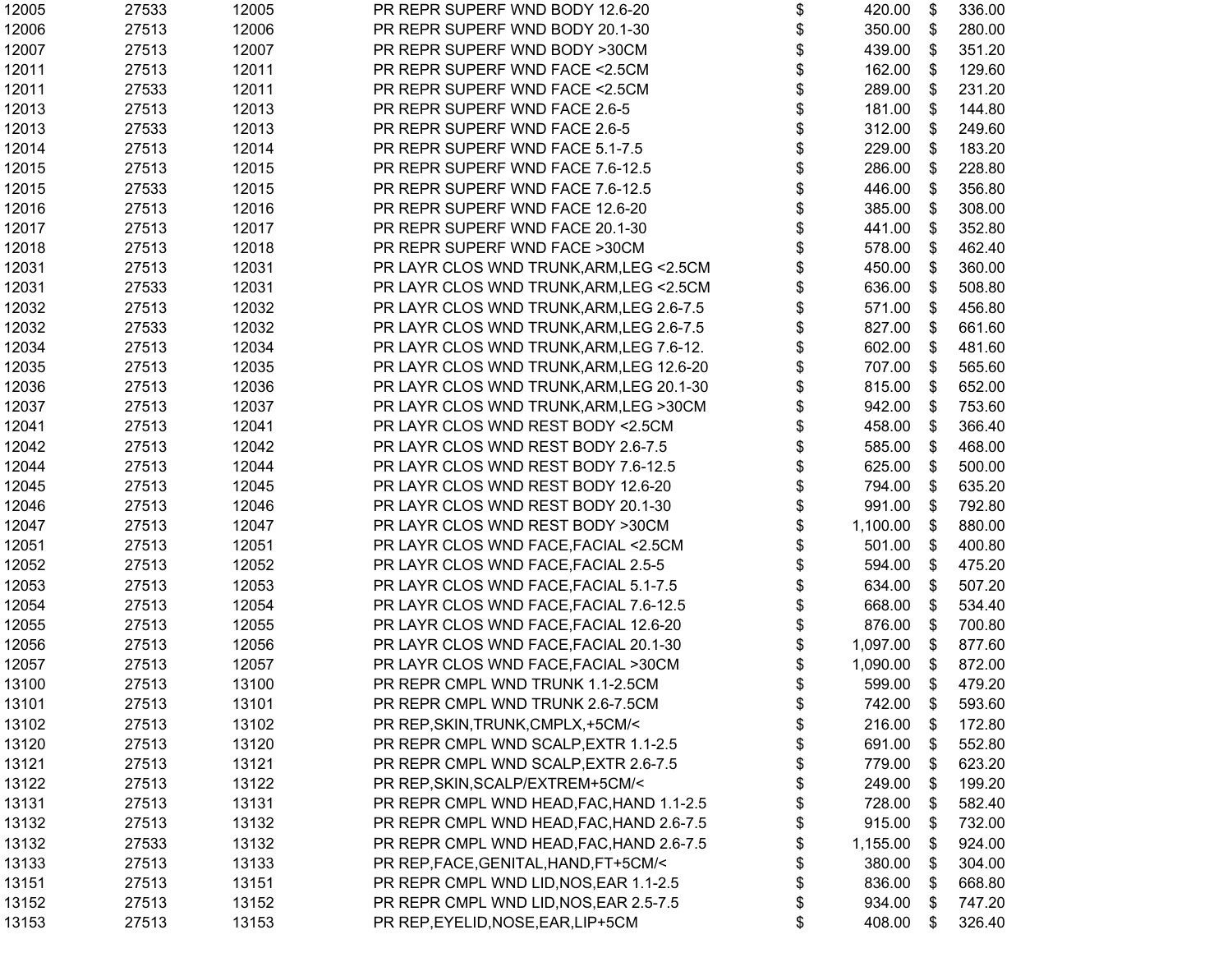| 16000 | 27513 | 16000 | PR INITIAL RX BURN(S) 1ST DEGREE        | \$<br>134.00    | \$ | 107.20 |
|-------|-------|-------|-----------------------------------------|-----------------|----|--------|
| 16000 | 27533 | 16000 | PR INITIAL RX BURN(S) 1ST DEGREE        | \$<br>180.00    | \$ | 144.00 |
| 16020 | 27513 | 16020 | PR DRESS/DEBRID SMALL BURN NO ANES      | \$<br>159.00    | \$ | 127.20 |
| 16020 | 27533 | 16020 | PR DRESS/DEBRID SMALL BURN NO ANES      | \$<br>215.00    | \$ | 172.00 |
| 16025 | 27513 | 16025 | PR DRESS/DEBRID MED BURN NO ANESTH      | \$<br>325.00    | \$ | 260.00 |
| 16030 | 27513 | 16030 | PR DRESS/DEBRID LARGE BURN NO ANESTH    | \$<br>388.00    | \$ | 310.40 |
| 17000 | 27513 | 17000 | PR DESTRUC PREMALIGNANT, FIRST LESION   | \$<br>164.00    | \$ | 131.20 |
| 17000 | 27533 | 17000 | PR DESTRUC PREMALIGNANT, FIRST LESION   | \$<br>197.00    | \$ | 157.60 |
| 17003 | 27513 | 17003 | PR DESTRUC PREMALIGNANT, 2-14 LESIONS   | 20.00           | \$ | 16.00  |
| 17003 | 27533 | 17003 | PR DESTRUC PREMALIGNANT, 2-14 LESIONS   | \$<br>18.00     | \$ | 14.40  |
| 17004 | 27533 | 17004 | PR DESTRUC PREMALIGNANT, 15+ LESIONS    | \$<br>405.00    | \$ | 324.00 |
| 17110 | 27513 | 17110 | PR DESTRUCTION BENIGN LESIONS UP TO 14  | \$<br>206.00    | \$ | 164.80 |
| 17110 | 27533 | 17110 | PR DESTRUCTION BENIGN LESIONS UP TO 14  | \$<br>289.00    | \$ | 231.20 |
| 17111 | 27533 | 17111 | PR DESTRUCTION BENIGN LESIONS 15 OR MO  | \$<br>335.00    | \$ | 268.00 |
| 17250 | 27533 | 17250 | PR CHEMICAL CAUTERIZATION OF GRANULATI  | \$<br>217.00    | \$ | 173.60 |
| 17262 | 27533 | 17262 | PR DESTR MALIG TRUNK, EXTREM 1.1-2 CM   | \$<br>474.00    | \$ | 379.20 |
| 17272 | 27533 | 17272 | PR DESTR MALIG SCAL, NCK, HAND 1.1-2 CM | \$<br>503.00    | \$ | 402.40 |
| 17273 | 27533 | 17273 | PR DESTR MALIG SCAL, NCK, HAND 2.1-3 CM | \$<br>561.00    | \$ | 448.80 |
| 17280 | 27533 | 17280 | PR DESTR MALIG FACE, NOSE, LIP < 0.6 CM | \$<br>360.00    | \$ | 288.00 |
| 17282 | 27533 | 17282 | PR DESTR MALIG FACE, NOSE, LIP 1.1-2 CM | \$<br>553.00    | \$ | 442.40 |
| 17283 | 27533 | 17283 | PR DESTR MALIG FACE, NOSE, LIP 2.1-3 CM | \$<br>630.00    | \$ | 504.00 |
| 17284 | 27533 | 17284 | PR DESTR MALIG FACE, NOSE, LIP 3.1-4 CM | \$<br>683.00    | \$ | 546.40 |
| 20550 | 27513 | 20550 | PR INJECT TENDON SHEATH/LIGAMENT        | \$<br>118.00    | \$ | 94.40  |
| 20550 | 27533 | 20550 | PR INJECT TENDON SHEATH/LIGAMENT        | \$<br>145.00    | \$ | 116.00 |
| 20551 | 27533 | 20551 | PR INJECT TENDON ORIGIN/INSERT          | \$<br>151.00    | \$ | 120.80 |
| 20552 | 27513 | 20552 | PR INJECT TRIGGER POINT, 1 OR 2         | \$<br>109.00    | \$ | 87.20  |
| 20552 | 27533 | 20552 | PR INJECT TRIGGER POINT, 1 OR 2         | \$<br>139.00    | \$ | 111.20 |
| 20553 | 27533 | 20553 | PR INJECT TRIGGER POINTS, > 3           | \$<br>162.00    | \$ | 129.60 |
| 20600 | 27513 | 20600 | PR ARTHROCENTESIS ASPIR&/INJ SMALL JT/  | \$<br>101.00    | \$ | 80.80  |
| 20600 | 27533 | 20600 | PR ARTHROCENTESIS ASPIR&/INJ SMALL JT/  | \$<br>128.00    | \$ | 102.40 |
| 20605 | 27513 | 20605 | PR ARTHROCENTESIS ASPIR&/INJ INTERM JT  | \$<br>152.00    | \$ | 121.60 |
| 20605 | 27533 | 20605 | PR ARTHROCENTESIS ASPIR&/INJ INTERM JT  | \$<br>168.00    | \$ | 134.40 |
| 20610 | 27513 | 20610 | PR ARTHROCENTESIS ASPIR&/INJ MAJOR JT/  | \$<br>132.00    | \$ | 105.60 |
| 20610 | 27533 | 20610 | PR ARTHROCENTESIS ASPIR&/INJ MAJOR JT/  | \$<br>168.00    | \$ | 134.40 |
| 20612 | 27533 | 20612 | PR ASPIRAT/INJECTION GANGLION CYST(S)   | \$<br>157.00    | \$ | 125.60 |
| 23500 | 27513 | 23500 | PR CLOSED RX CLAVICLE FRACTURE          | \$<br>645.00 \$ |    | 516.00 |
| 23505 | 27513 | 23505 | PR CLOSED RX CLAVICLE FX, MANIPULATN    | \$<br>973.00    | \$ | 778.40 |
| 23600 | 27513 | 23600 | PR CLOSED RX PROX HUMERUS FRACTURE      | \$<br>908.00    | \$ | 726.40 |
| 23620 | 27513 | 23620 | PR CLOSED RX GR TUBEROSITY HUM FX       | \$<br>755.00    | \$ | 604.00 |
| 23650 | 27513 | 23650 | PR CLOSED RX SHLDR DISLOCATION          | \$<br>848.00    | \$ | 678.40 |
| 23650 | 27533 | 23650 | PR CLOSED RX SHLDR DISLOCATION          | \$<br>750.00    | \$ | 600.00 |
| 23655 | 27513 | 23655 | PR CLOSED RX SHLDR DISLOC, ANESTHESIA   | \$<br>982.00    | \$ | 785.60 |
| 24600 | 27513 | 24600 | PR CLOSED RX ELBOW DISLOCATION          | \$<br>867.00    | \$ | 693.60 |
| 24640 | 27513 | 24640 | PR CLOSED RX RADIAL HEAD DISLOC, CHILD  | \$<br>210.00    | \$ | 168.00 |
| 24640 | 27533 | 24640 | PR CLOSED RX RADIAL HEAD DISLOC, CHILD  | \$<br>263.00    | \$ | 210.40 |
| 24650 | 27513 | 24650 | PR CLOSED RX RADIAL HEAD/NECK FX        | \$<br>708.00    | S  | 566.40 |
| 24655 | 27513 | 24655 | PR CLOSED RX RADIAL HEAD/NECK FX, MANIP | \$<br>945.00    | \$ | 756.00 |
|       |       |       |                                         |                 |    |        |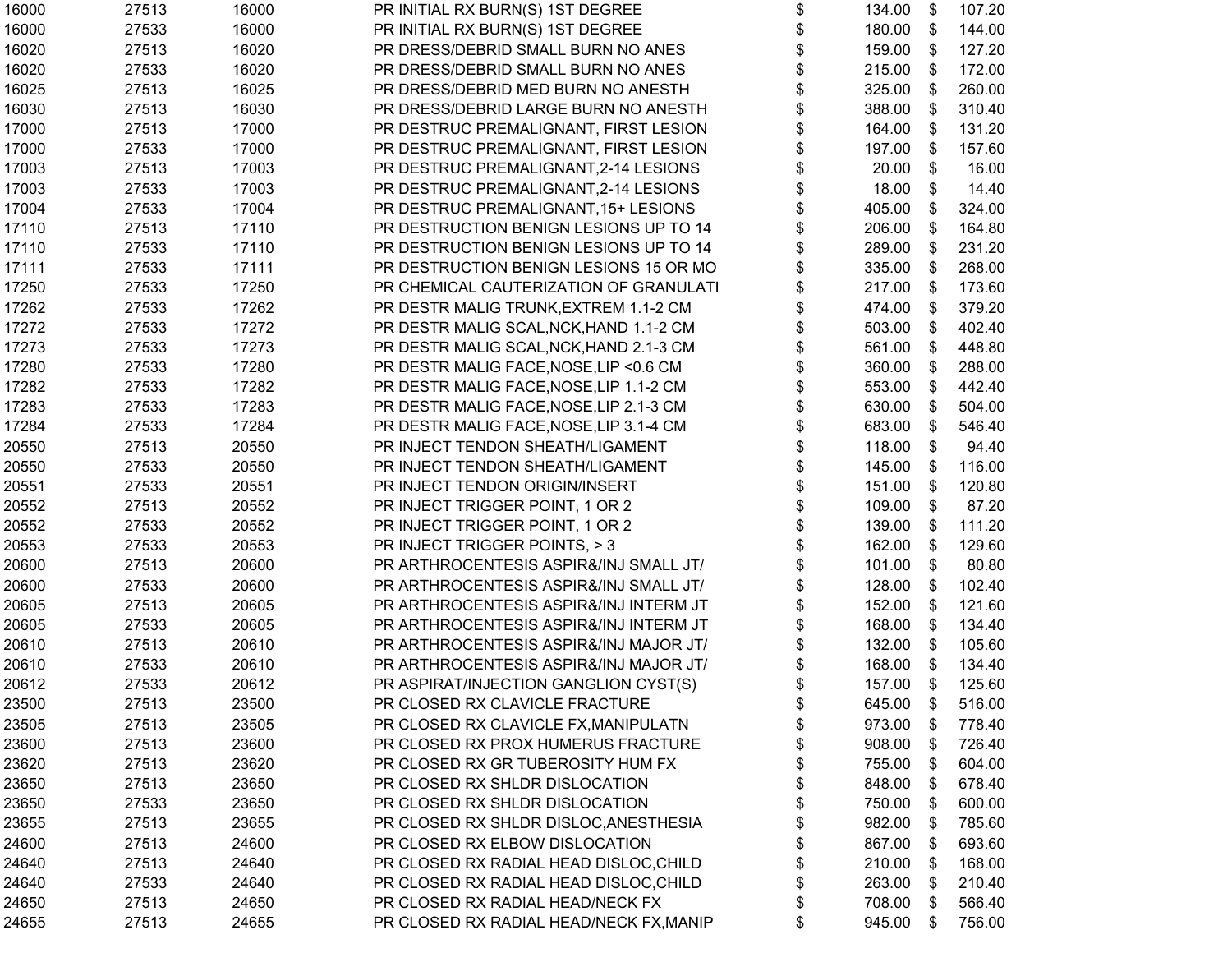| 25500 | 27513 | 25500 | PR CLOSED RX RADIAL SHAFT FX            | \$<br>578.00    | \$<br>462.40 |
|-------|-------|-------|-----------------------------------------|-----------------|--------------|
| 25560 | 27513 | 25560 | PR CLOSED RX RAD/ULNA SHAFT FX          | \$<br>624.00    | \$<br>499.20 |
| 25560 | 27533 | 25560 | PR CLOSED RX RAD/ULNA SHAFT FX          | \$<br>723.00    | \$<br>578.40 |
| 25565 | 27513 | 25565 | PR CLOSED RX RAD/ULNA SHAFT FX, MANIP   | \$<br>1,379.00  | \$1,103.20   |
| 25600 | 27513 | 25600 | PR CLOSED RX DIST RAD/ULNA FX           | \$<br>751.00    | \$<br>600.80 |
| 25600 | 27533 | 25600 | PR CLOSED RX DIST RAD/ULNA FX           | \$<br>781.00    | \$<br>624.80 |
| 25605 | 27513 | 25605 | PR CLOSED RX DIST RAD/ULNA FX, MANIPUL  | 1,509.00        | \$1,207.20   |
| 25622 | 27513 | 25622 | PR CLOSED RX NAVICULAR FX               | \$<br>816.00    | \$<br>652.80 |
| 26010 | 27513 | 26010 | PR DRAIN FINGER ABSCESS, SIMPLE         | \$<br>407.00    | \$<br>325.60 |
| 26600 | 27533 | 26600 | PR CLOSED RX METACARPAL FX              | \$<br>751.00    | \$<br>600.80 |
| 26641 | 27513 | 26641 | PR TREAT THUMB DISLOC, MANIPULATN       | \$<br>982.00    | \$<br>785.60 |
| 26700 | 27513 | 26700 | PR CLOSED RX MC-P DISLOC                | \$<br>735.00    | \$<br>588.00 |
| 26700 | 27533 | 26700 | PR CLOSED RX MC-P DISLOC                | \$<br>788.00    | \$<br>630.40 |
| 26720 | 27533 | 26720 | PR CLOSE RX PROX/MID FING SHFT FX       | 492.00          | \$<br>393.60 |
| 26725 | 27513 | 26725 | PR CLOSE RX PROX/MID FING SHFT FX, MANI | 891.00          | \$<br>712.80 |
| 26750 | 27513 | 26750 | PR CLOSE RX DIST FINGR FX               | 473.00          | \$<br>378.40 |
| 26750 | 27533 | 26750 | PR CLOSE RX DIST FINGR FX               | \$<br>473.00    | \$<br>378.40 |
| 26765 | 27533 | 26765 | OPEN TX DISTAL PHALANGEAL FRACTURE EAC  | \$<br>1,365.00  | \$1,092.00   |
| 26770 | 27513 | 26770 | PR CLOSED RX IP JT DISLOCATION          | \$<br>751.00    | \$<br>600.80 |
| 26770 | 27533 | 26770 | PR CLOSED RX IP JT DISLOCATION          | \$<br>751.00    | \$<br>600.80 |
| 27520 | 27513 | 27520 | PR CLOSED RX PATELLA FX                 | \$<br>870.00    | \$<br>696.00 |
| 27560 | 27533 | 27560 | PR CLOSED RX KNEECAP DISLOCATN          | 788.00          | \$<br>630.40 |
| 27752 | 27513 | 27752 | PR CLOSED RX TIBIA SHAFT FX, MANIPULATN | 2,310.00        | \$1,848.00   |
| 27760 | 27513 | 27760 | PR CLOSED RX MED MALLEOLUS FX           | \$<br>899.00    | \$<br>719.20 |
| 27786 | 27513 | 27786 | PR CLOSED RX DIST FIBULA FX             | 683.00          | \$<br>546.40 |
| 27786 | 27533 | 27786 | PR CLOSED RX DIST FIBULA FX             | \$<br>788.00    | \$<br>630.40 |
| 27808 | 27513 | 27808 | PR CLOSED TX BIMALLEOLAR ANKLE FRACTUR  | \$<br>888.00    | \$<br>710.40 |
| 27818 | 27513 | 27818 | PR CLOSED RX TRIMALLEOLAR FX, MANIP     | \$<br>1,271.00  | \$1,016.80   |
| 27824 | 27513 | 27824 | PR CLOSED RX WEIGHT BEAR DIST TIBIA     | \$<br>892.00    | \$<br>713.60 |
| 27830 | 27513 | 27830 | PR CLOSED RX PROX TIB/FIB DISLOC        | 840.00          | \$<br>672.00 |
| 28470 | 27513 | 28470 | PR CLOSED RX METATARSAL FX              | 612.00          | \$<br>489.60 |
| 28470 | 27533 | 28470 | PR CLOSED RX METATARSAL FX              | \$<br>607.00    | \$<br>485.60 |
| 28515 | 27513 | 28515 | PR CLOSED RX TOE FX, MANIPULATN         | \$<br>423.00    | \$<br>338.40 |
| 29065 | 27513 | 29065 | PR APPLY LONG ARM CAST                  | \$<br>243.00    | \$<br>194.40 |
| 29065 | 27533 | 29065 | PR APPLY LONG ARM CAST                  | \$<br>263.00    | \$<br>210.40 |
| 29075 | 27513 | 29075 | PR APPLY FOREARM CAST                   | \$<br>157.00 \$ | 125.60       |
| 29075 | 27533 | 29075 | PR APPLY FOREARM CAST                   | \$<br>231.00    | \$<br>184.80 |
| 29085 | 27513 | 29085 | PR APPLY HAND/WRIST CAST                | \$<br>197.00    | \$<br>157.60 |
| 29085 | 27533 | 29085 | PR APPLY HAND/WRIST CAST                | \$<br>261.00    | \$<br>208.80 |
| 29105 | 27513 | 29105 | PR APPLY LONG ARM SPLINT                | \$<br>175.00    | \$<br>140.00 |
| 29105 | 27533 | 29105 | PR APPLY LONG ARM SPLINT                | \$<br>243.00    | \$<br>194.40 |
| 29125 | 27513 | 29125 | PR APPLY FOREARM SPLINT, STATIC         | \$<br>117.00    | \$<br>93.60  |
| 29125 | 27533 | 29125 | PR APPLY FOREARM SPLINT, STATIC         | \$<br>180.00    | \$<br>144.00 |
| 29130 | 27513 | 29130 | PR APPLY FINGER SPLINT, STATIC          | \$<br>82.00     | \$<br>65.60  |
| 29130 | 27533 | 29130 | PR APPLY FINGER SPLINT, STATIC          | \$<br>116.00    | \$<br>92.80  |
| 29405 | 27513 | 29405 | PR APPLY SHORT LEG CAST                 | \$<br>175.00    | \$<br>140.00 |
| 29405 | 27533 | 29405 | PR APPLY SHORT LEG CAST                 | \$<br>226.00    | \$<br>180.80 |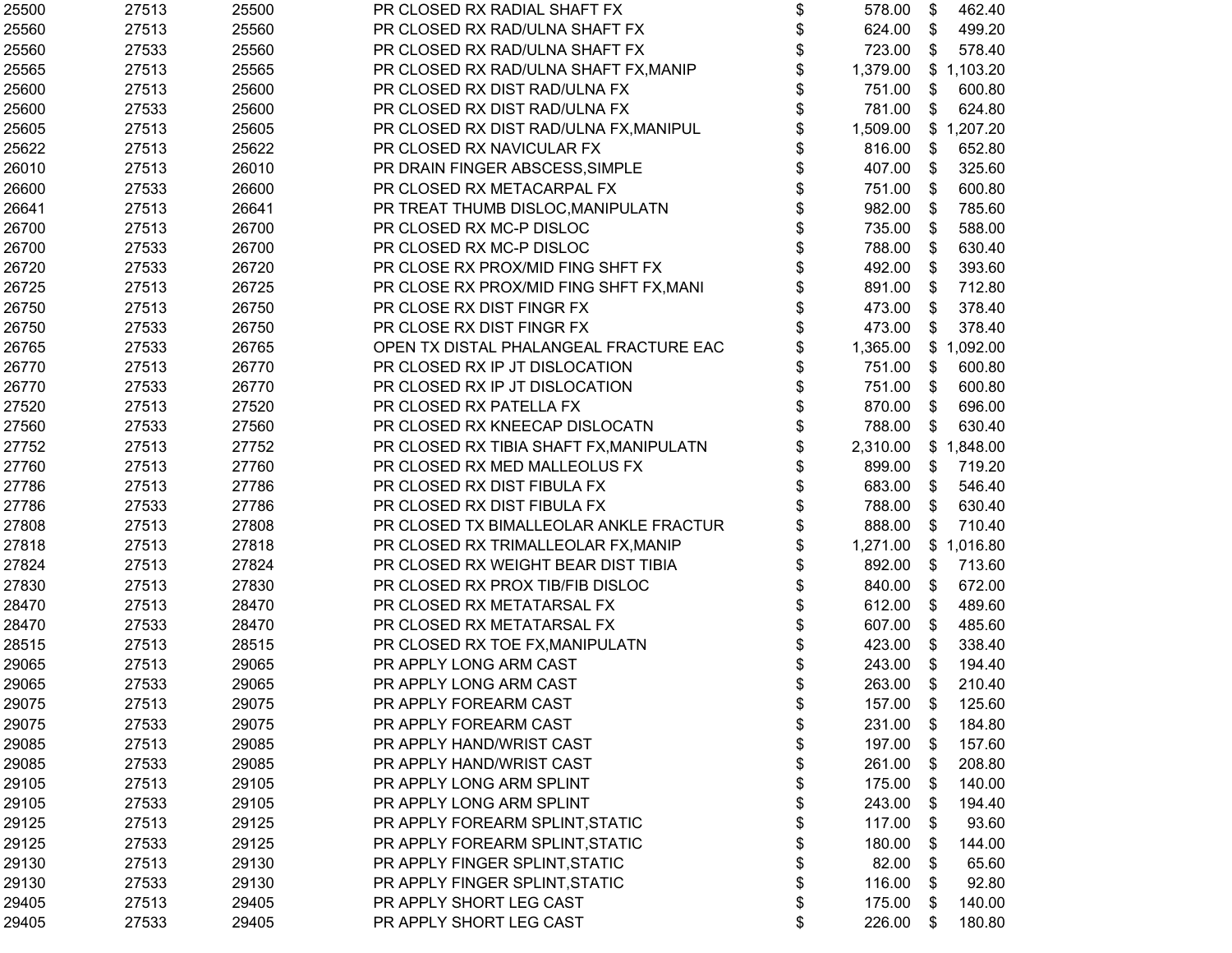| 29425 | 27533 | 29425 | PR APPLY SHORT LEG CAST, WALKER          | \$<br>203.00    | \$ | 162.40 |
|-------|-------|-------|------------------------------------------|-----------------|----|--------|
| 29515 | 27513 | 29515 | PR APPLY LOWER LEG SPLINT                | \$<br>146.00    | \$ | 116.80 |
| 29515 | 27533 | 29515 | PR APPLY LOWER LEG SPLINT                | \$<br>203.00    | \$ | 162.40 |
| 29580 | 27533 | 29580 | PR APPLY OF PASTE BOOT                   | \$<br>139.00    | \$ | 111.20 |
| 30300 | 27513 | 30300 | PR REMOVE NASAL FOREIGN BODY             | \$<br>263.00    | \$ | 210.40 |
| 30901 | 27513 | 30901 | PR CTRL NOSEBLEED, ANTER, SIMPLE         | \$<br>162.00    | \$ | 129.60 |
| 30901 | 27533 | 30901 | PR CTRL NOSEBLEED, ANTER, SIMPLE         | 325.00          | \$ | 260.00 |
| 30903 | 27513 | 30903 | PR CTRL NOSEBLEED, ANTER, COMPLEX        | \$<br>230.00    | \$ | 184.00 |
| 30903 | 27533 | 30903 | PR CTRL NOSEBLEED, ANTER, COMPLEX        | 607.00          | \$ | 485.60 |
| 30905 | 27513 | 30905 | PR CTRL NOSEBLEED, POST, W/PACKS &/OR CA | \$<br>289.00    | \$ | 231.20 |
| 30905 | 27533 | 30905 | PR CTRL NOSEBLEED, POST, W/PACKS &/OR CA | \$<br>735.00    | \$ | 588.00 |
| 31500 | 27513 | 31500 | PR INSERT EMERGENCY ENDOTRACH AIRWAY     | \$<br>376.00    | \$ | 300.80 |
| 32554 | 27513 | 32554 | PR THORACENTESIS NEEDLE/CATH PLEURA W/   | \$<br>258.00    | \$ | 206.40 |
| 38220 | 27513 | 38220 | PR DIAGNOSTIC BONE MARROW ASPIRATIONS    | \$<br>173.00    | \$ | 138.40 |
| 42700 | 27513 | 42700 | PR INC/DRAIN PERITONSIL ABSCESS          | 408.00          | \$ | 326.40 |
| 42809 | 27513 | 42809 | PR REMOVE PHARYNX FOREIGN BODY           | \$<br>319.00    | \$ | 255.20 |
| 43235 | 27513 | 43235 | PR ESOPHAGOGASTRODUODENOSCOPY TRANSORA   | \$<br>315.00    | \$ | 252.00 |
| 43236 | 27513 | 43236 | PR ESOPHAGOGASTRODUODENOSCOPY SUBMUCOS   | \$<br>368.00    | \$ | 294.40 |
| 43239 | 27513 | 43239 | PR EGD TRANSORAL BIOPSY SINGLE/MULTIPL   | \$<br>368.00    | \$ | 294.40 |
| 43245 | 27533 | 43245 | PR EGD DILATION GASTRIC/DUODENAL STRIC   | \$<br>945.00    | \$ | 756.00 |
| 43247 | 27513 | 43247 | PR EGD FLEXIBLE FOREIGN BODY REMOVAL     | \$<br>473.00    | \$ | 378.40 |
| 43250 | 27513 | 43250 | PR EGD FLEX REMOVAL LESION(S) BY HOT B   | \$<br>473.00    | \$ | 378.40 |
| 43251 | 27513 | 43251 | PR EGD REMOVAL TUMOR POLYP/OTHER LESIO   | 473.00          | \$ | 378.40 |
| 43255 | 27513 | 43255 | PR EGD TRANSORAL CONTROL BLEEDING ANY    | \$<br>473.00    | \$ | 378.40 |
| 43270 | 27513 | 43270 | PR EGD ABLATE TUMOR POLYP/LESION W/DIL   | \$<br>578.00    | \$ | 462.40 |
| 45005 | 27533 | 45005 | PR I&D RECTAL SUBMUCOSAL ABSCESS         | \$<br>751.00    | \$ | 600.80 |
| 45330 | 27513 | 45330 | PR SIGMOIDOSCOPY FLX DX W/COLLJ SPEC B   | \$<br>368.00    | \$ | 294.40 |
| 45331 | 27513 | 45331 | PR SIGMOIDOSCOPY, BIOPSY                 | \$<br>630.00    | \$ | 504.00 |
| 45378 | 27513 | 45378 | PR COLONOSCOPY FLX DX W/COLLJ SPEC WHE   | \$<br>473.00    | \$ | 378.40 |
| 45379 | 27513 | 45379 | PR COLONOSCOPY FLX W/REMOVAL OF FOREIG   | \$<br>578.00    | \$ | 462.40 |
| 45380 | 27513 | 45380 | PR COLONOSCOPY W/BIOPSY SINGLE/MULTIPL   | \$<br>525.00    | \$ | 420.00 |
| 45381 | 27513 | 45381 | PR COLSC FLX WITH DIRECTED SUBMUCOSAL    | \$<br>525.00    | \$ | 420.00 |
| 45382 | 27513 | 45382 | PR COLSC FLEXIBLE W/CONTROL BLEEDING A   | \$<br>630.00    | \$ | 504.00 |
| 45384 | 27513 | 45384 | PR COLSC FLX W/REMOVAL LESION BY HOT B   | \$<br>578.00    | \$ | 462.40 |
| 45385 | 27513 | 45385 | PR COLSC FLX W/RMVL OF TUMOR POLYP LES   | \$<br>630.00    | \$ | 504.00 |
| 45388 | 27513 | 45388 | PR COLONOSCOPY FLX ABLATION TUMOR POLY   | \$<br>630.00 \$ |    | 504.00 |
| 45398 | 27513 | 45398 | PR COLONOSCOPY FLEXIBLE WITH BAND LIGA   | \$<br>578.00    | \$ | 462.40 |
| 46050 | 27513 | 46050 | PR I&D PERIANAL ABSCESS, SUPERFICIAL     | \$<br>290.00    | \$ | 232.00 |
| 46083 | 27533 | 46083 | PR INCISE EXTERNAL HEMORRHOID            | \$<br>486.00    | \$ | 388.80 |
| 46221 | 27513 | 46221 | PR LIGATION OF HEMORRHOID(S)             | 569.00          | \$ | 455.20 |
| 46600 | 27513 | 46600 | PR ANOSCOPY DX W/COLLJ SPEC BR/WA SPX    | \$<br>120.00    | \$ | 96.00  |
| 49082 | 27513 | 49082 | PR ABDOM PARACENTESIS DX/THER W/O IMAG   | \$<br>231.00    | \$ | 184.80 |
| 51102 | 27533 | 51102 | PR ASPIRATION BLADDER INSERT SUPRAPUBI   | \$<br>624.00    | \$ | 499.20 |
| 51701 | 27533 | 51701 | PR INSERT, NON-INDWELLING BLADDER CATHE  | \$<br>145.00    | S  | 116.00 |
| 51702 | 27513 | 51702 | PR INSERT, TEMP INDWELLING BLAD CATH, SI | \$<br>174.00    | S  | 139.20 |
| 51702 | 27533 | 51702 | PR INSERT, TEMP INDWELLING BLAD CATH, SI | \$<br>180.00    | \$ | 144.00 |
| 51705 | 27513 | 51705 | PR CHANGE OF BLADDER TUBE, SIMPLE        | \$<br>128.00    | \$ | 102.40 |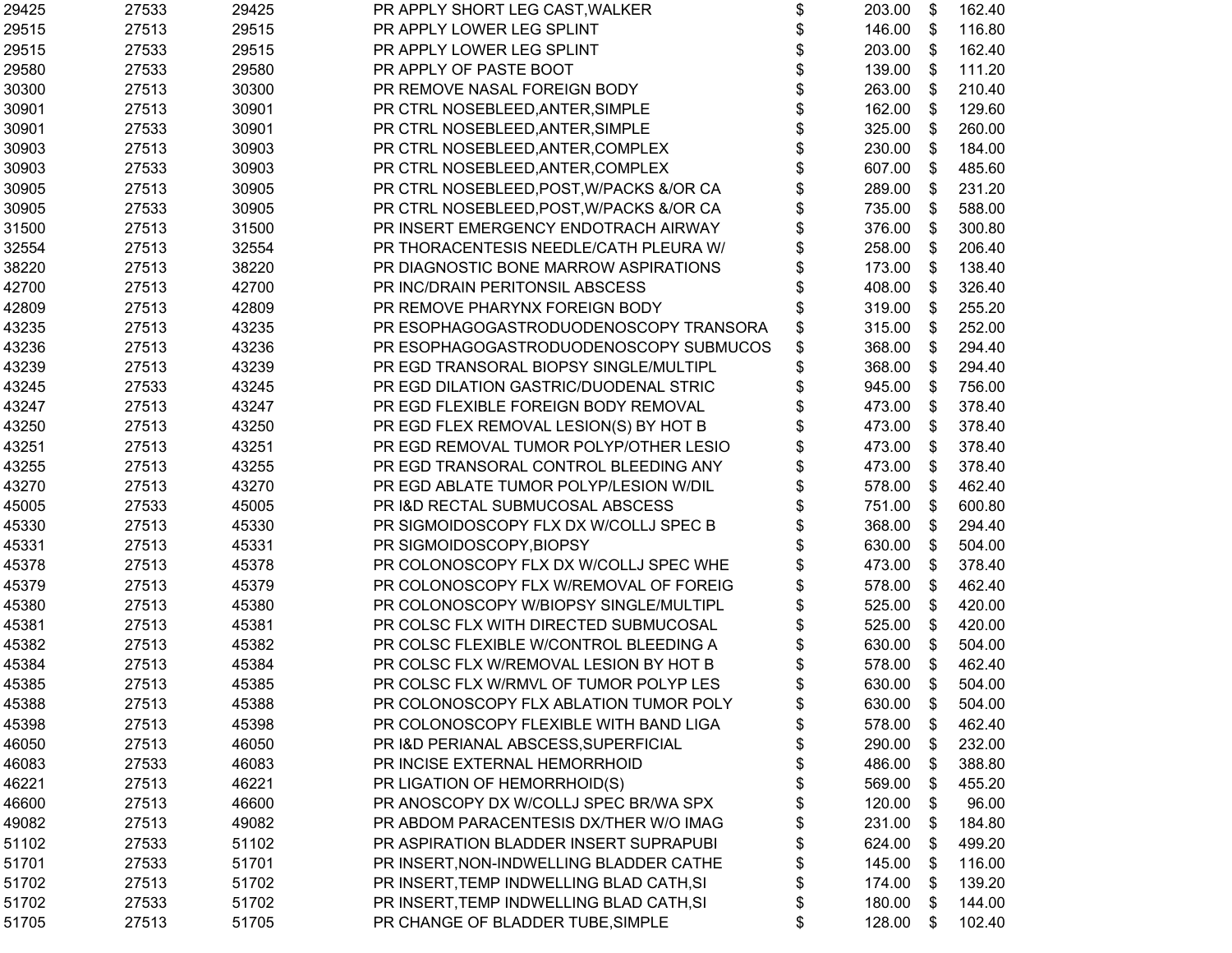| 51798  | 27533 | 51798 |           | PR MEAS, POST-VOID RES, US, NON-IMAGING  | \$<br>88.00                    | \$ | 70.40      |
|--------|-------|-------|-----------|------------------------------------------|--------------------------------|----|------------|
| 54056  | 27533 | 54056 |           | PR DESTR PENIS LESN, SIMPL, CRYOSURG     | \$<br>388.00                   | \$ | 310.40     |
| 57160  | 27513 | 57160 |           | PR FIT/INSERT INTRAVAG SUPPORT DEVICE    | \$<br>137.00                   | \$ | 109.60     |
| 57160  | 27533 | 57160 |           | PR FIT/INSERT INTRAVAG SUPPORT DEVICE    | \$<br>197.00                   | \$ | 157.60     |
| 57500  | 27533 | 57500 |           | PR BIOPSY CERVIX, 1 OR MORE, OR EXCISI   | \$<br>330.00                   | \$ | 264.00     |
| 58100  | 27533 | 58100 |           | PR BIOPSY OF UTERUS LINING               | \$<br>296.00                   | \$ | 236.80     |
| 59425  | 27533 | 59425 |           | PR ANTEPARTUM CARE ONLY, 4-6 VISITS      | \$<br>1,155.00                 | \$ | 924.00     |
| 59426  | 27533 | 59426 |           | PR ANTEPARTUM CARE ONLY, >7 VISITS       | \$<br>2,022.00                 |    | \$1,617.60 |
| 62270  | 27513 | 62270 |           | PR DIAGNOSTIC LUMBAR SPINAL PUNCTURE     | \$<br>227.00                   | \$ | 181.60     |
| 64400  | 27513 | 64400 |           | PR INJECTION AA&/STRD TRIGEMINAL NERVE   | \$<br>184.00                   | \$ | 147.20     |
| 64999  | 27533 | 64999 |           | PR NERVOUS SYSTEM SURGERY UNLISTED       | \$<br>342.00                   | \$ | 273.60     |
| 65205  | 27513 | 65205 |           | PR REMV F.B., EYE, SUPERF CONJUNC        | \$<br>131.00                   | \$ | 104.80     |
| 65205  | 27533 | 65205 |           | PR REMV F.B., EYE, SUPERF CONJUNC        | \$<br>145.00                   | \$ | 116.00     |
| 65210  | 27533 | 65210 |           | PR REMV F.B., EYE, EMBED CONJUNC         | \$<br>184.00                   | \$ | 147.20     |
| 65220  | 27513 | 65220 |           | PR REMV F.B., EYE, CORNEA, NO SLIT       | \$<br>124.00                   | \$ | 99.20      |
| 65220  | 27533 | 65220 |           | PR REMV F.B., EYE, CORNEA, NO SLIT       | \$<br>151.00                   | \$ | 120.80     |
| 65222  | 27533 | 65222 |           | PR REMV F.B., EYE, CORNEA, SLIT LAMP     | \$<br>184.00                   | \$ | 147.20     |
| 65435  | 27533 | 65435 |           | PR CURETTE/TREAT CORNEA                  | \$<br>200.00                   | \$ | 160.00     |
| 69000  | 27513 | 69000 |           | PR DRAIN EXT EAR ABSC/BLOOD, SIMPLE      | \$<br>356.00                   | \$ | 284.80     |
| 69200  | 27513 | 69200 |           | PR REMV EXT CANAL FOREIGN BODY           | \$<br>172.00                   | \$ | 137.60     |
| 69200  | 27533 | 69200 |           | PR REMV EXT CANAL FOREIGN BODY           | \$<br>272.00                   | \$ | 217.60     |
| 69210  | 27513 | 69210 |           | PR REMOVAL IMPACTED CERUMEN INSTRUMENT   | \$<br>94.00                    | \$ | 75.20      |
| 69210  | 27533 | 69210 |           | PR REMOVAL IMPACTED CERUMEN INSTRUMENT   | \$<br>134.00                   | \$ | 107.20     |
| 81002  | 27533 | 81002 |           | CHG URINALYSIS NONAUTO W/O SCOPE         | \$<br>20.00                    | \$ | 16.00      |
| 82270  | 27533 | 82270 |           | BLOOD OCCULT, BY PEROXID, FECES, SINGLE, | \$<br>24.00                    | \$ | 19.20      |
| 86580  | 27533 | 86580 |           | CHG TB INTRADERMAL TEST                  | \$<br>20.00                    | \$ | 16.00      |
| 90460  | 27533 | 90460 |           | PR IM ADM THRU 18YR ANY RTE 1ST/ONLY C   | \$<br>55.00                    | \$ | 44.00      |
| 90460R | 27533 | 90460 |           | ND IMMUNIZATION ADMIN 18 YR OR LESS RH   | \$                             | \$ |            |
| 90461  | 27533 | 90461 |           | PR IM ADM THRU 18YR ANY RTE ADDL VAC/T   | \$<br>30.00                    | \$ | 24.00      |
| 90461R | 27533 | 90461 |           | ND IMMUNIZATION ADM <18 EA ADD'L RHC     | \$                             | \$ |            |
| 90471  | 27533 | 90471 | <b>SL</b> | PR IMMUNIZ ADMIN,1 SINGLE/COMB VAC/TOX   | \$<br>20.00                    | \$ | 16.00      |
| 90471  | 27533 | 90471 |           | PR IMMUNIZ ADMIN,1 SINGLE/COMB VAC/TOX   | \$<br>55.00                    | \$ | 44.00      |
| 90471R | 27533 | 90471 |           | ND IMMUNIZATION ADMIN FIRST VACC RHC     | \$                             | \$ |            |
| 90472  | 27533 | 90472 | <b>SL</b> | PR IMMUNIZ, ADMIN, EACH ADDL             | \$<br>20.00                    | \$ | 16.00      |
| 90472  | 27533 | 90472 |           | PR IMMUNIZ, ADMIN, EACH ADDL             | \$<br>30.00                    | \$ | 24.00      |
| 90472R | 27533 | 90472 |           | ND IMMUNIZATION ADMIN EA ADD'L RHC       | \$<br>$\overline{\phantom{a}}$ | \$ |            |
| 90473  | 27533 | 90473 | <b>SL</b> | PR IMMUNIZ ADMIN, INTRANASAL/ORAL, 1 VAC | \$<br>20.00                    | \$ | 16.00      |
| 90473  | 27533 | 90473 |           | PR IMMUNIZ ADMIN, INTRANASAL/ORAL, 1 VAC | \$<br>44.00                    | \$ | 35.20      |
| 90473R | 27533 | 90473 |           | ND IMMUNIZ ADM BY INTRANASAL OR ORAL R   | \$                             | \$ |            |
| 90474  | 27533 | 90474 | <b>SL</b> | PR IMMUNIZ ADMIN, INTRANASAL/ORAL, EACH  | \$<br>20.00                    | \$ | 16.00      |
| 90474  | 27533 | 90474 |           | PR IMMUNIZ ADMIN, INTRANASAL/ORAL, EACH  | \$<br>30.00                    | \$ | 24.00      |
| 90474R | 27533 | 90474 |           | ND IMMUNIZ ADM INTRANASAL EA ADD'L RHC   | \$                             | \$ |            |
| 90620  | 27533 | 90620 | <b>SL</b> | PR MENB-4C RECOMBNT PROT & OUTER MEMB    | \$<br>0.01                     | \$ | 0.01       |
| 90620  | 27533 | 90620 |           | PR MENB-4C RECOMBNT PROT & OUTER MEMB    | \$<br>250.00                   | S  | 200.00     |
| 90633  | 27533 | 90633 | SL.       | PR HEPA VACCINE 2 DOSE SCHEDULE PED/AD   | \$<br>0.01                     | \$ | 0.01       |
| 90633  | 27533 | 90633 |           | PR HEPA VACCINE 2 DOSE SCHEDULE PED/AD   | \$<br>50.00                    | \$ | 40.00      |
| 90647  | 27533 | 90647 | <b>SL</b> | PR HIB PRP-OMP VACCINE 3 DOSE SCHEDULE   | \$<br>0.01                     | \$ | 0.01       |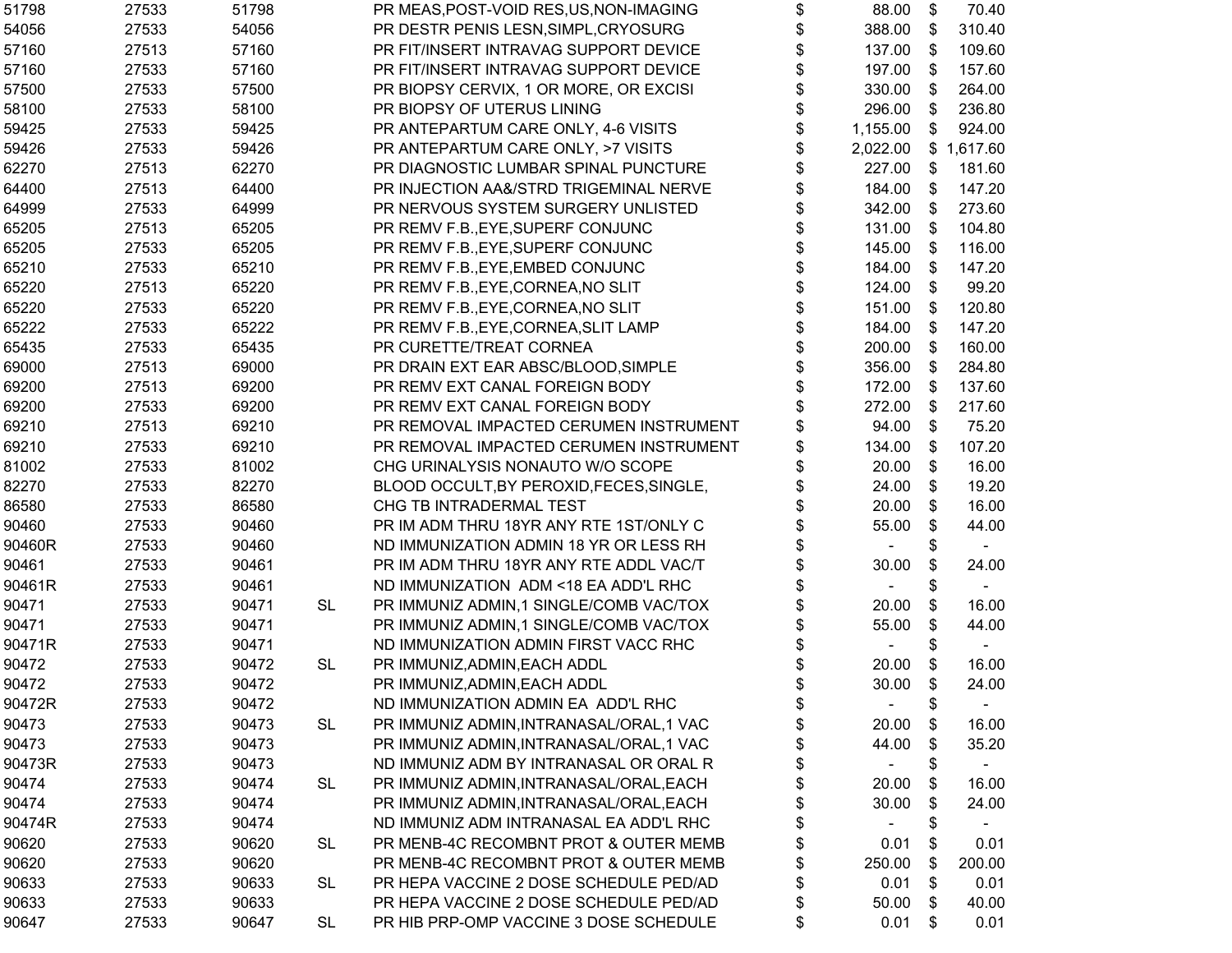| 90647 | 27533 | 90647 |           | PR HIB PRP-OMP VACCINE 3 DOSE SCHEDULE   | \$<br>39.00  | \$<br>31.20  |
|-------|-------|-------|-----------|------------------------------------------|--------------|--------------|
| 90648 | 27533 | 90648 | <b>SL</b> | PR HIB PRP-T VACCINE 4 DOSE SCHEDULE I   | \$<br>0.01   | \$<br>0.01   |
| 90648 | 27533 | 90648 |           | PR HIB PRP-T VACCINE 4 DOSE SCHEDULE I   | \$<br>25.00  | \$<br>20.00  |
| 90651 | 27533 | 90651 | <b>SL</b> | PR 9VHPV VACC 2/3 DOSE SCHED IM USE      | \$<br>0.01   | \$<br>0.01   |
| 90651 | 27533 | 90651 |           | PR 9VHPV VACC 2/3 DOSE SCHED IM USE      | \$<br>292.00 | \$<br>233.60 |
| 90662 | 27533 | 90662 |           | PR IIV VACCINE PRESERV FREE INCREASED    | 65.00        | \$<br>52.00  |
| 90670 | 27533 | 90670 | <b>SL</b> | PR PCV13 VACCINE FOR INTRAMUSCULAR USE   | \$<br>0.01   | \$<br>0.01   |
| 90670 | 27533 | 90670 |           | PR PCV13 VACCINE FOR INTRAMUSCULAR USE   | \$<br>330.00 | \$<br>264.00 |
| 90672 | 27533 | 90672 | <b>SL</b> | PR LAIV4 VACCINE FOR INTRANASAL USE      | \$<br>0.01   | \$<br>0.01   |
| 90672 | 27533 | 90672 |           | PR LAIV4 VACCINE FOR INTRANASAL USE      | \$<br>50.00  | \$<br>40.00  |
| 90675 | 27533 | 90675 |           | PR RABIES VACCINE, IM                    | \$<br>451.00 | \$<br>360.80 |
| 90680 | 27533 | 90680 | <b>SL</b> | PR RV5 VACCINE 3 DOSE SCHEDULE LIVE FO   | \$<br>0.01   | \$<br>0.01   |
| 90680 | 27533 | 90680 |           | PR RV5 VACCINE 3 DOSE SCHEDULE LIVE FO   | \$<br>127.00 | \$<br>101.60 |
| 90681 | 27533 | 90681 |           | PR RV1 VACCINE 2 DOSE SCHEDULE LIVE FO   | 176.00       | \$<br>140.80 |
| 90682 | 27533 | 90682 | <b>SL</b> | PR RIV4 VACC RECOMBINANT DNA PRSRV ANT   | \$<br>0.01   | \$<br>0.01   |
| 90682 | 27533 | 90682 |           | PR RIV4 VACC RECOMBINANT DNA PRSRV ANT   | \$<br>65.00  | \$<br>52.00  |
| 90685 | 27533 | 90685 | <b>SL</b> | PR IIV4 VACC PRSRV FREE 0.25 ML DOS FO   | \$<br>0.01   | \$<br>0.01   |
| 90685 | 27533 | 90685 |           | PR IIV4 VACC PRSRV FREE 0.25 ML DOS FO   | \$<br>45.00  | \$<br>36.00  |
| 90686 | 27533 | 90686 | <b>SL</b> | PR IIV4 VACC PRESRV FREE 0.5 ML DOS FO   | \$<br>0.01   | \$<br>0.01   |
| 90686 | 27533 | 90686 |           | PR IIV4 VACC PRESRV FREE 0.5 ML DOS FO   | \$<br>35.00  | \$<br>28.00  |
| 90690 | 27533 | 90690 |           | PR TYPHOID VACCINE, ORAL                 | \$<br>100.00 | \$<br>80.00  |
| 90696 | 27533 | 90696 | <b>SL</b> | PR DTAP-IPV VACCINE CHILD 4-6 YRS FOR    | \$<br>0.01   | \$<br>0.01   |
| 90696 | 27533 | 90696 |           | PR DTAP-IPV VACCINE CHILD 4-6 YRS FOR    | \$<br>88.00  | \$<br>70.40  |
| 90698 | 27533 | 90698 | <b>SL</b> | PR DTAP-IPV/HIB VACCINE FOR INTRAMUSCU   | \$<br>0.01   | \$<br>0.01   |
| 90698 | 27533 | 90698 |           | PR DTAP-IPV/HIB VACCINE FOR INTRAMUSCU   | \$<br>149.00 | \$<br>119.20 |
| 90700 | 27533 | 90700 | <b>SL</b> | PR DTAP IMMUN, IM, <7 YRS                | \$<br>0.01   | \$<br>0.01   |
| 90700 | 27533 | 90700 |           | PR DTAP IMMUN, IM, <7 YRS                | \$<br>39.00  | \$<br>31.20  |
| 90707 | 27533 | 90707 | <b>SL</b> | PR MMR VIRUS IMMUNIZATION, SUBCUT        | \$<br>0.01   | \$<br>0.01   |
| 90707 | 27533 | 90707 |           | PR MMR VIRUS IMMUNIZATION, SUBCUT        | \$<br>103.00 | \$<br>82.40  |
| 90710 | 27533 | 90710 | <b>SL</b> | PR COMBINED VACCINE, MMR+VARICELLA, SUB- | \$<br>0.01   | \$<br>0.01   |
| 90710 | 27533 | 90710 |           | PR COMBINED VACCINE, MMR+VARICELLA, SUB- | \$<br>303.00 | \$<br>242.40 |
| 90713 | 27533 | 90713 | <b>SL</b> | PR POLIOMYELITIS IMMUNIZATN, INACTV, SUB | \$<br>0.01   | \$<br>0.01   |
| 90713 | 27533 | 90713 |           | PR POLIOMYELITIS IMMUNIZATN, INACTV, SUB | \$<br>50.00  | \$<br>40.00  |
| 90714 | 27533 | 90714 | <b>SL</b> | PR TD VACCINE PRSRV FREE 7 YRS OR OLDE   | \$<br>0.01   | \$<br>0.01   |
| 90714 | 27533 | 90714 |           | PR TD VACCINE PRSRV FREE 7 YRS OR OLDE   | \$<br>40.00  | \$<br>32.00  |
| 90715 | 27533 | 90715 | SL.       | PR TDAP VACCINE >7 YO, IM                | \$<br>0.01   | \$<br>0.01   |
| 90715 | 27533 | 90715 |           | PR TDAP VACCINE >7 YO, IM                | \$<br>62.00  | \$<br>49.60  |
| 90716 | 27533 | 90716 | <b>SL</b> | PR VAR VACCINE LIVE FOR SUBCUTANEOUS U   | \$<br>0.01   | \$<br>0.01   |
| 90716 | 27533 | 90716 |           | PR VAR VACCINE LIVE FOR SUBCUTANEOUS U   | \$<br>174.00 | \$<br>139.20 |
| 90723 | 27533 | 90723 | <b>SL</b> | PR DTAP-HEPB-IPV VACCINE INTRAMUSCULAR   | \$<br>0.01   | \$<br>0.01   |
| 90723 | 27533 | 90723 |           | PR DTAP-HEPB-IPV VACCINE INTRAMUSCULAR   | \$<br>132.00 | \$<br>105.60 |
| 90732 | 27533 | 90732 | SL.       | PR PPSV23 VACCINE 2 YRS OR OLDER FOR S   | \$<br>0.01   | \$<br>0.01   |
| 90732 | 27533 | 90732 |           | PR PPSV23 VACCINE 2 YRS OR OLDER FOR S   | \$<br>165.00 | \$<br>132.00 |
| 90734 | 27533 | 90734 | <b>SL</b> | PR MENACWYD/MENACWY-CRM CONJ VACC GRPS   | \$<br>0.01   | \$<br>0.01   |
| 90734 | 27533 | 90734 |           | PR MENACWYD/MENACWY-CRM CONJ VACC GRPS   | \$<br>204.00 | 163.20       |
| 90736 | 27533 | 90736 |           | PR ZOSTER VACCINE HZV LIVE FOR SUBCUTA   | \$<br>319.00 | \$<br>255.20 |
| 90744 | 27533 | 90744 | <b>SL</b> | PR HEPB VACCINE PED/ADOLESC 3 DOSE SCH   | \$<br>0.01   | \$<br>0.01   |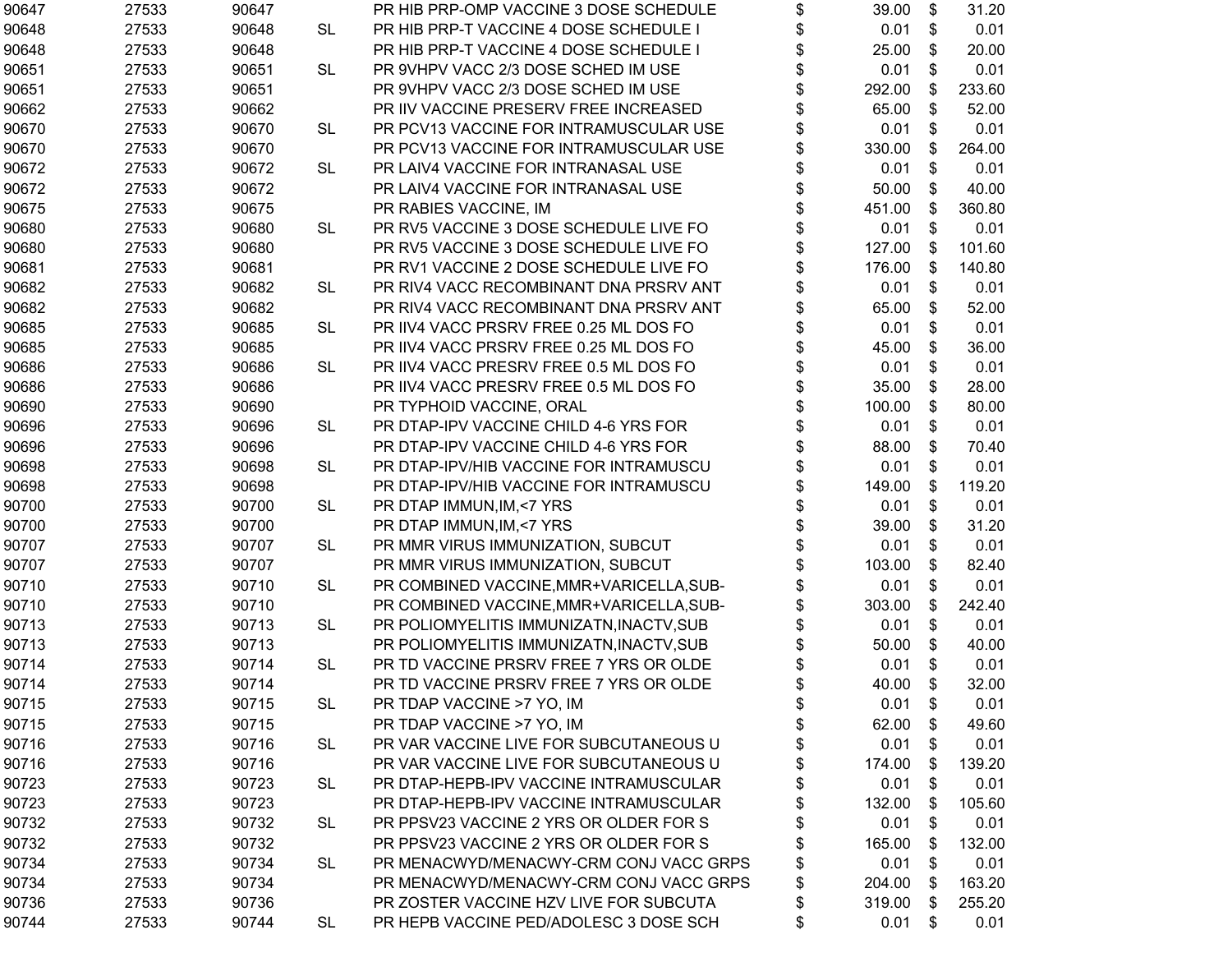| 90744 | 27533 | 90744 |    | PR HEPB VACCINE PED/ADOLESC 3 DOSE SCH   | \$<br>39.00  | \$ | 31.20  |
|-------|-------|-------|----|------------------------------------------|--------------|----|--------|
| 90746 | 27533 | 90746 | SL | PR HEPB VACCINE ADULT 3 DOSE SCHEDULE    | \$<br>0.01   | \$ | 0.01   |
| 90746 | 27533 | 90746 |    | PR HEPB VACCINE ADULT 3 DOSE SCHEDULE    | \$<br>97.00  | \$ | 77.60  |
| 90750 | 27533 | 90750 |    | PR HZV ZOSTER VACC RECOMBINANT ADJUVAN   | \$<br>200.00 | \$ | 160.00 |
| 92551 | 27533 | 92551 |    | PR PURE TONE HEARING TEST, AIR           | 41.00        | \$ | 32.80  |
| 92567 | 27533 | 92567 |    | PR TYMPANOMETRY                          | 41.00        | \$ | 32.80  |
| 92950 | 27513 | 92950 |    | PR HEART/LUNG RESUSCITATION (CPR)        | \$<br>527.00 | \$ | 421.60 |
| 92950 | 27533 | 92950 |    | PR HEART/LUNG RESUSCITATION (CPR)        | \$<br>809.00 | \$ | 647.20 |
| 92960 | 27513 | 92960 |    | PR CARDIOVERSION ELECTIVE ARRHYTHMIA E   | \$<br>591.00 | \$ | 472.80 |
| 92960 | 27533 | 92960 |    | PR CARDIOVERSION ELECTIVE ARRHYTHMIA E   | \$<br>591.00 | \$ | 472.80 |
| 94618 | 27533 | 94618 |    | PR PULMONARY STRESS TESTING              | \$<br>174.00 | \$ | 139.20 |
| 94640 | 27533 | 94640 |    | PR PRESSURIZED/NONPRESSURIZED INHALATI   | \$<br>53.00  | \$ | 42.40  |
| 94664 | 27533 | 94664 |    | PR DEMO &/OR EVAL, PT USE, AEROSOL DEVIC | \$<br>47.00  | \$ | 37.60  |
| 95115 | 27533 | 95115 |    | PR IMMUNOTHERAPY, ONE INJECTION          | 24.00        | \$ | 19.20  |
| 95117 | 27533 | 95117 |    | PR IMMUNOTHERAPY, 2+ INJECTIONS          | \$<br>35.00  | \$ | 28.00  |
| 96110 | 27533 | 96110 |    | PR DEVELOPMENTAL SCREEN W/SCORING & DO   | 30.00        | \$ | 24.00  |
| 96372 | 27533 | 96372 |    | PR THER PROPHYLACTIC/DX INJECTION SUBQ   | \$<br>66.00  | \$ | 52.80  |
| 96374 | 27533 | 96374 |    | PR THER PROPH/DX INJ IV PUSH SNGL OR I   | \$<br>149.00 | \$ | 119.20 |
| 96900 | 27533 | 96900 |    | PR ULTRAVIOLET LIGHT THERAPY             | \$<br>53.00  | \$ | 42.40  |
| 96920 | 27533 | 96920 |    | PR LASER TX, PSORIASIS, AREA <250SQCM    | \$<br>399.00 | \$ | 319.20 |
| 97597 | 27513 | 97597 |    | PR DEBRIDEMENT OPEN WOUND 20 SQ CM<      | \$<br>225.00 | \$ | 180.00 |
| 97597 | 27533 | 97597 |    | PR DEBRIDEMENT OPEN WOUND 20 SQ CM<      | 225.00       | \$ | 180.00 |
| 99024 | 27533 | 99024 |    | PR POST-OP FOLLOW-UP VISIT               | \$           | \$ |        |
| 99173 | 27533 | 99173 |    | PR VISUAL SCREENING TEST, BILAT          | \$<br>12.00  | \$ | 9.60   |
| 99201 | 27533 | 99201 |    | PR OFFICE OUTPATIENT NEW 10 MINUTES      | \$<br>116.00 | \$ | 92.80  |
| 99202 | 27533 | 99202 |    | PR OFFICE OUTPATIENT NEW 20 MINUTES      | \$<br>203.00 | \$ | 162.40 |
| 99203 | 27533 | 99203 |    | PR OFFICE OUTPATIENT NEW 30 MINUTES      | \$<br>289.00 | \$ | 231.20 |
| 99204 | 27533 | 99204 |    | PR OFFICE OUTPATIENT NEW 45 MINUTES      | \$<br>405.00 | \$ | 324.00 |
| 99205 | 27533 | 99205 |    | PR OFFICE OUTPATIENT NEW 60 MINUTES      | \$<br>492.00 | \$ | 393.60 |
| 99211 | 27513 | 99211 |    | PR OFFICE OUTPATIENT VISIT 5 MINUTES     | \$<br>53.00  | \$ | 42.40  |
| 99211 | 27533 | 99211 |    | PR OFFICE OUTPATIENT VISIT 5 MINUTES     | \$<br>53.00  | \$ | 42.40  |
| 99212 | 27513 | 99212 |    | PR OFFICE OUTPATIENT VISIT 10 MINUTES    | \$<br>116.00 | \$ | 92.80  |
| 99212 | 27533 | 99212 |    | PR OFFICE OUTPATIENT VISIT 10 MINUTES    | \$<br>116.00 | \$ | 92.80  |
| 99213 | 27513 | 99213 |    | PR OFFICE OUTPATIENT VISIT 15 MINUTES    | \$<br>197.00 | \$ | 157.60 |
| 99213 | 27533 | 99213 |    | PR OFFICE OUTPATIENT VISIT 15 MINUTES    | \$<br>197.00 | \$ | 157.60 |
| 99214 | 27513 | 99214 |    | PR OFFICE OUTPATIENT VISIT 25 MINUTES    | \$<br>289.00 | \$ | 231.20 |
| 99214 | 27533 | 99214 |    | PR OFFICE OUTPATIENT VISIT 25 MINUTES    | \$<br>289.00 | \$ | 231.20 |
| 99215 | 27533 | 99215 |    | PR OFFICE OUTPATIENT VISIT 40 MINUTES    | \$<br>393.00 | \$ | 314.40 |
| 99217 | 27513 | 99217 |    | PR OBSERVATION CARE DISCHARGE MANAGEME   | \$<br>203.00 | \$ | 162.40 |
| 99217 | 27533 | 99217 |    | PR OBSERVATION CARE DISCHARGE MANAGEME   | \$<br>203.00 | \$ | 162.40 |
| 99218 | 27513 | 99218 |    | PR INITIAL OBSERVATION CARE/DAY 30 MIN   | \$<br>278.00 | \$ | 222.40 |
| 99218 | 27533 | 99218 |    | PR INITIAL OBSERVATION CARE/DAY 30 MIN   | \$<br>278.00 | \$ | 222.40 |
| 99219 | 27513 | 99219 |    | PR INITIAL OBSERVATION CARE/DAY 50 MIN   | \$<br>378.00 | S  | 302.40 |
| 99219 | 27533 | 99219 |    | PR INITIAL OBSERVATION CARE/DAY 50 MIN   | \$<br>378.00 | S  | 302.40 |
| 99220 | 27513 | 99220 |    | PR INITIAL OBSERVATION CARE/DAY 70 MIN   | \$<br>518.00 | S  | 414.40 |
| 99220 | 27533 | 99220 |    | PR INITIAL OBSERVATION CARE/DAY 70 MIN   | \$<br>518.00 | \$ | 414.40 |
| 99221 | 27513 | 99221 |    | PR INITIAL HOSPITAL CARE/DAY 30 MINUTE   | \$<br>285.00 | \$ | 228.00 |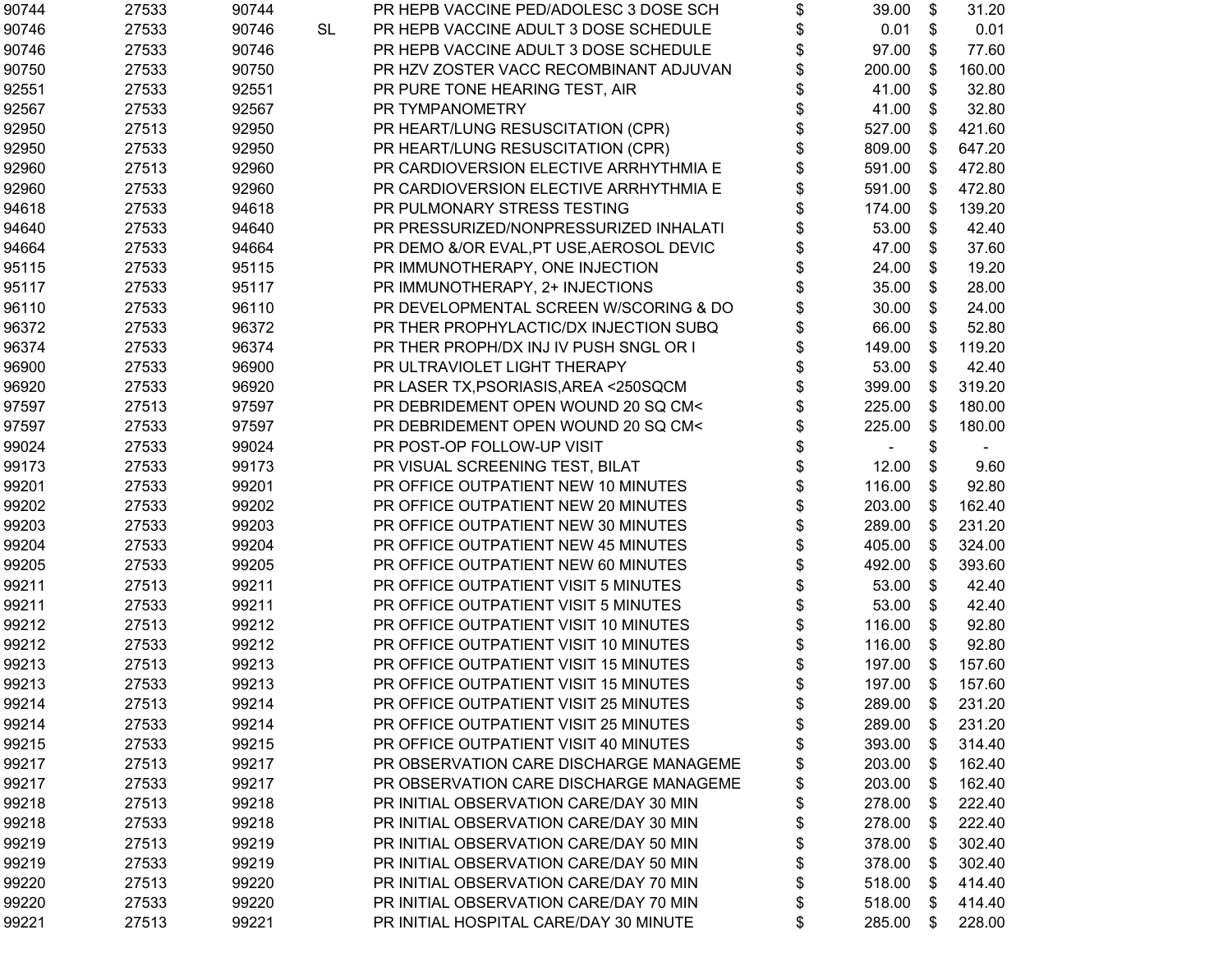| 99221    | 27533 | 99221 | PR INITIAL HOSPITAL CARE/DAY 30 MINUTE | \$<br>285.00 | \$<br>228.00 |
|----------|-------|-------|----------------------------------------|--------------|--------------|
| 99222    | 27513 | 99222 | PR INITIAL HOSPITAL CARE/DAY 50 MINUTE | \$<br>386.00 | \$<br>308.80 |
| 99222    | 27533 | 99222 | PR INITIAL HOSPITAL CARE/DAY 50 MINUTE | \$<br>386.00 | \$<br>308.80 |
| 99223    | 27513 | 99223 | PR INITIAL HOSPITAL CARE/DAY 70 MINUTE | \$<br>569.00 | \$<br>455.20 |
| 99223    | 27533 | 99223 | PR INITIAL HOSPITAL CARE/DAY 70 MINUTE | \$<br>569.00 | \$<br>455.20 |
| 99224    | 27513 | 99224 | PR SBSQ OBSERVATION CARE/DAY 15 MINUTE | \$<br>112.00 | \$<br>89.60  |
| 99224    | 27533 | 99224 | PR SBSQ OBSERVATION CARE/DAY 15 MINUTE | \$<br>112.00 | \$<br>89.60  |
| 99225    | 27513 | 99225 | PR SBSQ OBSERVATION CARE/DAY 25 MINUTE | \$<br>201.00 | \$<br>160.80 |
| 99225    | 27533 | 99225 | PR SBSQ OBSERVATION CARE/DAY 25 MINUTE | \$<br>201.00 | \$<br>160.80 |
| 99226    | 27513 | 99226 | PR SBSQ OBSERVATION CARE/DAY 35 MINUTE | \$<br>290.00 | \$<br>232.00 |
| 99226    | 27533 | 99226 | PR SBSQ OBSERVATION CARE/DAY 35 MINUTE | \$<br>290.00 | \$<br>232.00 |
| 99231    | 27513 | 99231 | PR SBSQ HOSPITAL CARE/DAY 15 MINUTES   | \$<br>111.00 | \$<br>88.80  |
| 99231    | 27533 | 99231 | PR SBSQ HOSPITAL CARE/DAY 15 MINUTES   | \$<br>111.00 | \$<br>88.80  |
| 99232    | 27513 | 99232 | PR SBSQ HOSPITAL CARE/DAY 25 MINUTES   | \$<br>201.00 | \$<br>160.80 |
| 99232    | 27533 | 99232 | PR SBSQ HOSPITAL CARE/DAY 25 MINUTES   | \$<br>201.00 | \$<br>160.80 |
| 99233    | 27513 | 99233 | PR SBSQ HOSPITAL CARE/DAY 35 MINUTES   | \$<br>290.00 | \$<br>232.00 |
| 99233    | 27533 | 99233 | PR SBSQ HOSPITAL CARE/DAY 35 MINUTES   | \$<br>290.00 | \$<br>232.00 |
| 99234    | 27513 | 99234 | PR OBSERVATION/INPATIENT HOSPITAL CARE | \$<br>378.00 | \$<br>302.40 |
| 99234    | 27533 | 99234 | PR OBSERVATION/INPATIENT HOSPITAL CARE | \$<br>378.00 | \$<br>302.40 |
| 99235    | 27513 | 99235 | PR OBSERVATION/INPATIENT HOSPITAL CARE | \$<br>473.00 | \$<br>378.40 |
| 99235    | 27533 | 99235 | PR OBSERVATION/INPATIENT HOSPITAL CARE | \$<br>473.00 | \$<br>378.40 |
| 99236    | 27513 | 99236 | PR OBSERVATION/INPATIENT HOSPITAL CARE | 611.00       | \$<br>488.80 |
| 99236    | 27533 | 99236 | PR OBSERVATION/INPATIENT HOSPITAL CARE | \$<br>611.00 | \$<br>488.80 |
| 99238    | 27513 | 99238 | PR HOSPITAL DISCHARGE DAY, < 30 MIN    | \$<br>204.00 | \$<br>163.20 |
| 99238    | 27533 | 99238 | PR HOSPITAL DISCHARGE DAY, < 30 MIN    | \$<br>204.00 | \$<br>163.20 |
| 99239    | 27513 | 99239 | PR HOSPITAL DISCHARGE DAY, > 30 MIN    | \$<br>301.00 | \$<br>240.80 |
| 99239    | 27533 | 99239 | PR HOSPITAL DISCHARGE DAY, > 30 MIN    | \$<br>301.00 | \$<br>240.80 |
| 99281    | 27513 | 99281 | PR EMERGENCY DEPARTMENT VISIT LIMITED/ | \$<br>59.00  | \$<br>47.20  |
| 99281    | 27533 | 99281 | PR EMERGENCY DEPARTMENT VISIT LIMITED/ | \$<br>59.00  | \$<br>47.20  |
| 99282    | 27513 | 99282 | PR EMERGENCY DEPARTMENT VISIT LOW/MODE | \$<br>116.00 | \$<br>92.80  |
| 99282    | 27533 | 99282 | PR EMERGENCY DEPARTMENT VISIT LOW/MODE | \$<br>116.00 | \$<br>92.80  |
| 99283    | 27513 | 99283 | PR EMERGENCY DEPARTMENT VISIT MODERATE | \$<br>173.00 | \$<br>138.40 |
| 99283    | 27533 | 99283 | PR EMERGENCY DEPARTMENT VISIT MODERATE | \$<br>173.00 | \$<br>138.40 |
| 99284    | 27513 | 99284 | PR EMERGENCY DEPARTMENT VISIT HIGH/URG | \$<br>328.00 | \$<br>262.40 |
| 99284    | 27533 | 99284 | PR EMERGENCY DEPARTMENT VISIT HIGH/URG | \$<br>328.00 | \$<br>262.40 |
| 99285    | 27513 | 99285 | PR EMERGENCY DEPT VISIT HIGH SEVERITY& | \$<br>482.00 | \$<br>385.60 |
| 99285    | 27533 | 99285 | PR EMERGENCY DEPT VISIT HIGH SEVERITY& | \$<br>482.00 | \$<br>385.60 |
| 99291    | 27513 | 99291 | PR CRITICAL CARE, E/M 30-74 MINUTES    | \$<br>626.00 | \$<br>500.80 |
| 99291    | 27533 | 99291 | PR CRITICAL CARE, E/M 30-74 MINUTES    | \$<br>626.00 | \$<br>500.80 |
| 99292    | 27513 | 99292 | PR CRITICAL CARE, ADDL 30 MIN          | \$<br>347.00 | \$<br>277.60 |
| 99292    | 27533 | 99292 | PR CRITICAL CARE, ADDL 30 MIN          | \$<br>347.00 | \$<br>277.60 |
| 99304    | 27513 | 99304 | PR INITIAL NURSING FACILITY CARE/DAY 2 | \$<br>264.00 | \$<br>211.20 |
| 99304    | 27533 | 99304 | PR INITIAL NURSING FACILITY CARE/DAY 2 | \$<br>264.00 | \$<br>211.20 |
| 99304.01 | 27533 | 99304 | PR RC 524 INIT NURS FACIL CARE/DAY 2   | \$<br>264.00 | \$<br>211.20 |
| 99305    | 27513 | 99305 | PR INITIAL NURSING FACILITY CARE/DAY 3 | \$<br>373.00 | \$<br>298.40 |
| 99305    | 27533 | 99305 | PR INITIAL NURSING FACILITY CARE/DAY 3 | \$<br>373.00 | \$<br>298.40 |
| 99305.01 | 27533 | 99305 | PR RC 524 INIT NURS FACIL CARE/DAY 3   | \$<br>373.00 | \$<br>298.40 |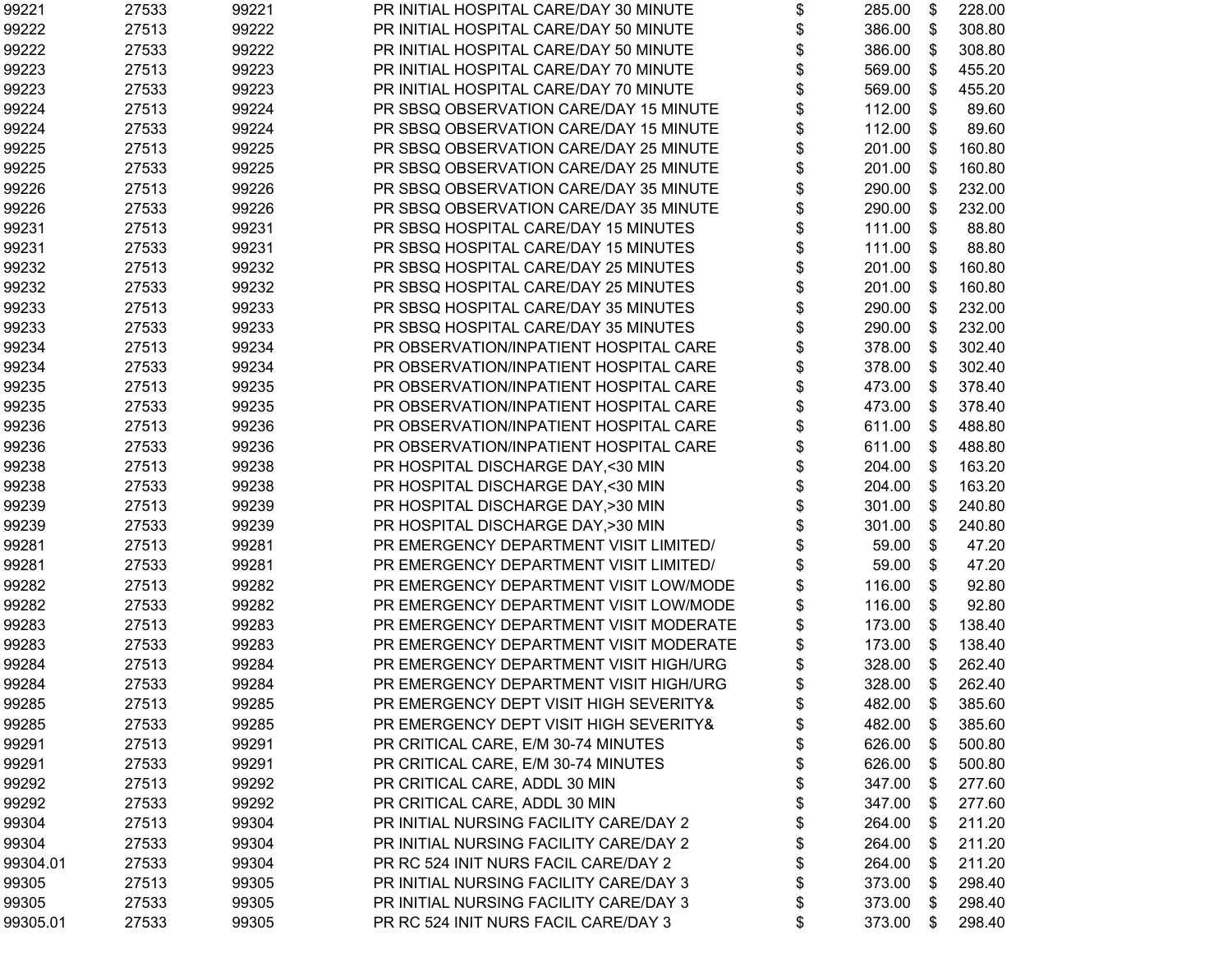| 99306    | 27513 | 99306 | PR INITIAL NURSING FACILITY CARE/DAY 4  | \$<br>472.00 | \$ | 377.60 |
|----------|-------|-------|-----------------------------------------|--------------|----|--------|
| 99306    | 27533 | 99306 | PR INITIAL NURSING FACILITY CARE/DAY 4  | \$<br>472.00 | \$ | 377.60 |
| 99306.01 | 27533 | 99306 | PR RC 524 INIT NURS FACIL CARE/DAY 4    | \$<br>472.00 | \$ | 377.60 |
| 99307    | 27513 | 99307 | PR SBSQ NURSING FACILITY CARE/DAY E/M   | \$<br>125.00 | \$ | 100.00 |
| 99307    | 27533 | 99307 | PR SBSQ NURSING FACILITY CARE/DAY E/M   | \$<br>125.00 | \$ | 100.00 |
| 99307.01 | 27533 | 99307 | PR RC 524 SBSQ NURS FAC CARE/ DAY E/M   | 125.00       | \$ | 100.00 |
| 99308    | 27513 | 99308 | PR SBSQ NURSING FACIL CARE/DAY MINOR C  | \$<br>195.00 | \$ | 156.00 |
| 99308    | 27533 | 99308 | PR SBSQ NURSING FACIL CARE/DAY MINOR C  | \$<br>195.00 | \$ | 156.00 |
| 99308.01 | 27533 | 99308 | PR RC 524 SBSQ NURS FAC CARE DAY MINOR  | \$<br>195.00 | \$ | 156.00 |
| 99309    | 27513 | 99309 | PR SBSQ NURSING FACIL CARE/DAY NEW PRO  | \$<br>256.00 | \$ | 204.80 |
| 99309    | 27533 | 99309 | PR SBSQ NURSING FACIL CARE/DAY NEW PRO  | \$<br>256.00 | \$ | 204.80 |
| 99309.01 | 27533 | 99309 | PR RC 524 SBSQ NUR FAC CARE/DAY NEW PR  | \$<br>256.00 | \$ | 204.80 |
| 99310    | 27513 | 99310 | PR SBSQ NURSING FACIL CARE/DAY UNSTABL  | \$<br>380.00 | \$ | 304.00 |
| 99310    | 27533 | 99310 | PR SBSQ NURSING FACIL CARE/DAY UNSTABL  | \$<br>380.00 | \$ | 304.00 |
| 99310.01 | 27533 | 99310 | PR RC 524 SUSQ NURS FAC CARE/DAY UNSTA  | \$<br>380.00 | \$ | 304.00 |
| 99315    | 27513 | 99315 | PR NURSING FAC DISCHRGE DAY, 1-30 MIN   | \$<br>206.00 | \$ | 164.80 |
| 99315    | 27533 | 99315 | PR NURSING FAC DISCHRGE DAY, 1-30 MIN   | \$<br>206.00 | \$ | 164.80 |
| 99315.01 | 27533 | 99315 | PR RC 524 NURS FAC DISCH DAY 1-30 MINU  | \$<br>206.00 | \$ | 164.80 |
| 99316    | 27513 | 99316 | PR NURSING FAC DISCHRGE DAY, MORE 30 MI | \$<br>296.00 | \$ | 236.80 |
| 99316    | 27533 | 99316 | PR NURSING FAC DISCHRGE DAY, MORE 30 MI | \$<br>296.00 | \$ | 236.80 |
| 99316.01 | 27533 | 99316 | PR RC 524 NURS FAC DISCH DAY > 30 MINU  | \$<br>296.00 | \$ | 236.80 |
| 99318    | 27513 | 99318 | PR E/M ANNUAL NURSING FACILITY ASSESS   | \$<br>269.00 | \$ | 215.20 |
| 99318    | 27533 | 99318 | PR E/M ANNUAL NURSING FACILITY ASSESS   | \$<br>269.00 | \$ | 215.20 |
| 99318.01 | 27533 | 99318 | PR RC 524 E/M ANNUAL NURS FAC ASSESS    | \$<br>269.00 | \$ | 215.20 |
| 99324    | 27513 | 99324 | PR DOMICIL/REST HOME NEW PT VISIT LOW   | \$<br>184.00 | \$ | 147.20 |
| 99324    | 27533 | 99324 | PR DOMICIL/REST HOME NEW PT VISIT LOW   | \$<br>184.00 | \$ | 147.20 |
| 99325    | 27513 | 99325 | PR DOMICIL/REST HOME NEW PT VISIT MOD   | \$<br>263.00 | \$ | 210.40 |
| 99325    | 27533 | 99325 | PR DOMICIL/REST HOME NEW PT VISIT MOD   | \$<br>263.00 | \$ | 210.40 |
| 99326    | 27513 | 99326 | PR DOMICIL/REST HOME NEW PT HI-MOD SEV  | \$<br>391.00 | \$ | 312.80 |
| 99326    | 27533 | 99326 | PR DOMICIL/REST HOME NEW PT HI-MOD SEV  | \$<br>391.00 | \$ | 312.80 |
| 99327    | 27513 | 99327 | PR DOMICIL/REST HOME NEW PT VISIT HIS   | \$<br>522.00 | \$ | 417.60 |
| 99327    | 27533 | 99327 | PR DOMICIL/REST HOME NEW PT VISIT HIS   | \$<br>522.00 | \$ | 417.60 |
| 99328    | 27513 | 99328 | PR DOM/R-HOME E/M NEW PT SIGNIF NEW PR  | \$<br>605.00 | \$ | 484.00 |
| 99328    | 27533 | 99328 | PR DOM/R-HOME E/M NEW PT SIGNIF NEW PR  | \$<br>605.00 | \$ | 484.00 |
| 99334    | 27513 | 99334 | PR DOM/R-HOME E/M EST PT SELF-LMTD/MIN  | \$<br>171.00 | \$ | 136.80 |
| 99334    | 27533 | 99334 | PR DOM/R-HOME E/M EST PT SELF-LMTD/MIN  | \$<br>171.00 | \$ | 136.80 |
| 99335    | 27513 | 99335 | PR DOM/R-HOME E/M EST PT LW MOD SEVERI  | \$<br>266.00 | \$ | 212.80 |
| 99335    | 27533 | 99335 | PR DOM/R-HOME E/M EST PT LW MOD SEVERI  | \$<br>266.00 | \$ | 212.80 |
| 99336    | 27513 | 99336 | PR DOM/R-HOME E/M EST PT MOD HI SEVERI  | \$<br>377.00 | \$ | 301.60 |
| 99336    | 27533 | 99336 | PR DOM/R-HOME E/M EST PT MOD HI SEVERI  | \$<br>377.00 | \$ | 301.60 |
| 99337    | 27513 | 99337 | PR DOM/R-HOME E/M EST PT SIGNIF NEW PR  | \$<br>541.00 | \$ | 432.80 |
| 99337    | 27533 | 99337 | PR DOM/R-HOME E/M EST PT SIGNIF NEW PR  | \$<br>541.00 | \$ | 432.80 |
| 99342    | 27533 | 99342 | PR HOME VISIT NEW PATIENT MOD SEVERITY  | \$<br>252.00 | S  | 201.60 |
| 99343    | 27533 | 99343 | PR HOME VST NEW PATIENT MOD-HI SEVERIT  | \$<br>368.00 | S  | 294.40 |
| 99348    | 27533 | 99348 | PR HOME VISIT EST PT LOW-MOD SEVERITY   | \$<br>231.00 | S  | 184.80 |
| 99349    | 27533 | 99349 | PR HOME VISIT EST PT MOD-HI SEVERITY 4  | 347.00       | \$ | 277.60 |
| 99381    | 27533 | 99381 | PR PREVENTIVE VISIT, NEW, INFANT < 1 YR | \$<br>289.00 | \$ | 231.20 |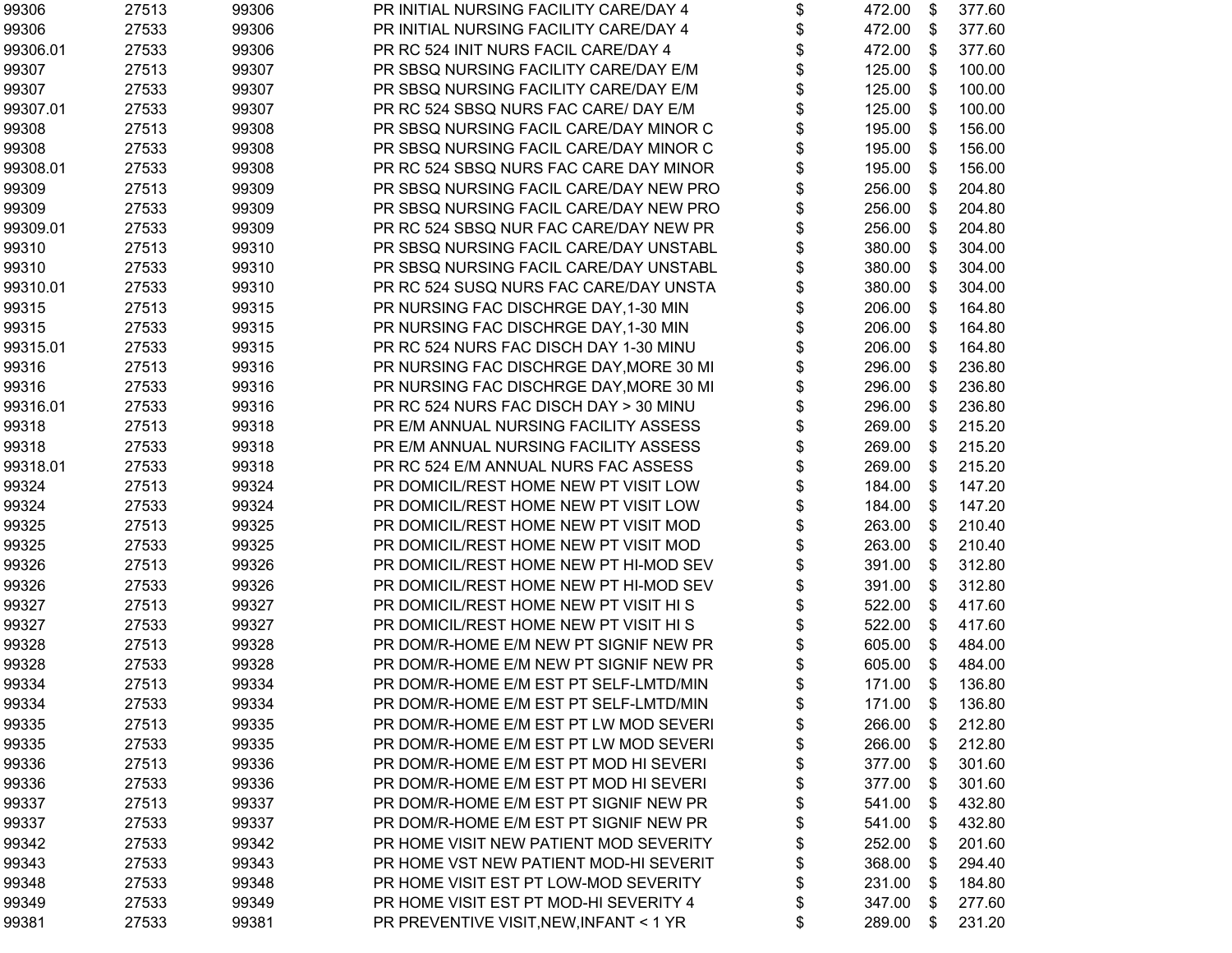| 99382  | 27533 | 99382 | PR PREVENTIVE VISIT, NEW, AGE 1-4       | \$ | 278.00 | \$             | 222.40 |
|--------|-------|-------|-----------------------------------------|----|--------|----------------|--------|
| 99383  | 27533 | 99383 | PR PREVENTIVE VISIT, NEW, AGE5-11       | \$ | 296.00 | \$             | 236.80 |
| 99384  | 27533 | 99384 | PR PREVENTIVE VISIT, NEW, 12-17         | \$ | 330.00 | \$             | 264.00 |
| 99385  | 27533 | 99385 | PR PREVENTIVE VISIT, NEW, 18-39         | \$ | 319.00 | \$             | 255.20 |
| 99386  | 27533 | 99386 | PR PREVENTIVE VISIT, NEW, 40-64         | \$ | 370.00 | \$             | 296.00 |
| 99387  | 27533 | 99387 | PR PREVENTIVE VISIT, NEW, 65 & OVER     | \$ | 393.00 | \$             | 314.40 |
| 99391  | 27533 | 99391 | PR PREVENTIVE VISIT, EST, INFANT < 1 YR |    | 243.00 | \$             | 194.40 |
| 99392  | 27533 | 99392 | PR PREVENTIVE VISIT, EST, AGE 1-4       | \$ | 261.00 | $\mathfrak{S}$ | 208.80 |
| 99393  | 27533 | 99393 | PR PREVENTIVE VISIT, EST, AGE5-11       | \$ | 266.00 | \$             | 212.80 |
| 99394  | 27533 | 99394 | PR PREVENTIVE VISIT, EST, 12-17         | \$ | 278.00 | \$             | 222.40 |
| 99395  | 27533 | 99395 | PR PREVENTIVE VISIT, EST, 18-39         | \$ | 289.00 | \$             | 231.20 |
| 99396  | 27533 | 99396 | PR PREVENTIVE VISIT, EST, 40-64         | \$ | 301.00 | \$             | 240.80 |
| 99397  | 27533 | 99397 | PR PREVENTIVE VISIT, EST, 65 & OVER     | \$ | 324.00 | \$             | 259.20 |
| 99406  | 27533 | 99406 | PR SMOKING/TOBACCO CESSATION COUNSELIN  | \$ | 41.00  | \$             | 32.80  |
| 99407  | 27533 | 99407 | PR SMOKING/TOBACCO CESSATION COUNSELIN  | \$ | 70.00  | \$             | 56.00  |
| 99441  | 27533 | 99441 | PR PHYS/QHP TELEPHONE EVALUATION 5-10   | \$ | 100.00 | \$             | 80.00  |
| 99442  | 27533 | 99442 | PR PHYS/QHP TELEPHONE EVALUATION 11-20  | \$ | 175.00 | \$             | 140.00 |
| 99443  | 27533 | 99443 | PR PHYS/QHP TELEPHONE EVALUATION 21-30  | \$ | 250.00 | \$             | 200.00 |
| 99490  | 27533 | 99490 | PR CHRON CARE MANAGEMENT SRVC 20 MIN P  | \$ | 95.00  | \$             | 76.00  |
| 99497  | 27533 | 99497 | PR ADVANCE CARE PLANNING FIRST 30 MINS  | \$ | 189.00 | \$             | 151.20 |
| G0008  | 27533 | G0008 | PR ADMIN INFLUENZA VIRUS VAC            | \$ | 55.00  | \$             | 44.00  |
| G0008R | 27533 | G0008 | ND ADMINISTRATION INFLUENZA MEDICARE R  |    |        | \$             |        |
| G0009  | 27533 | G0009 | PR ADMIN PNEUMOCOCCAL VACCINE           |    | 57.00  | \$             | 45.60  |
| G0009R | 27533 | G0009 | ND ADMINISTRATION PNEUMO MEDICARE RHC   |    |        | \$             |        |
| G0010  | 27533 | G0010 | PR ADMIN HEPATITIS B VACCINE            |    | 55.00  | \$             | 44.00  |
| G0101  | 27533 | G0101 | PR CA SCREEN; PELVIC/BREAST EXAM        | \$ | 104.00 | \$             | 83.20  |
| G0102  | 27533 | G0102 | PR PROSTATE CA SCREENING; DRE           | \$ | 53.00  | \$             | 42.40  |
| G0105  | 27513 | G0105 | PR COLORECTAL SCRN; HI RISK IND         | \$ | 473.00 | \$             | 378.40 |
| G0121  | 27513 | G0121 | PR COLON CA SCRN NOT HI RSK IND         | \$ | 473.00 | \$             | 378.40 |
| G0296  | 27533 | G0296 | PR LDCT ELIGIBILITY VISIT               |    | 70.00  | \$             | 56.00  |
| G0402  | 27533 | G0402 | PR IPPE                                 |    | 405.00 | \$             | 324.00 |
| G0438  | 27533 | G0438 | PR PPPS, INITIAL VISIT                  | \$ | 405.00 | \$             | 324.00 |
| G0439  | 27533 | G0439 | PR PPPS, SUBSEQ VISIT                   | \$ | 289.00 | \$             | 231.20 |
| G0444  | 27533 | G0444 | PR DEPRESSION SCREEN ANNUAL             | \$ | 47.00  | \$             | 37.60  |
| G0511  | 27533 | G0511 | PR CCM/BHI BY RHC/FQHC 20MIN MO         | \$ | 150.00 | \$             | 120.00 |
| J0561  | 27533 | J0561 | PR PENICILLIN G BENZATHINE INJ          | Φ  | 46.45  | \$             | 37.16  |
| J0690  | 27533 | J0690 | PR CEFAZOLIN SODIUM INJECTION           | \$ | 12.00  | \$             | 9.60   |
| J0696  | 27533 | J0696 | PR CEFTRIAXONE SODIUM INJECTION         |    | 5.00   | \$             | 4.00   |
| J1040  | 27533 | J1040 | PR METHYLPREDNISOLONE 80 MG INJ         |    | 44.00  | \$             | 35.20  |
| J1050  | 27533 | J1050 | PR MEDROXYPROGESTERONE ACETATE          |    | 0.67   | \$             | 0.54   |
| J1071  | 27533 | J1071 | PR INJ TESTOSTERONE CYPIONATE           |    | 0.05   | \$             | 0.04   |
| J1100  | 27533 | J1100 | PR DEXAMETHASONE 1MG INJ                |    | 0.65   | \$             | 0.52   |
| J1200  | 27533 | J1200 | PR DIPHENHYDRAMINE HCL INJECTIO         |    | 4.00   | \$             | 3.20   |
| J1442  | 27533 | J1442 | PR INJ FILGRASTIM EXCL BIOSIMIL         |    | 2.00   | \$             | 1.60   |
| J1580  | 27533 | J1580 | PR GARAMYCIN GENTAMICIN INJ             |    | 9.00   | \$             | 7.20   |
| J1650  | 27533 | J1650 | PR INJ ENOXAPARIN SODIUM                |    | 8.00   | S              | 6.40   |
| J1885  | 27533 | J1885 | PR KETOROLAC TROMETHAMINE INJ           | \$ | 6.00   | \$             | 4.80   |